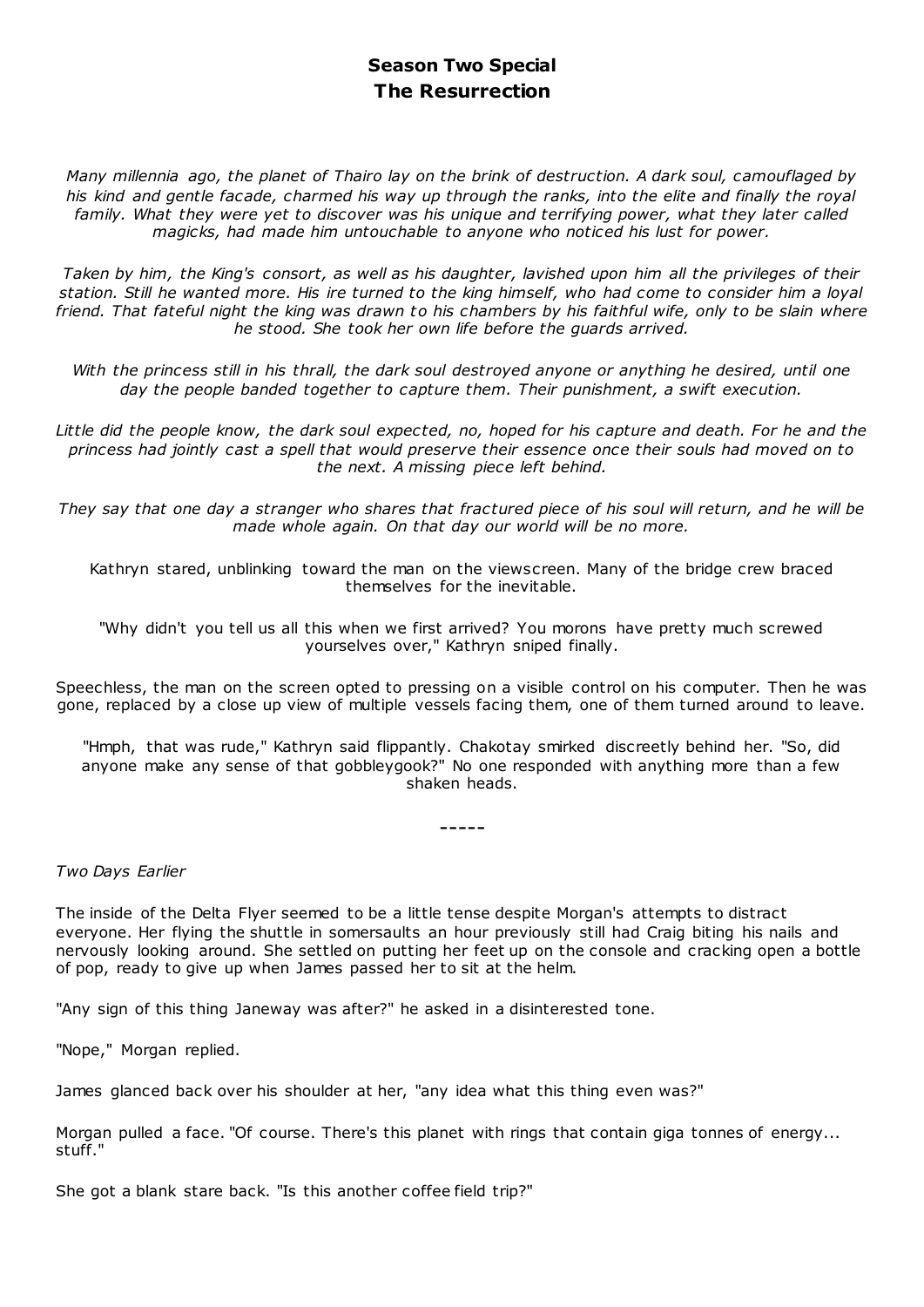Jessie scoffed from the far back of the room. "What else? She never trusts us with anything else." James and Morgan looked in her direction while she shook her head, opting to ignore them.

"What did you do?" Morgan accusingly whispered to James.

"Me?" he mimed back.

Morgan rolled her eyes. "It's not coffee. Mum would've told us and or acted sketchy. She's never been that secretive, right Craig?"

Craig barely made a sound over his chattering teeth.

"Fine," James sounded unconvinced. "The only planet with rings is an hour behind us. And the one we seem to be flying closely by with a welcoming party coming our way, doesn't."

Morgan jolted upright, her feet dropped to the ground. Jessie overheard and ran over to take the parallel station to her.

"It should've been on auto pilot. I'm sure I put it back on," Morgan mumbled. Craig made a pained and hesitant squeak.

"Let's turn us around and send them an apology message," James said, turning the directional lever slightly to the left. The shuttle rocked at the same time a flash of light flew by the window. The lever went to the right during a few more flashes. "Warning shot. Almost flew into the first one." He heard a clatter and a splash behind him, followed by some grumbles. "What now?"

Morgan crouched down to blindly pat around for her fallen bottle, a look of thunder on her face. "How dare they, they'll pay!"

"They're hailing us," Jessie said while hurriedly working.

*"Alien vessel, you are in Maji territory. You have trespassed in a restricted zone. Disengage immediately."*

James looked over at Morgan again, catching her dabbing the wet console with her sleeve. "Restricted zone? Nice of your mum to send you here."

"Wha... she never said that. Only *check the ringed planet Morgan sweetie, it's super urgent*," Morgan said, pulling a face.

"Yes urgent. Mummy's overdue her million cappuccinos," Jessie groaned.

*"So you admit that you have ill intentions. State them or we will open fire."*

James grit his teeth for a moment. "Nothing, this was a mistake. We're leaving."

*"Lower your shields and prepare for inspection."*

Morgan reached over to Jessie's console to cut off the comms. "No way, hose ray," she muttered, cueing three confused frowns pointed at her. The shuttle rocked a few more times, bringing a scowl back to her face. "Ooh, you asked for it."

"Morgan, now isn't the time to avenge your Cherry Coke," Jessie said.

James pushed one of the levers down, the Flyer swerved almost vertically down underneath some of the alien ships trying to surround them, then back upwards, skimming the very edge of the nearby planet's atmosphere. Several of the ships started firing as it sloped back to the left to get out of orbit. One of the alien ships sharply turned to fire phasers at the same time red pulses shot out from the nearby moon.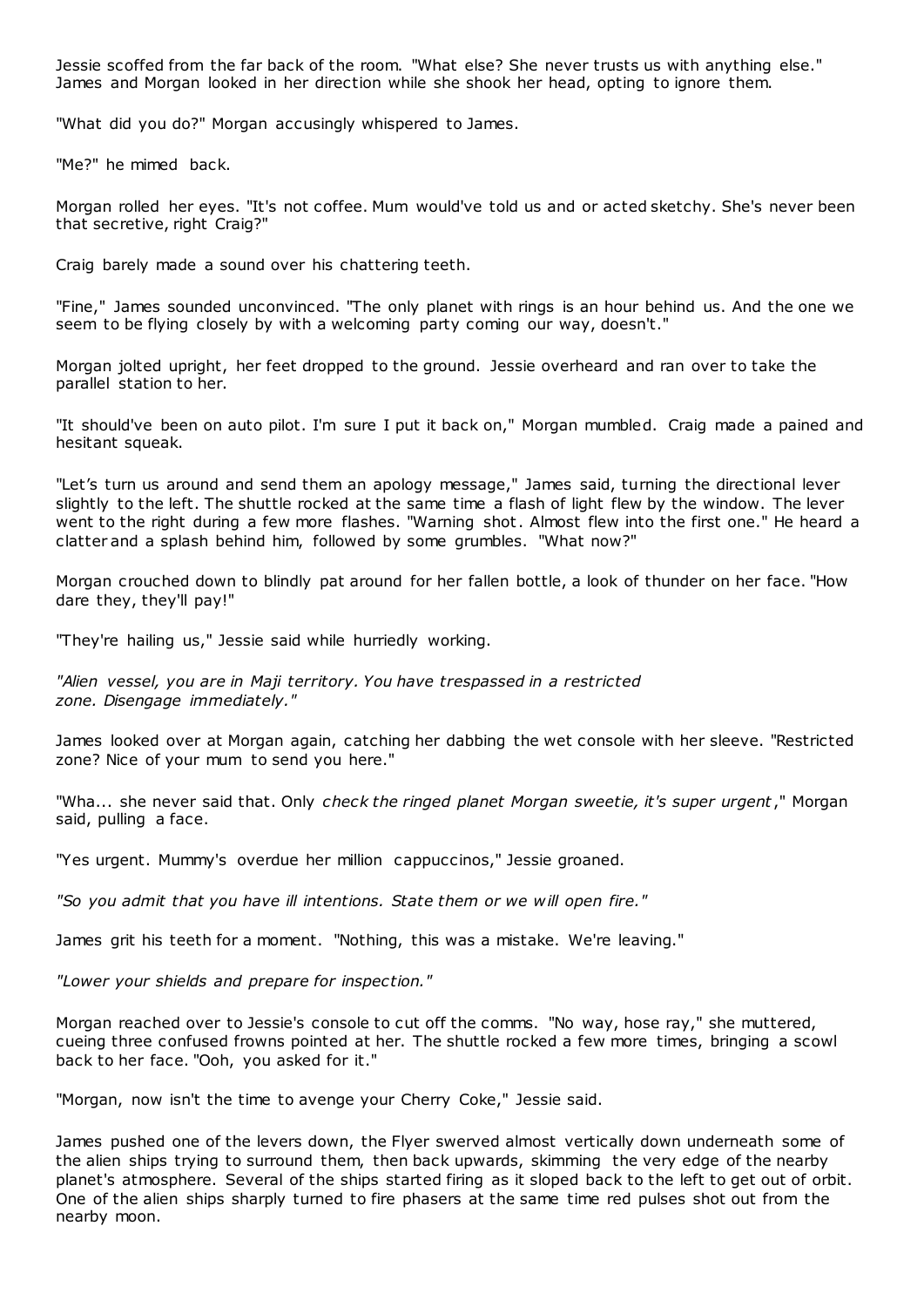The shields couldn't take much more, a few strikes snuck through them to strike the engines. Light quickly faded, smoke billowed. The shuttle floated instead of flew, one more hit rocked them further into atmosphere. Gravity soon grabbed a tight hold.

Morgan eyed the window and the closing in planet. "Shoot, try extending the wing flaps."

"The what?" James stuttered.

"Tom said it was a new feature that I was not allowed to try or he'd tell my mum I had a wild party in here," Morgan said bitterly.

Despite the situation James struggled not to laugh. "Ok so, one of the do not push buttons, easy."

He looked over the side panel which happened to have a little framed photo of Tom scowling and pointing at whoever was looking at it. Several buttons were disguised underneath a fake plastic panel.

After a few button presses, the Flyer's wings extended at the back, slowing their descent down somewhat. The Flyer's nose glowed from the heat as it attempted to pull up. The efforts were in vain as several more torpedo shots struck, pushing the shuttle onto its side. It span the rest of the way through the clouds, towards the ground.

When Craig awoke with a splitting headache he found that he'd landed on ceiling, right side first. He tried to look around, very little light seemed to be getting through the windows. The first sign of movement he crawled over to them. He was more than a little relieved to find it was Morgan.

"Where the hell are we?" she asked in a groggy voice.

Craig squinted towards the darkened window. Morgan followed his gaze. They both realised almost at the same time the darker patch had been where James was unfortunate to land when the shuttle flipped upside down.

"Oh yeah, we're..." Craig mumbled, pointing up at what used to be the floor and the consoles.

Morgan stumbled over to James to give him a shake, then a few more when he didn't respond. "Wake up you lazy so and so."

James eventually woke up, he stared at her with puzzled narrowed eyes. "What are you doing?"

Morgan stopped shaking him, and she walked away. "Somebody had to wake you up," she replied as she walked over to Jessie. She knelt down to check on her, then give her arm a shake as well.

"Morgan, quit it," Jessie moaned.

"Is it me or is it getting hotter in here?" Craig timidly asked.

James could feel the heat building at where he touched the ground. He looked down at the cracked and chipped glass beneath him. Carefully he stood up. All he could see seemed to be dirt or sand which had started to leak through the cracks.

Seeing that, Morgan rushed down to the lower level to push the exit open, only to be immediately dazzled by a huge, blazing star in the sky. She rushed outside to pick the door back up and close it up again, retreating back from the searing heat to the stuffy shuttle.

Craig had followed her. Without the sudden light in his eyes he was the first to see the stretch of desert all around them. "Oh boy," was all he could mumble.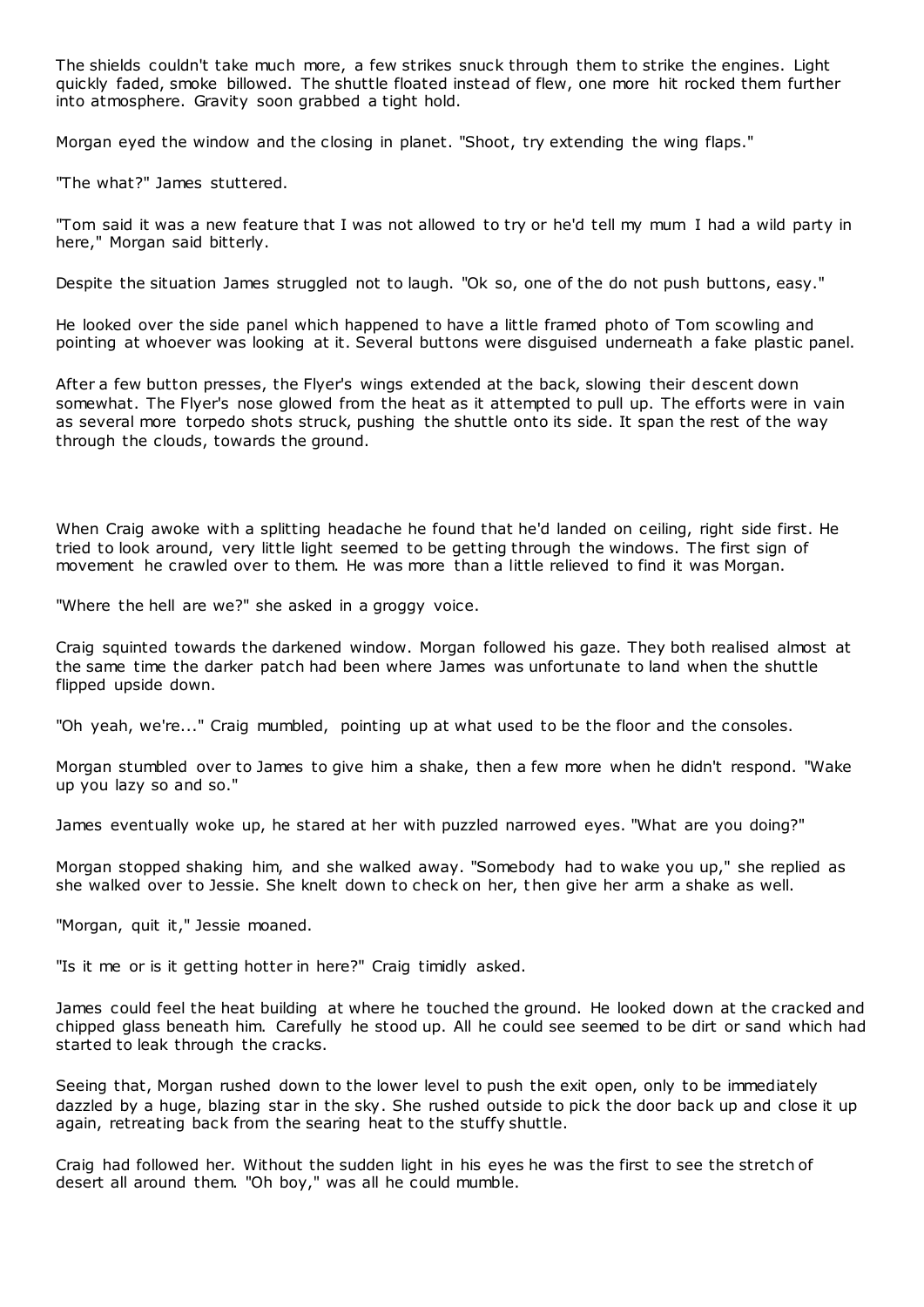Meanwhile at the top, front part of the shuttle, Jessie tried to stand up but a sharp pain took over her left foot.

"What's wrong?" James asked.

"I think I've twisted my ankle," Jessie replied. She shook her head when James approached. With some grumbling James held onto one of her arms as she wobbled to at least one of her feet. Once up she quickly sat on a nearby side turned chair. "I'm fine. I'll be fine here."

"Okay, but we should see if we have any water or rations first," James said, about to go down to the other room as well.

Craig hurriedly came up, blocking his way. "This desert is all we have, and it's a bottle out there," he stammered, waving a bottle in his face.

James took it from him, staring dubiously at him. He barely loosened the lid when he got a whiff of the definitely not water. "Great, a desert? We can't stay in here, but we can't go out either."

"Not true. Morgan spotted a mountain and she thinks some stone structures," Craig sounded sheepish. "Then she took off."

"What?" James stammered. "Did you see it?" Craig shook his head. "Go get her back, there's a chance she might have been seeing things." He shoved the only tricorder he had into Craig's hands.

"Hang on. There's no power in here, no protection. We're not much better off in here anyway," Jessie said.

"Yeah it'd be like camping in Neelix's oven, only cleaner," Craig said.

"She's right," James sighed. He looked at Craig a little irritably, "really?"

Craig's eyes bugged out, "oh!" He ran back out.

Jessie shook her head, "charming as always."

James walked back over to her, offering a hand. Instead she stubbornly used the nearby console for support.

"We should stick together at least," he said.

"We, or all of us?" Jessie wondered, pointing at the vacant door. Even doing that caused her to wobble, almost losing her balance. With an annoyed groan she accepted his help. "Fine, fine. I'd rather you than Craig."

Fortunately for the group Morgan wasn't seeing things. After hours of stumbling through sand, cursing, removing layers of clothes, vowing to kill Kathryn later, they reached the stone structures she and Craig mentioned. An ancient town sitting at the base of some hills with no sign of any kind of life.

"This doesn't look good," James wheezed.

Morgan brushed him off to sit behind the first large stone she saw to get some shade. Craig didn't care much either, he was tempted to crawl the rest of the way. Though with sand all over, stuck to him he might has well have done.

"Is there anyone even here?" Jessie asked while James helped her sit down beside Morgan.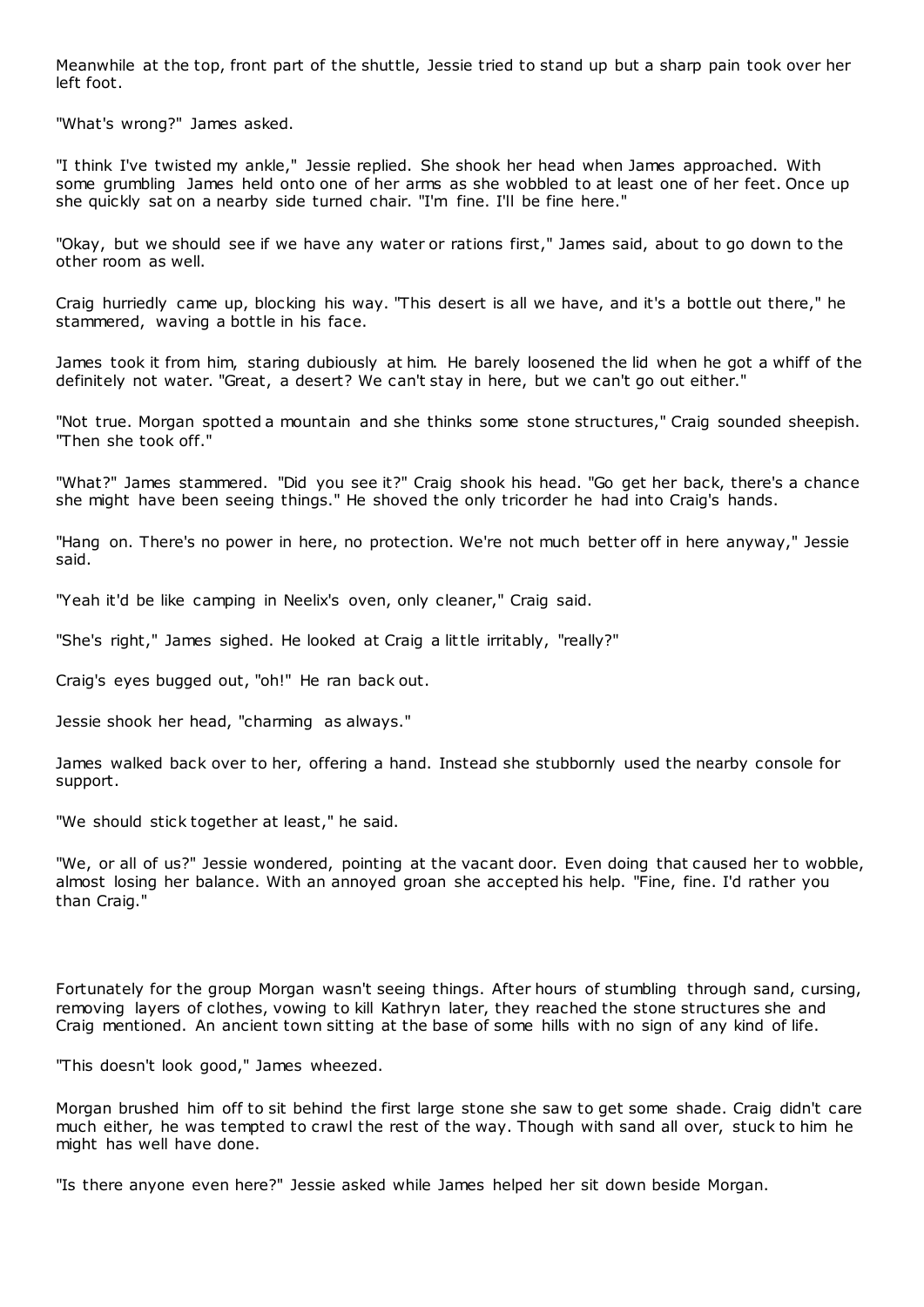He looked to Craig, expecting the tricorder to still be in his hands. Only he seemed to be partially lying on it, so James nudged him to one side so he could pick it up. The exposed portion of it felt so hot to the touch, he held onto the part Craig had lay on. A short scan later he sighed, "no other lifesigns, but why?"

"We need to find some water or we'll die here too," Jessie said.

Craig's moans muffled in the sand, "that's why." The others barely made him out.

Morgan groaned impatiently in his direction. "Ok, I can take a hint." She got up to everyone's bafflement. "One of you come with me."

James glanced at the still lump that was Craig, he waited for any sign of life before turning back. "We can scan for it." Typically then he noticed the screen had froze, the entire device had heated up so much it was starting to burn his palm.

By the time he got it to respond, Craig dragged himself into a sitting position after a few attempts to find a spot that wasn't burning his butt, while Morgan stared curiously around, apparently not bothered by the excessive heat and humidity. "There's a well spring system underground, as well as a maze of tunnels."

Morgan brightened up, "ooh, sounds like fun. Which one of you losers are coming with? Old man or sad boy?"

"Hey," Craig barely whined, he had little strength left.

"What? Jessie can't walk, genius," Morgan mocked him.

Craig weakly glanced towards James with a tired frown. "Why don't we decide this like adults."

"So, Rock Paper Scissors?" James said.

Craig stared as if he'd said something obvious like *up is up*. "Ready?" They both counted to three, then drew. Craig moaned at his balled up fist and James' straight palm. "Best two out of three?"

"Oh for," James groaned, not only for his response but Morgan leaving without anyone. He ran after her.

The heat underneath Craig had him shuffling across to where Jessie sat, with t he biggest pout on his face. She stared at him back as if he'd sat on a puppy.

"So er, should we be worried?" he asked.

"You should," Jessie snarled.

He found out the hard way that he'd actually sat on her good foot.

Morgan excitedly ran around every corner and room they came across, eyes wider than usual. James wondered if she'd snuck that bottle Craig found. Her next target seemed to be the only room with a door. It looked heavy and had been bolted up in chains attached to the wall.

"I doubt that's the well," James said, warily staring at it. Something about it had given him goosebumps.

"It's nice down here. Maybe we should tell Craig and Jess," Morgan giggled.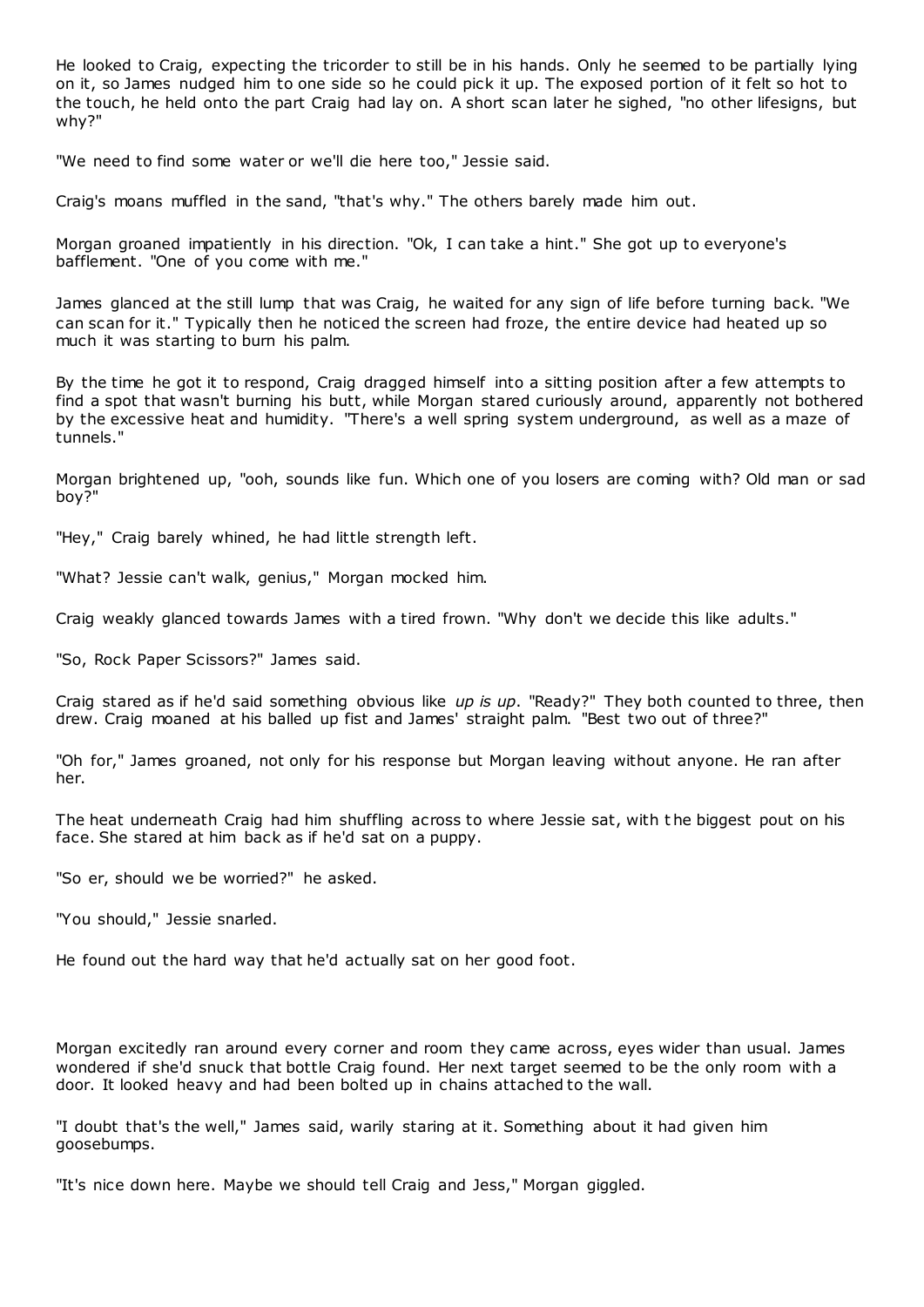James chose a random direction to look and it didn't disappoint; a grimy corner where a number of furless rat like creatures gnawing on a long dry bone, bugs scampering about. "Yes, nice."

A massive bang brought his attention back to the door, which no longer stood and instead lay flat on the floor with Morgan walking over the top of it.

"Morgan, what's the matter with you? There's nothing here you'd like or need," he complained.

They both spotted the only item in the surprisingly cool and dry room, a huge stone box as tall as they were with a lid three foot thick. Alien text on its side got his attention, but Morgan stared towards the lid.

"Oh that looks..." she said eagerly. Quick as a flash she wasn't, she shuddered in revulsion. "Eeew, why?" She went further into the room anyway.

"Did Craig offer you any 'water' during our trip here?" James asked before following. "Come on, we need to find some. Jess and Craig need it."

"Water, oh yeah," Morgan said, finally with a focused look in her eye. Instead of leaving though she pushed at the heavy lid, leaving it very slightly open. Clouds of dust billowed out. James pulled her away before she got a face full of it. She snatched her arm away, only to swing it back at him. James ducked back just in time. "Get off me, or it's off next time you prick!"

"Fine, I'll get the water. You have a great time grave robbing or whatever this is," James snapped. He marched off without her.

"Oh stop being such a..." Morgan groaned, then her eyes shot wide open. "That's not funny!" She chased after him. "Why would a grave be in their water system?"

James shrugged, "I dunno, why is a huge box sitting in a previously locked room?"

Morgan sighed, "how strange." James nodded. She responded by grimacing, "oh gross, stop that."

"What?" James silently said to himself, his patience a thing of the past. He turned around to face her, "stop what?"

Morgan whined, "no I don't. Harry's greasy and annoying and kissable, wait what?" she shrieked.

James stepped back once with his eyes widening, "seconded the what. We need to find that water, you must be dehydrated badly."

Morgan shivered as her eyes darted around. "Yeah, probably right. It's creepy, cold in here."

Finally they continued onwards until they reached an old, crumbling well. A couple of buckets had been dropped half hazarded nearby it. With no ropes that they could see, James figured they couldn't use them. He peered down the well, hoping to see the bottom but all he could see was black. The well itself seemed too narrow to climb down.

"There has to be somewhere else," he said, checking the tricorder once more.

Morgan watched him while pulling a face. Then she'd nod and look away, grimacing again.

"That's really creepy, stop that," James muttered.

"What is?" Morgan said irritably, "are you done?"

"I think so. There's a storage room I think two levels up, we can look there for anything we can use," James replied.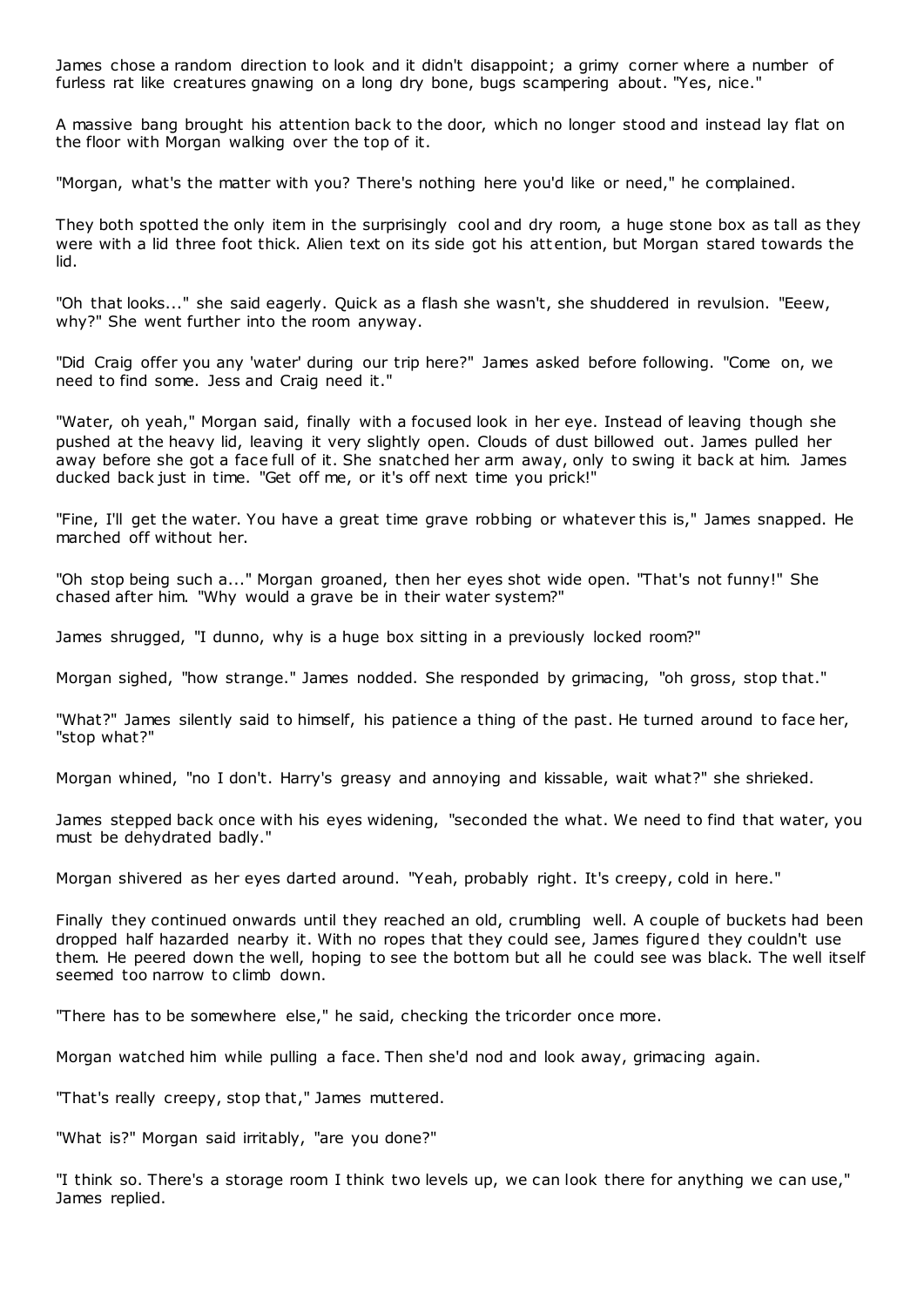As soon as he lowered the tricorder, Morgan lunged for him. He expected another attempt at a punch, anything other than the 'smack' on the lips he did get. He pushed her from him in shock and quite a bit of horror, it didn't register that she stared similarly back at him. "Morgan, what the hell are you doing?"

"I dunno, I don't, I didn't," Morgan stuttered. She wiped her mouth repeatedly, "why would I? You asked me to stop being creepy and then..."

"That counts as creepy. I'm done, you go back up, I'll look up that store room on my own," James said fast and louder with every word, his voice started to tremble.

Morgan felt a metaphorical punch to the gut and throat. "No, I'm sorry, its too dangerous."

"I dunno, it seems safer to be on my own," James muttered as he hurried away without her.

"What the hell just happened?" Morgan stammered once he was gone. The memory of it made her gag. A woman's laugh echoed around, but she groaned merely as if it were normal. "Oh leave me alone."

Night had fallen by the time Morgan returned to the surface. The temperature had fallen dramatically to almost comfortable. Jessie noticed her first and tried to get up.

"Where's James?" she asked. The pain in her foot forced her back down.

"I dunno, took off and left me," Morgan replied over the top huffily. Both Jessie and Craig stared at her suspiciously which prodded her nerves. "Stop that, it wasn't my fault."

Jessie raised an eyebrow, "what wasn't? He better be okay."

"Yes and so am I, thanks for asking," Morgan said lightly to cover her nerves. She rushed over to their new camp fire, reaching for the bottle Craig had found in the shuttle.

"Morgan, I know he can take care of himself but..." Jessie tried to sound patient.

Craig scoffed, "yes, he's very good at dying." Both of the women glared at him, putting off any smile he tried. "Take care of, get it? No, okay."

Jessie rolled her eyes in disgust, then focused on Morgan. "Why didn't you follow him?"

"Pfft, he'd get the wrong idea," Morgan blurted out bitterly. Then she realised what she said, her eyes nearly bugged out. Jessie and Craig weren't sure why, so looked on confused. "I was drunk, must've been it." She twisted open the bottle.

"On the bottle you just broke the seal off now?" Jessie said plainly. Morgan wordlessly offered her it after one sip. "No, what did you do to him?"

"Oh nothing like that!" Morgan groaned at the same time James approached the group carrying the two buckets. "We just had a little, bitty kiss, that's all."

"What?" Jessie and Craig stammered. Craig wasn't done, "I knew it. I was right, right?"

Jessie stared at the fire for a moment, then at James standing afar from the group, his gaze a million miles away. Craig walked across to accept one of the buckets, but with a cold look on his face.

"I thought you were my friend. Not anymore. You've just made an enemy," he muttered.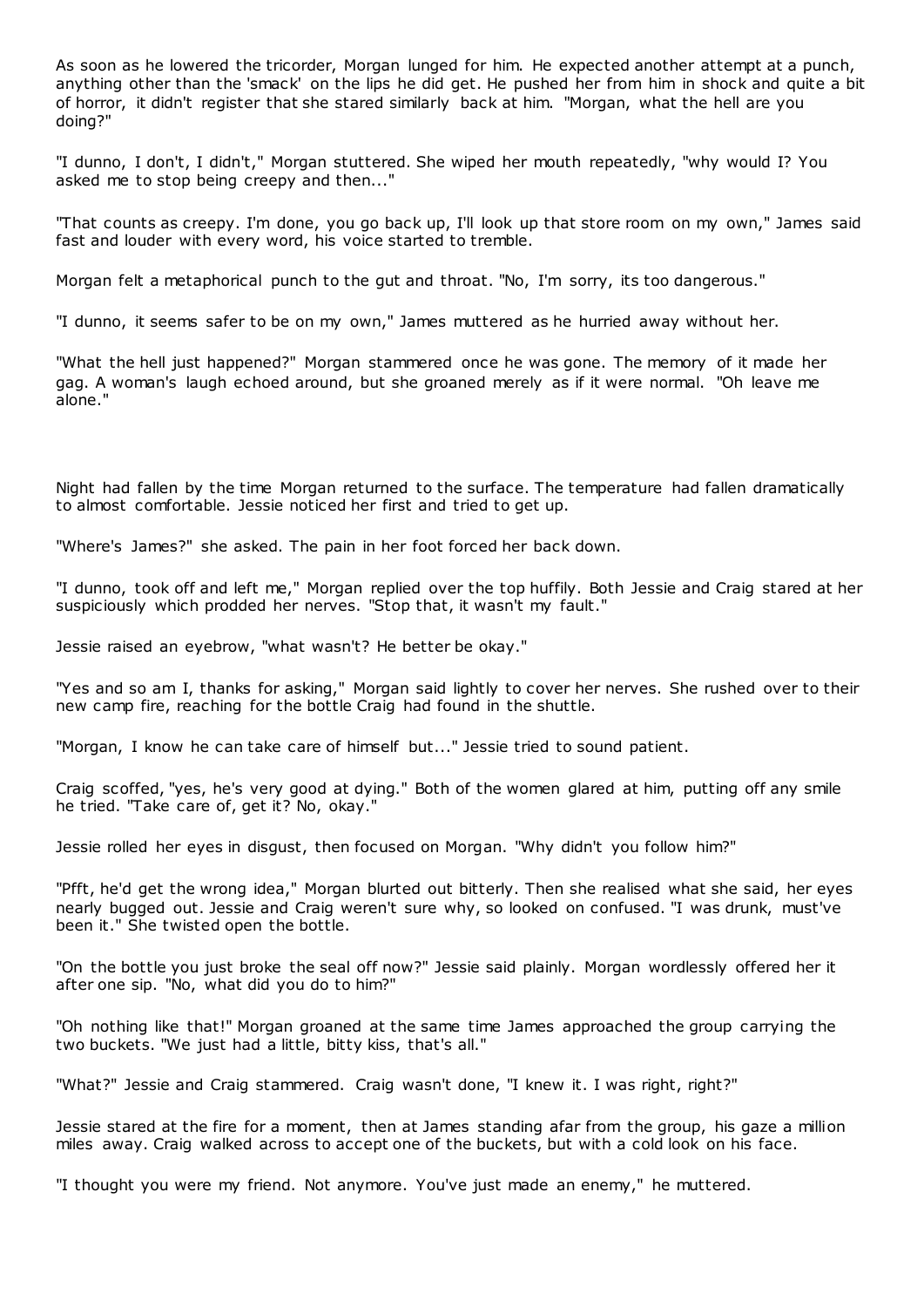James groaned impatiently, abandoning the rest of the water to walk away towards the fire. He noticed Jessie glancing aside, away from him. "Why are you all acting like this is my fault?"

Craig only glared in response. Morgan avoided looking at him. Jessie bit her lip firmly. "It's not that, it's just... she's sixteen and... you didn't?"

James' shoulders dropped, he stared back at her in dismay. "I didn't. I pushed her away. Morgan..."

Morgan squeaked in response, "I didn't start it."

"What, you..." James stuttered until his face hardened. He looked around a little helplessly, then with offense. "You know what, I'd rather bake in the shuttle than put up with my own friends thinking I'm a pervert."

"Think?" Craig quipped.

James gave him an extra special glare as he walked off away from the group, towards the desert. Jessie tried to get up to follow him. It took her a while to get to her feet and limp a few steps.

"James no, I didn't mean it that way. Wait!" Jessie shouted after him. She stumbled, landing on her knees. Morgan walked over to help her. James, having heard her fall, stopped and turned around. Jessie pushed away any attempts Morgan made, "oh stop it, you have some bloody nerve, get off me!"

Morgan moved off with a scowl on her face, "fine, be a jealous cow right here."

Craig meanwhile glanced between them all, his expression a little torn from watching Jessie's reactions. "Look, doesn't matter who did what. We shouldn't be alone, especially when it's pitch black out there."

James had already started to walk back to where Jessie had stumbled. "*She's sixteen* sounds like an accusation," he mumbled bitterly. Even still he helped her back to her feet.

"To be fair, out of the two of you, you're more likely to do creepy stuff like that so," Craig chimed in. Morgan gave him a look of utter betrayal which punched him in the gut. Fortunately for him the others chose to blank him out all together.

"I'm sorry, what she said threw me a loop," Jessie meekly said. "You're okay, right?"

"Hmm," James barely said, taking a spot the furthest away from everyone that was still in heat range of the fire.

Craig avoided eye contact with all of them, then he realised his bottle had gone. Seeing Morgan take a swig of it, he panicked and rushed over to get it back. She moved out of his way with a childish groan.

"What's it about him anyway? If I hit people and go on a murder spree, will I be more appealing then?" Craig whispered to her.

Morgan slowly turned her head towards him to glare. Then she shoved him so he was lying flat on his side.

As the night went on the temperature dropped even further until the crash party were starting to shiver. What pieces of clothing they'd took off earlier that they still had with them were put back on, but it wasn't enough. Three of them had shuffled closer to the fire, Jessie somewhat reluctantly.

She looked back over her shoulder towards James still sitting in the same spot as before. Holding what was left of their water, Jessie tried to get up. Instead she shuffled over to him, still in a sitting position. Her ankle still complained so she only got close enough to offer the water.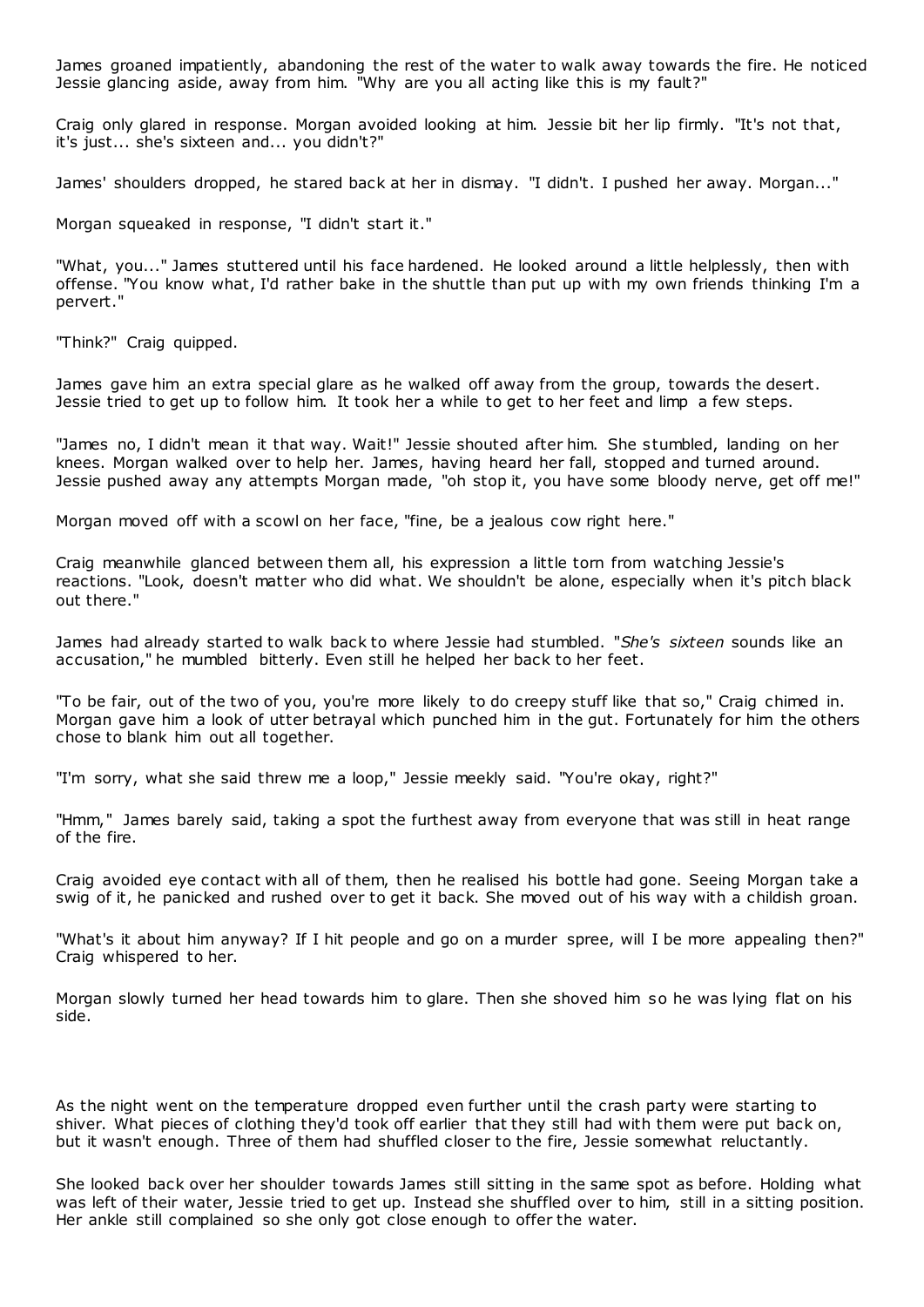They sat in awkward silence for a while, long enough for Craig to curl up by the fire with his long sleeve grey shirt about to fall off into the flames. Morgan noticed so she reached over to pick it up. A little snore from him startled her, she dropped it onto his face instead.

"I didn't mean to blurt out something so stupid, or accuse," Jessie stuttered. "In that split second I was thinking that Morgan meant you both chose to, and..." James glanced at her curiously and a little shocked. "I hated that it bothered me so much. I wanted to know if you did and I knew it wasn't any of my business. All in that one second."

"I didn't. It came out of nowhere, I stopped it," James said. Jessie nodded but looked guilty anyway. "I don't think she's herself. I'd expect Tani, not her to do... that."

"What else did she do?" Jessie asked. A bemused glance had her stuttering, "not that making a move isn't weird on its own."

"It is, and no it wasn't the first or only thing," James answered. "Come on, you know the Morgan crush rumour isn't true. You of all people."

Jessie smiled, scooting up a step to sit beside him. "I of all people get it."

"Huh?" James said.

Jessie playfully bumped her arm into his, remaining there. "You and I both know what you and I mean. You mean she's your close female friend, like me, so I shouldn't humour the rumours, or should I..." she sounded serious but her eyes were anything but. He didn't have to say no, his face said it for him. "And I mean I've been there and miss it sometimes."

James inched his shoulder away, staring suspiciously, "did you have some of that wine as well?"

Jessie grimaced, "eew no, wine is like sweet fizzy water."

"Okay," James said while uneasily glancing around, "maybe I misunderstood then."

Jessie surprised him by stroking his cheek gently. He froze for a moment while her thumb caressed just under his bottom lip. "You miss me too, right?"

The proximity, it took all the strength he had not to close in, but it wasn't enough to pull him back either. "Jess, I, we can't..." he whispered.

Jessie's smile was sweet, which didn't help him at all. "Yes we can. Just pretend I lied about having the wine." She had moved closer while she spoke.

"I did try some of it earlier to make sure it wasn't water," James said.

"See, it's our thing," Jessie giggled.

They brushed lips for a moment and lingered there for a moment. He closed in to kiss her gently. Once her arm was tightly woven around his neck it got more intense.

During a brief separation for air he realised her breath did have a taste of alcohol to it. She was about to lean in for another when he pulled back slightly. "You did drink some?"

"Only a little bit," Jessie said, gesturing her hand to indicate half a bottle.

"Oh, ohno," James mumbled just as Jessie passed out on his shoulder.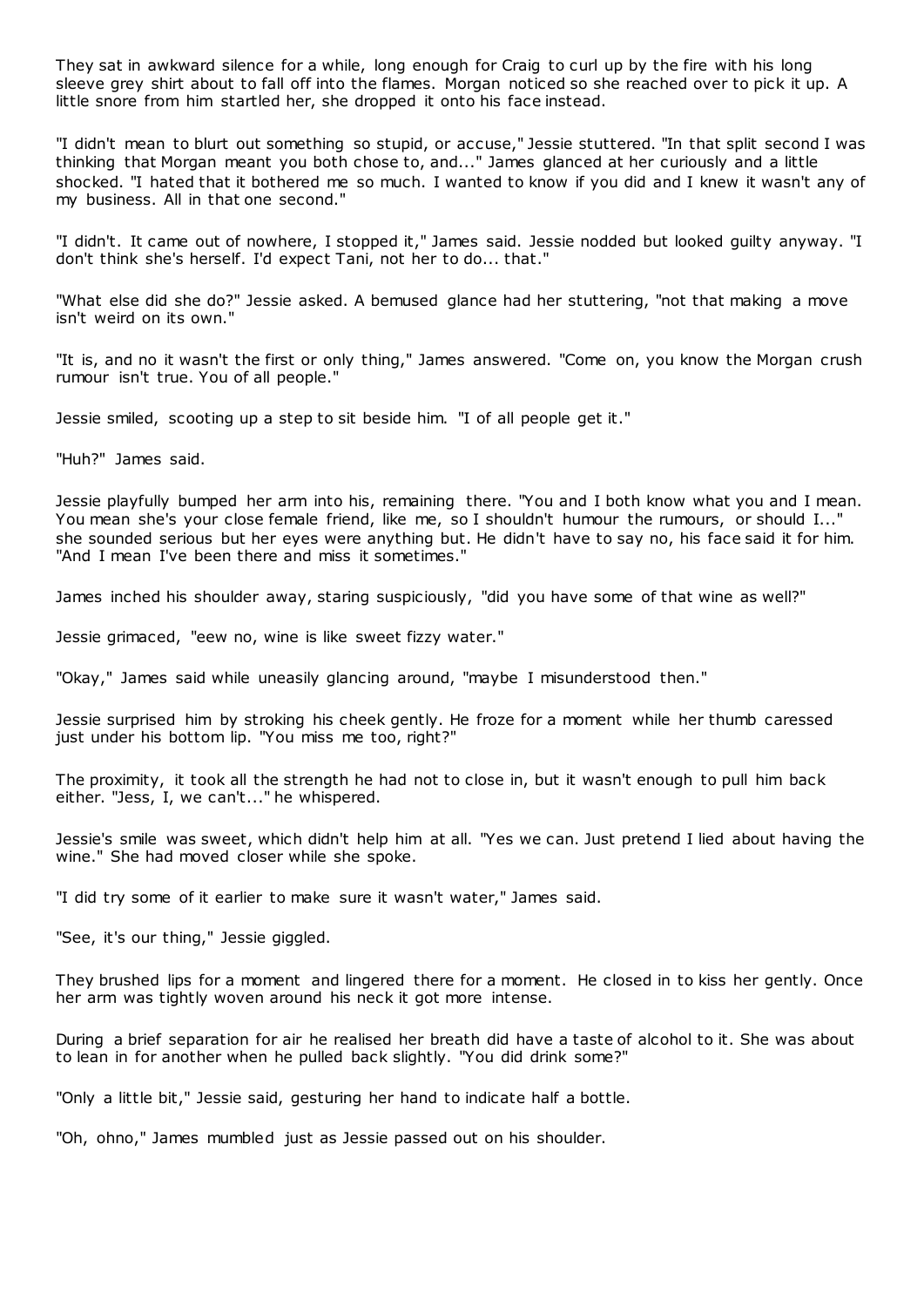The tunnel never seemed to end, nothing but darkness lay ahead. A voice, gentle as the breeze that carried it, soothed and beckoned. A stampede of the tiniest feet echoed above, following them. It seemed to be getting darker still, their eyes could not focus on anything. A warm gust drifted into their face. They followed it to an ember orange wafting in the distance.

The corridor reached its end, a large opening walled by small flickering flames. Walking inside they felt their weight begin to lift. Skin felt cool, tingly. Through the smoky haze someone approached. Their pull drained what little energy they had. Skin felt like it was on fire. Then they stepped forward, allowing them to see.

James reached gingerly out, expecting nothing but glass. His reflection smiled, bringing out the darkened brown eyes and ashy hair. The reflection reached out as if the mirror was delayed, only they grabbed his arm, dragging him into the darkness again.

He hit the stone cold floor hard, yet he felt no pain. Footsteps ran by him. He weakly looked up to try and see who it was. Then he saw her face, twice and blurred. The one in the lead, holding her by the hand, smiled and said something he couldn't hear.

"Morgan," a different voice said ethereally. It jolted him back to reality with a panicked Craig crouching next to him, shaking his arm.

"What's the matter?" James groggily asked. He found he was unable to properly open his eyes yet with the scorching sun peeping over the nearby building.

Craig's attempt to scramble back to his feet scraped the stone they were lying on, waking Jessie so abruptly she gasped.

"Morgan, she's gone," Craig said.

James sat up in a hurry, squinting his eyes. "What?"

"When I woke up she was gone. Why would she..." Craig stammered.

"Hold on," James tried to sound calm. He looked around for their few items, hoping for a clue. Water buckets, the tricorder, the ropes, a couple of phasers, empty wine bottle, all were still there.

Craig nabbed the tricorder as if he'd just seen it too. "Underground. She's gone underground."

James remembered the last few seconds of his dream; Morgan running, her face full of terror. "We should go look..." he hesitantly glanced over at Jessie.

Craig shook his head, "no, no we. We can't all go and we can't split up."

"Well we have a problem, don't we," Jessie muttered. "Just give me a sec..."

"Nuh uh, no time," Craig said. He tried to run off but James grabbed his ankle, almost toppling him over. "What are you..."

James glanced again at Jessie. "Are you okay to?"

"No, yes, maybe. Doesn't matter, I'm not staying here," Jessie replied.

Craig struggled on his one free leg, "get off."

"Did anyone else bring weapons?" James asked.

That got Craig even more panicked. "What do you mean? We're alone here, oh god."

Jessie reached for her discarded jacket she'd used as a pillow, quickly brandishing a phaser. "What, do you think I'm new at this?"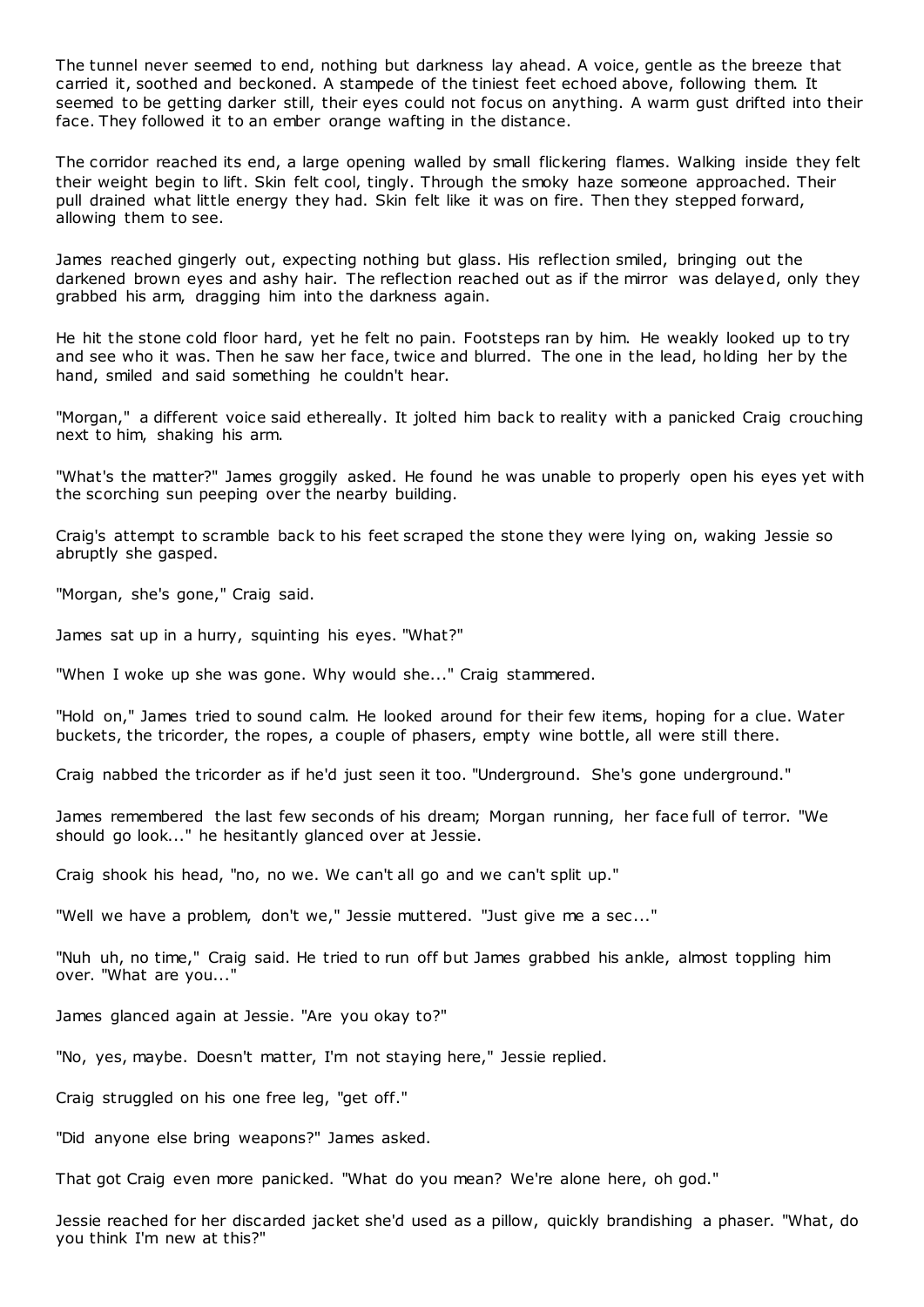James tossed up a phaser to Craig, and to the boy's relief he let go of him too. He barely caught it, it bounced on hitting his hands and fell into the fold of his arm.

Once Jessie was up and limping, they made their way over to the same underground tunnel James and Morgan used the previous day. The temperature shift from hot and stuffy to cold and dry disoriented all of them for a few steps. The clammy walls and echoing drips, the darkening corridors had them all on edge. Everytime Craig heard so much as a click or a tap, he'd pick up speed and or try to investigate rooms without his teammates, even if the tricorder didn't say anything.

After six attempts at this, James pulled him back once more and took the tricorder away. A quick scan told him the only lifesign was two metres below them. He quickly tried to scan for the nearest route down.

"Craig," Jessie hissed when Craig tried to escape again. He made a little whimper and protested a but. "Fine, go off without us. Deal with whatever's managed to kidnap Morgan without either of us."

Craig pouted, "fine fine, no go without super freak and limps-a-lot."

Despite what he said he walked ahead of her and tried to overtake James. Jessie glared into his back. James had enough and left him to it, as long as he was within arm's reach. He slowly span around on the spot until settling on one of the doors Craig had tried to go through earlier. "This way I think."

"Oh sure, now it's right," Craig grunted, stopping and turning to go back the way he came.

The door lead to another long corridor, with massive steep steps going down. Jessie clutched onto the wall and took them one at a time with her good foot. Craig typically picked up speed and once more got ahead of both of them. James was more concerned with the winces and occasional stops Jessie was doing.

"It's okay," she said assuredly. As if it'd prove her point, she took another slow step down. "While you're stuck there," she gestured to him standing ten steps below, "I really wanted to apologise for yesterday."

James flinched, briefly turning his head away. "About what?"

Jessie glanced to one side, biting her lip firmly. "About being all, I don't wanna say jealous but, yeah jealously blurting something stupid and hurtful out like I did. I didn't mean anything by it."

"Oh that," James said to her confusion. He winced, this time in her line of sight so she frowned. "You already told me," he said regrettably. Jessie lost a little colour. "It's okay, I get it."

"You do?" Jessie said, worried and a little embarrassed. "When you say *oh that* though, it makes me think I did something else. It was only a few sips, what did I do?"

James hesitated, once again wincing. He glanced down the steps to see how far Craig was. He still could see him, stopped on one step trying to catch his breath. He turned back to Jessie biting the nail on her thumb while clutching a part of the uneven wall. "Nothing, nothing wrong. I'll tell you later."

Jessie sighed in relief. "Our little wannabe hero's gonna get away if we don't keep moving."

James smirked before checking on Craig again to find him at what looked like the bottom. It looked to him like he'd jumped off the last step to make some action pose with his phaser pointing. He couldn't help but laugh at the thought when he heard Jessie yelp behind him. Stone groaned and scraped at the same time. He swung around to find no sign of her.

Craig took that opportunity to look for Morgan without them.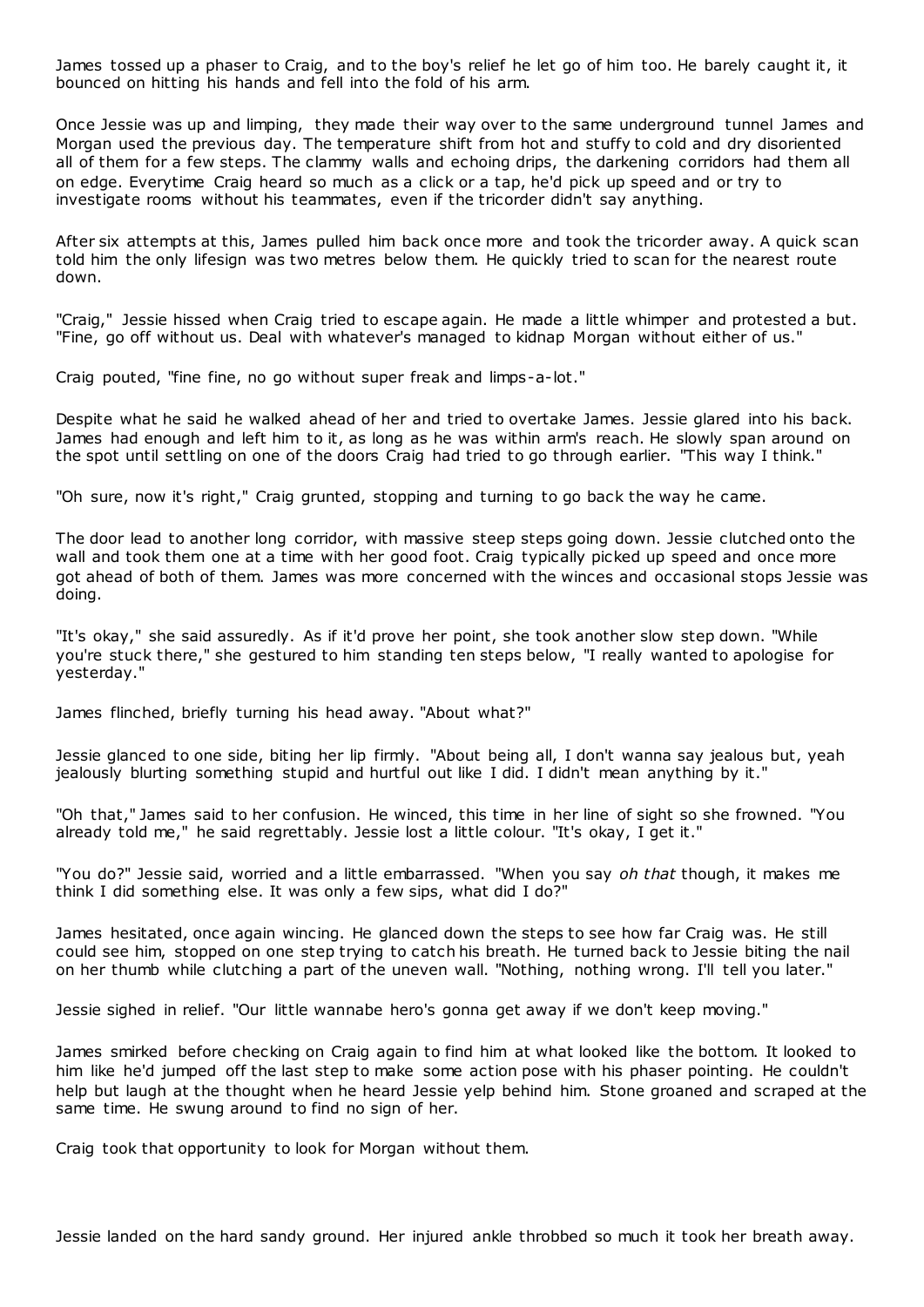She saw a ray of light flickering only a few metres away. She pulled herself over to it. The light was getting dimmer by the second. Jessie picked it up, recognising it as one of the light arm bands. Pointing it at all corners of the room she saw nothing but the walls.

A voice whispering whistled in her ear startled her into dropping the light. It span a little as it hit the ground. When it stopped Jessie noticed it was shining on Morgan lying slumped on her side. She pulled herself closer to her. The teenager's head was bleeding heavily and face was deeply scratched.

The light finally went out completely and Jessie found herself in total darkness. She couldn't even see her own hand in front of her face, let alone anything else. That was when she heard the sound of footsteps. The sound was closing in and getting too close.

Another noise joined the foot steps, it was like somebody was breathing through a scratched throat. As both sounds got closer, Jessie shook. She pulled herself back the way she came until she hit what felt like a stone wall. The sound increased until it was so close that Jessie could sense whatever it was, was standing just a centimetres away from her.

James pushed at the spot he thought he saw Jessie last. All he achieved was a cracked stone and some light rubble falling over him. He stepped aside to try elsewhere when he heard a familiar sound, not that he could place it. Constant tapping, hundreds of small footsteps. He looked up to see a swarm of black insects scuttling down for him. He had no choice but to run, and then jump the rest of the way down.

Craig reached a large open room filled with statues and many other carved stone objects. He was busy ogling the tall, raised platforms that seemed to lead elsewhere when he heard the same sound that James did, coming from the wide corridor to his right.

"Craig!" he heard James yell over the top of it.

"Fine, I'll wait," Craig huffed, eyeing the ground level exits on either side of him. Then he saw James and what he was running from. "Nope," he squeaked with his eyes bugged out. He ran to the left.

James meanwhile spotted the ledges. He leapt onto one of the stone carvings, then jumped again to grab the edge of the ledge. The bugs ignored him and continued running straight, likely after Craig instead.

Once he was safely up on the ledge James followed the narrow, rocky corridor down into a familiar cross section. He wondered why until he recognised the door Morgan had broken down. He went inside with a sickly sense of unease, but he stopped when he realised the box Morgan had barely opened had been pushed off entirely. The feeling that someone was watching him made him turn around sharply to confront them, only to find he was still alone. Even then he didn't feel that way.

Craig came to a sharp corner. He heard voices coming from around it. He backed up against the wall and peered around it. About five aliens were standing, armed to the teeth, far down a corridor. They were discussing something frantically but they were so far he couldn't make it out.

He pulled back, opting to stay where he was until they were gone. Then he heard a chilling, painful scream. Craig looked around the corner again. Thousands of black bugs that were the size of mice had swarmed over two of the aliens, bringing them screaming in agony to the ground.

As soon as a few of the bugs cleared Craig could see what little was left; charred flesh and ripped clothing. The bugs started running after the others. Craig decided to run back the way he came. What he didn't know was that the three aliens were right behind him.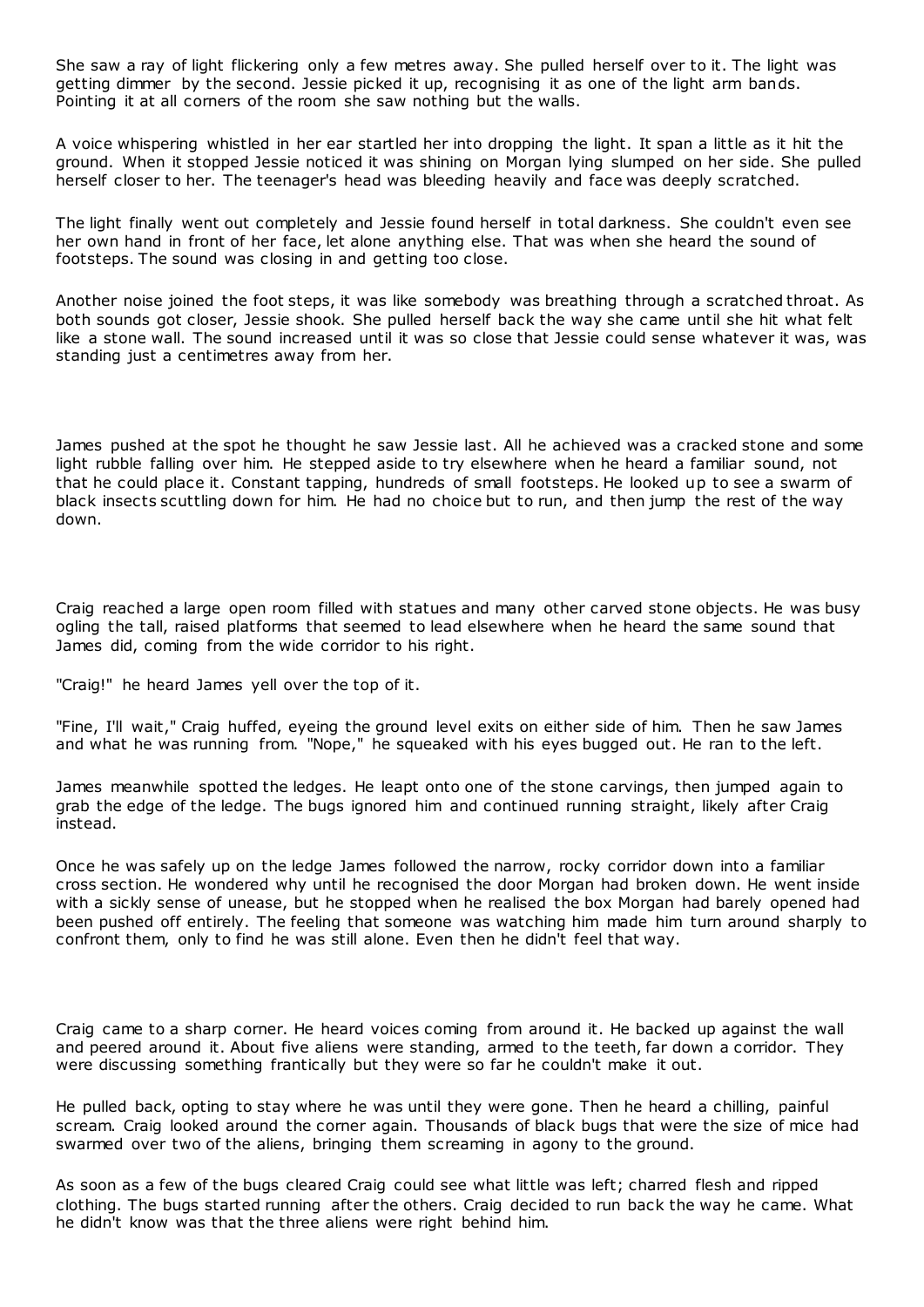Using only the tricorder as a source of light, James stumbled up some large steps in the pitch black. He happened on a stone door part the way up. Even though he could see the faint glimmer of light at the end of the stairs, the door drew him toward it. It felt like the right way.

He pushed it open, then he immediately spotted Jessie knelt on the ground against a wall. Her eyes wide, staring straight ahead of her. James ran over to help her up to her feet, the entire time she didn't move on her own steam, her eyes remained locked on.

"We have to get out of here, the place is infested with..." James stammered until movement caught the corner of his eye. He turned his head to follow Jessie's gaze as it stepped out of the darker shadows. With its rotting skin, visible bones and empty eye sockets, it looked like any old corpse, only it was standing upright, glancing between them, growling through the gaps in its throat. He or she seemed to smile, exposing its jawbone for all to see.

Hurried footsteps approached, they both thought the worst.

"Oh god, they're in my hair," Craig's voice stuttered. Neither of them could see his eyes bug at the sight of the walking corpse, he ground to a halt. "What the hell is that?"

The corpse briefly looked over its shoulder then back again. "Finally, after three thousand years," it spoke in a very hoarse voice.

Craig noticed Morgan lying nearby. His face hardened as he reached for the phaser.

"I will be whole again," the corpse continued.

"Ah, shut the hell up!" Craig snapped before firing. The blast tore a chunk off its rotting back, it dropped to the ground.

Jessie pulled an annoyed face while James stared at it blankly. Craig meanwhile crouched down to gather Morgan in his arms.

"Is that it? I could've done that," Jessie complained. She and James noticed its back regenerate, it was getting up.

The team rushed out through the door James had come in. They hurried, even through the pain in an ankle until they got back to the surface. Only they were greeted with more company, aliens pointing rifles at them. One of the ships that attacked the Flyer had been parked outside the town.

"You, what have you done?" the leader snarled at them.

"Well funny story, I wouldn't go down there," Craig stuttered. "Bugs and stuff."

The leader stared at him coldly, "you have disturbed Him. You have doomed us all."

Craig smiled a little too smugly, "you mean Him as in that walking corpse. No problem."

"Don't be a simple buffoon. You cannot kill what's already dead," the leader said.

"But," Craig whispered.

James stepped in front of him, rolling his eyes. "Can we save the blame game and exposition until after we help this girl?"

The aliens looked disturbed and started talking amongst themselves. The leader shushed them. "If it were her, then surely he wouldn't have awoken," one alien spoke up.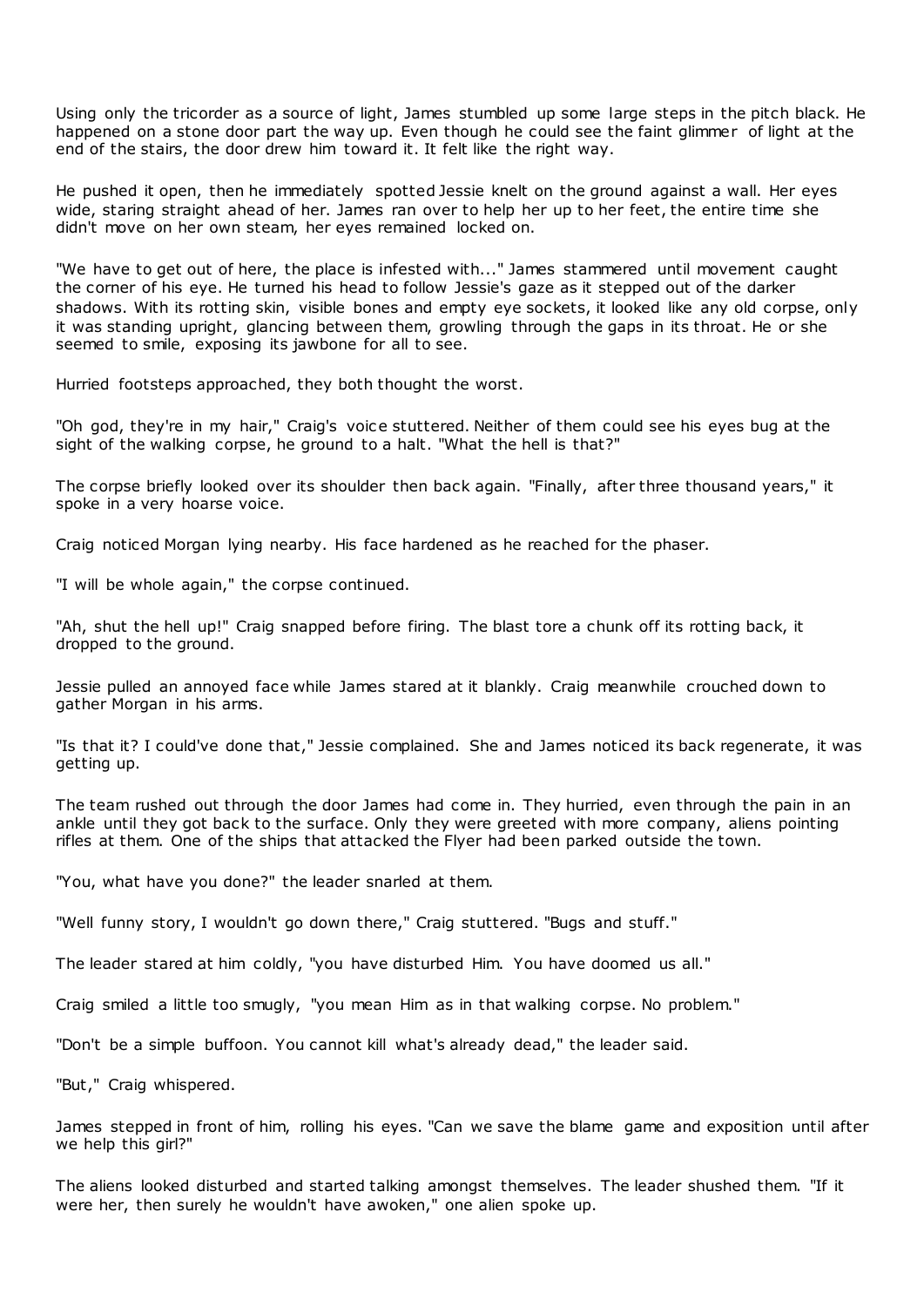"Perhaps, the mythology may have been mistranslated," the leader said.

Jessie cleared her throat. "Excuse me, but some answers would be nice seconds after some medical attention."

"You're correct. We must evacuate the ruins. Come," the leader said.

They lead the awayteam inside the small ship, still under guard, into a room with a bed and a woman sorting through medicines. With Morgan lying on the bed, she got right to work.

"We asked you to leave. Why didn't you?" one alien angrily asked.

"Woah, hold on. You barely gave us the chance to. We would've gone but you destroyed our engines," James snapped.

"That was definitely not our intention," the Maji leader said. He ushered the last remaining members of his team outside, leaving only the guards and the doctor. "It is as we feared. The beast has awoken. The question is how, considering what we know."

"How do you know, did you see him?" Jessie asked, shuddering.

The Maii leader clenched his jaw, his gaze drifted over towards Morgan. "No, the signs were there. The Sbaracs, the toxic atmosphere. Although your claim to have seen and defeated him gives me some doubt."

Craig scoffed in offense, "oh we saw him alright. He kidnapped Morgan, did something to knock her out, was probably going to do the same to Jessie... I bust in and save the day while this guy stares at his nails." Fortunately for him James only found the remark funny and smirked.

"Perhaps, he is weak still from his resurrection," the leader mused aloud. "You claim he pursued the two females troubles me."

"Why, other than he's a big creep," Jessie said.

"Goes without saying," the leader said. "But no, his first action must be to regenerate. If he pursued you both instead then our information is wrong or incomplete."

James exchanged similarly confused glances with the rest of the team. "No context doesn't help."

"Right yes," the leader said. "Legend has it that the mage will rise when the remainder of his soul, his reincarnation, returns to him. He won't be alone. The princess he bewitched, traitor to the royal line, she would wake up too. He wouldn't dare risk using her soul to save his own."

Craig started to fearfully stutter, "there's another one of them?"

The leader nodded. "They who hold great power with a grudge to rule, or destroy this world. In death they are invincible. With their completed souls they'll be a curse on this entire sector."

Jessie chuckled not out of humour but confused nerves. "I don't get it. You mentioned reincarnations, so how would these two still exist to wake up if they've moved on already?"

"Magic. The mages were extremely adapt at it," the leader replied as if it answered everyone's questions. "If Iinan has awoken, Unu will have as well. This means one of you at least shares a fragment of their soul."

James warily glanced behind him toward Morgan. Craig stared at him suspiciously. "He lured her there, twice," James said. "Just because he was a he back then, doesn't mean he is now."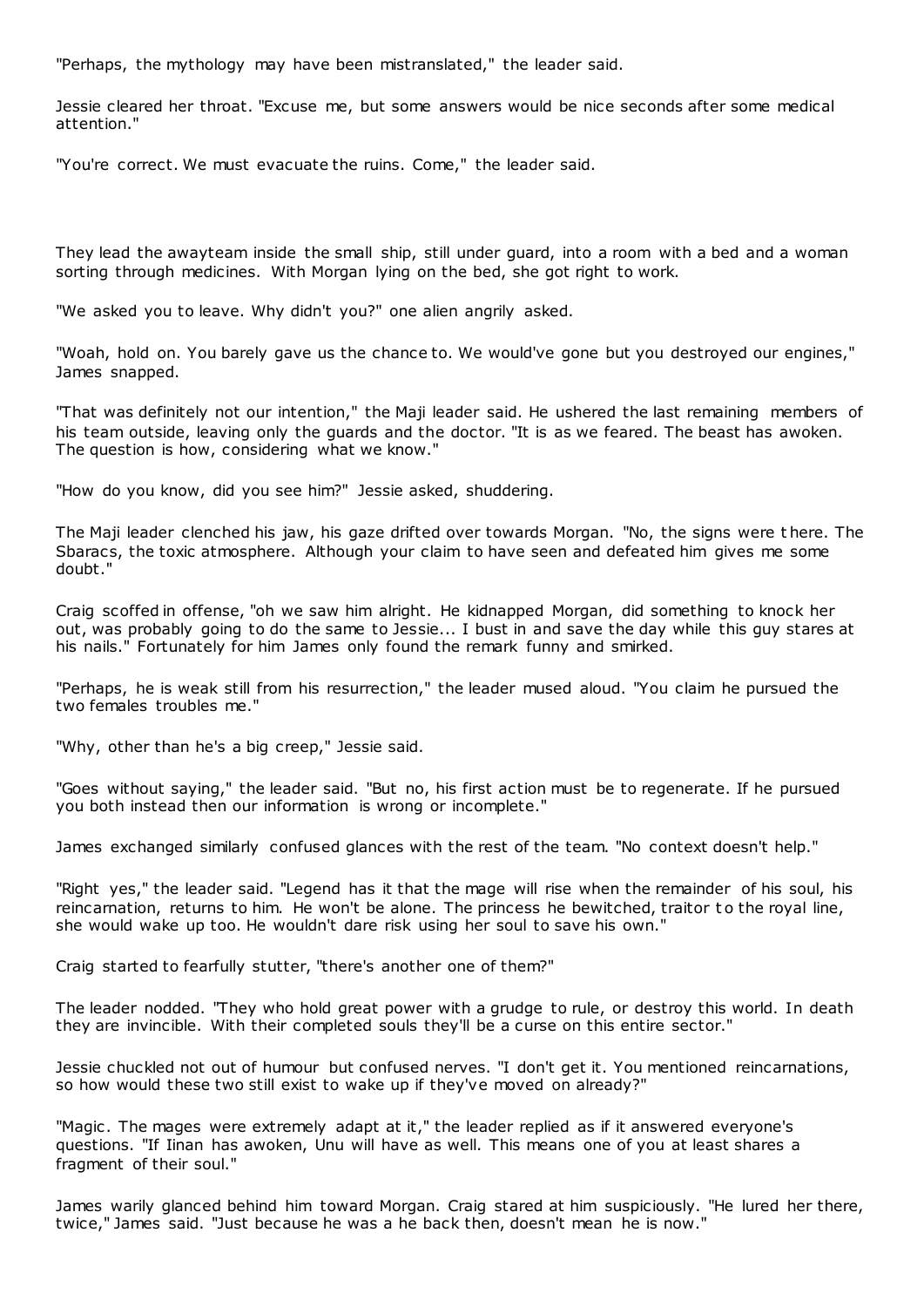"It's possible, but that's not how the myth is told," the leader said. "Considering what happened we must consider anything. It's still possible Unu's soul is here too, or that she's still sleeping. Either way we must depart from here." He moved over to a wall console to tap on it. "Arden to Control, Ishnan are all four search parties back yet?"

*"No sir, and they haven't called in."*

The leader Arden's face filled with conflict. "We cannot waste anymore time, nor can we leave people here. Iinan will use them. Try again to contact them."

Screams from outside so chilling it gave everyone a cold shudder. Most of the room ran back to the airlock they came in through. The scream had turned choked and croaky by the time they got there. Not far in the distance, near the underground opening, stood a man dressed in tattered clothes with their back to them. He held up a rotting corpse wearing the alien's uniform by what was left of their throat, and coldly tossed it aside. As if he could hear them, he turned around.

The three Voyager crewmembers looked on in horror at his face, less so than James at seeing his darkened reflection again, in the flesh.

"Get back inside!" Arden shouted, pulling more of his people with him through the airlock.

The door had barely closed when the ship took off, leaving the James lookalike behind, smirking and following their path with his gaze.

"What the hell... what the hell was that? I thought you said he needed him to charge," Craig stuttered angrily and fearfully, pointing at James repeatedly. He didn't notice, he was in a daze.

Arden sighed sadly, "it's only temporary. It is merely a flesh regeneration. Iinan would need his fragmented soul in order to stay that way permanently."

Jessie held onto the nearest thing while her whole body trembled, the pain in her ankle a distant memory. "Ok so, what did he want with Morgan then? Unless..."

Craig calmed down long enough to scowl in James' direction. "What is it with you? You and your past life can't leave her be, you creep." James' eyes drifted in his direction.

"Oh give it a rest Craig, now's not the time," Jessie hissed.

Arden seemed deep in thought. "Perhaps, I've been thinking about this all wrong."

The ground beneath their feet jostled, a panel similar to the one Arden used earlier bleeped a second later. He quickly pressed it again. *"Sir, a sandstorm appeared out of nowhere. It's blocking our targeting scanners."*

"Take us into orbit," Arden commanded.

The next time the ship jolted, it didn't stop. Anyone who wasn't already quickly clung onto something.

*"It's thickening. Almost as if it is blocking, no following us."*

A huge gust of sand struck the right of the ship, pushing it on its side. Everyone felt the ship lose pull down. The windows on the left almost pointed directly towards the surface.

Morgan ran in from the medical bay despite the guards trying to stop her. "What's happening now?"

Craig turned to look at her but in between he noticed the right hand window, double checking it he swore he saw a face within the sand.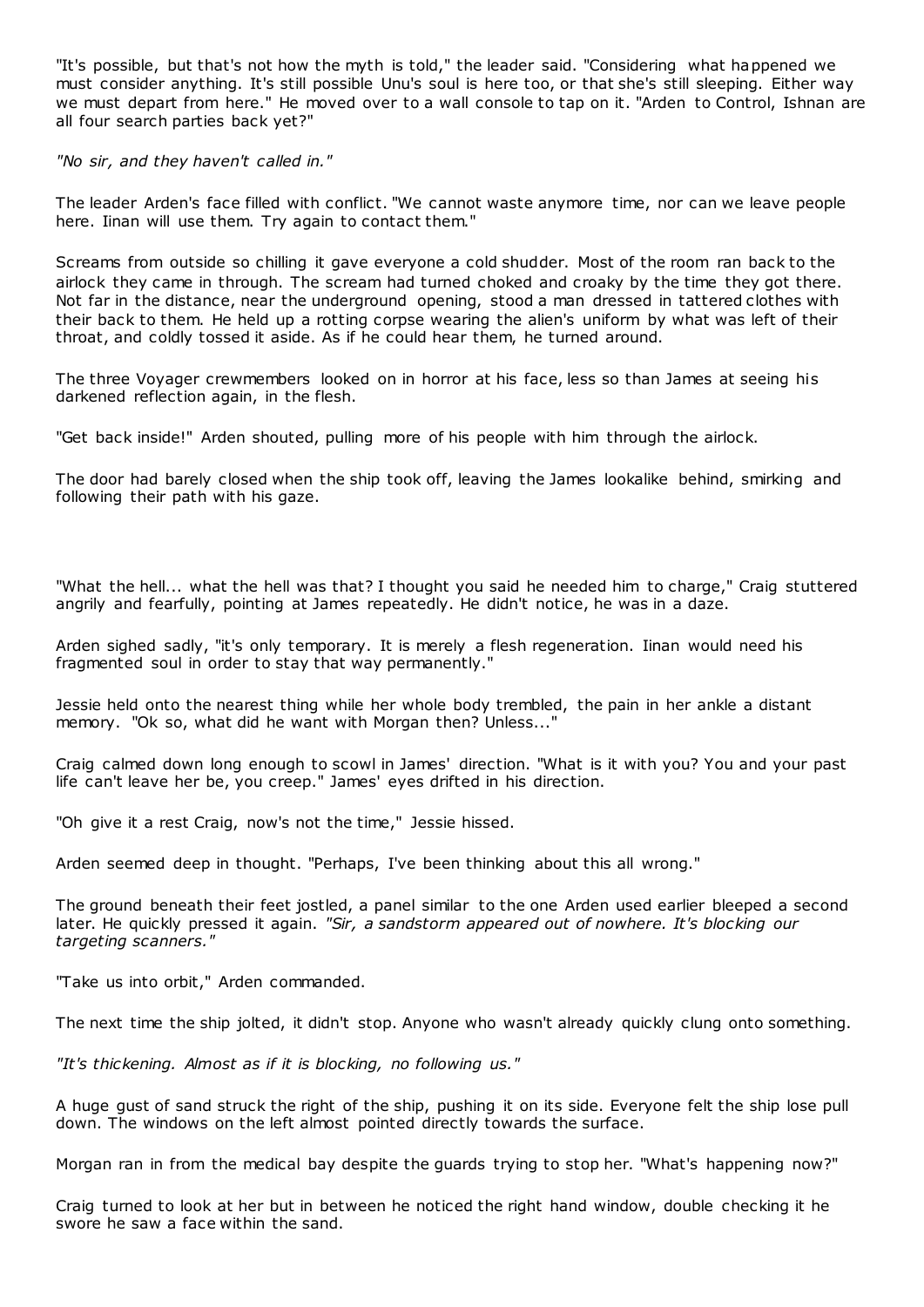*"We're going down. Brace."*

Craig stumbled towards Morgan. Jessie was inadvertently in his way, clinging on to a wall post near the ground. "Jessie?" She frowned up at him. "You scare the hell out of me sometimes, but you're cool." He wandered off, leaving her very confused.

"You," Craig said with venom. When James looked at him his resolve wavered. "I hate you, jerk, you're a murderer," he said so quietly and quickly. James heard him anyway and shook his head.

Craig reached Morgan. "I feel like if I don't tell you now, I never will."

Jessie squinted her eyes in his direction. "Is he?"

"Yeah," James groaned.

"Sad bastard," Jessie sighed. James chuckled quietly.

Morgan was far from amused though. "What are you talking about? We crash all the time. We did it yesterday in fact."

"Morgan, I love you, I always have," Craig announced a little too boldly.

To no one's surprise Morgan groaned impatiently. "Oh thanks for making everything awkward, you ninny."

The ship meanwhile grazed the sand on landing, bumping lightly into a stone hut similarly sized. Everyone barely rocked on impact.

"Ohno," Arden said, noticing the buildings around them.

"Did we go in a circle?" Jessie asked.

"No, much worse," Arden replied, glancing panicked between the two women. "You both must stay here until we can take back off. We can't risk Unu awakening."

"Tch," Craig grunted, getting everyone's annoyed attention, "it's obvious who Iinan's girlfriend is." His face fell, anger in his eyes, "then again, it's really not."

James internally counted to ten, anyone watching him noticed his fists continuously clenching. "So what then, how did I wake him up so we can avoid that again?"

Arden glanced between everyone. "Proximity was probably enough. You entered the city and Iinan..." he stalled to click his finger.

"Then why did it take so long, and why did he take Morgan?" Jessie asked.

"Yes why me, and who is Iinan, and what the frick?" Morgan stammered.

Arden groaned a touch impatiently before he started to tell the story again.

"Okay, so we avoid opening things, fix this ship and wait this guy out," Morgan said. "Or have I or Jess..."

"Or Craig," Jessie smiled cheekily.

Morgan looked put off for a second, then sniggered quietly. "Or Craig's already woken her up?"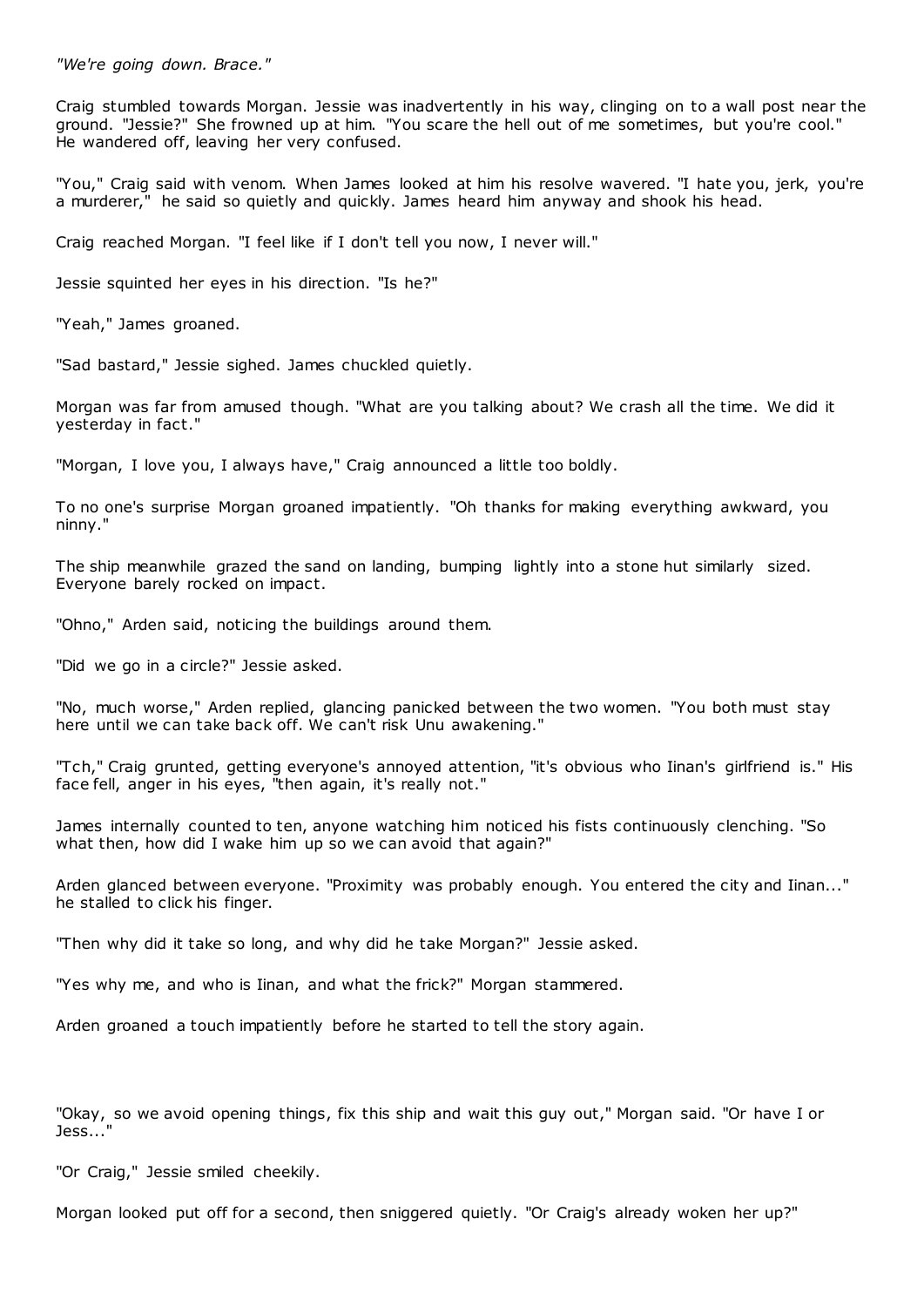Craig didn't look impressed. "Hey, if anyone's James' soul buddy it's not me."

"No way to know who Unu's reincarnation is, so we must leave. Only then we can work on an evacuation procedure," Arden interrupted to everyone's relief.

"Hold on, evacuate what?" Craig asked.

Arden scowled, "the planet, clearly!"

James shook his head stubbornly while pacing across towards Arden. "Are you saying that we can't stop him? I did this, I should try."

"No!" Arden barked, "Iinan will drain your body and soul, a fate worse than a simple death."

"But..." James protested.

Morgan pushed her way in front of him, forcing him to back off a touch. "Nothing is invincible. This Iinan creep must have a weakness. Won't he die if he finds no one to kill?"

"We just don't know. His curse has laid dormant for thousands of years. There's no way to know everything," Arden answered.

"What about these abandoned cities, are they from that time as well?" Jessie asked. Arden's worried expression answered her. "Then would a magician have stuff like books and potions, I dunno, a broomstick?"

"I can't express this enough. Any one of you stepping outside could doom us all," Arden said.

"Really? Cos we're already in a pickle with this Iinan guy. Is this Unu girl even worse, or..." Craig wondered.

"They need each other as much as they need their soul buddy, as you put it," Arden said.

"So we do nothing?" Morgan stuttered with a helpless expression on her face.

Arden looked at her with sympathy. "Yes. You'll be transported to the flagship as soon as we can repair. There you will also do nothing." A few members of his crew entered to talk quietly to him. None of the team made it out. "Excuse me," he said, walking off and leaving the group with only the guards.

Jessie shuddered as she sat down on a box nearby. "I don't like this one bit."

"Ok so this James past life is just a witch, big deal. I really doubt our James is so accident prone that he'd trip and fall into getting a life suck," Craig said.

Morgan stared with some contempt, "this *just a witch* crash landed a shuttle with sand. Avoiding him's the only part I agree with."

James glanced across at the nearest window. "How far do you think we got away from him?"

Craig followed his gaze, confused, "I dunno, a few miles at least, why?"

"None of you three can risk going out there, but I can, at least until he gets here," James replied.

Jessie's head darted up, "and what? You don't know what to look for."

"A book," one of the guards said. "Ancient magics. Iinan in the myth wielded one in his more powerful spells. It and its opposite were buried in one of the three abandoned cities of the old kingdom. This could be it."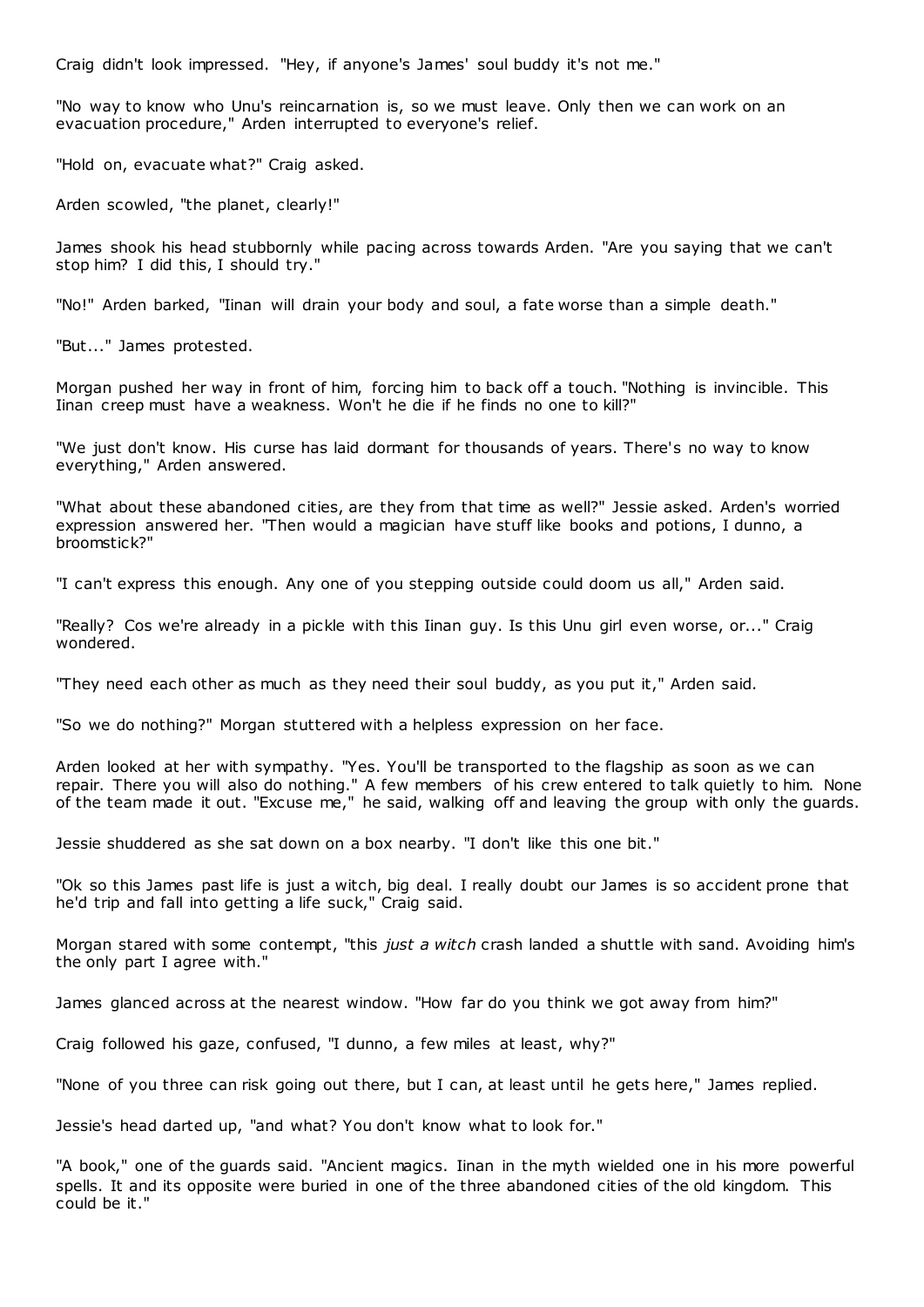"What are you doing?" another guard snapped at her.

"Three, so there's a slight chance this isn't Unu's city?" Morgan said with interest.

"Wait, why would we want his book?" Craig asked.

Morgan shrugged indifferently, "it won't stop him, but it means he won't be as tough. Right?"

"Right," the first guard replied. "There were two opposing sides in the ancient magics, but the texts that mapped out where both books were hidden were destroyed during the Borg invasion."

James thought about it, then nodded. "It's a start. I'm looking for a book."

"We are," Morgan abruptly said. She noticed Jessie's attention going towards her.

"I feel like I should remind you of the part where Iinan regenerated into a James clone," Craig said. Morgan mouthed so in his direction. "So James' past life looks like him, but Princess Unu doesn't? Doubting it. Unu's reincarnation will be a woman, so I should go instead."

"We will escort you both," the guard said.

"Both?" Craig moaned. "That would mean having to put up with him."

"Oh grow up, Craig," James groaned.

Morgan and Jessie didn't look happy about it, for different reasons. Jessie glanced at the agitated teen. "If Unu is me, and I start wandering around, punch me out or something."

"But..." Morgan stuttered, "what if it's me?"

Jessie smiled deviously, "please you maybe super strengthy, but I have my ways. Ask James."

Craig smirked in James' direction, who looked a little flustered already.

Morgan was confused at both their reactions, and at Jessie's comment. "But I was sleepwalking when I went down there. I assume to lure him down there. So with Unu, maybe someone else will go wandering, like Craig or even me again."

"Either way, you're going to get a phaser to the foot and a kick in the face," Jessie said.

Morgan pulled a face at her, "haven't you gotten that backwards?"

"Nope," Jessie said with a smile.

"Just what do you two get up to in your spare time?" Craig asked in James' direction. He looked at him strangely, then decided not to bother and walk off. Craig hesitated over following with growing impatience.

"Sometime today, Craig," Morgan said, rolling her eyes. "You know before the gross dead guy comes back for his book and happens on James."

"I'd get more sense out of a dead guy anyway," Craig huffed. He finally followed after James, still making huffing sounds. "You better keep that weird kink of yours away from an innocent girl like Morgan, you creep."

Morgan and Jessie stared after them, looking a little confused. Jessie gasped when she got it, then cringed, "that's not what I meant."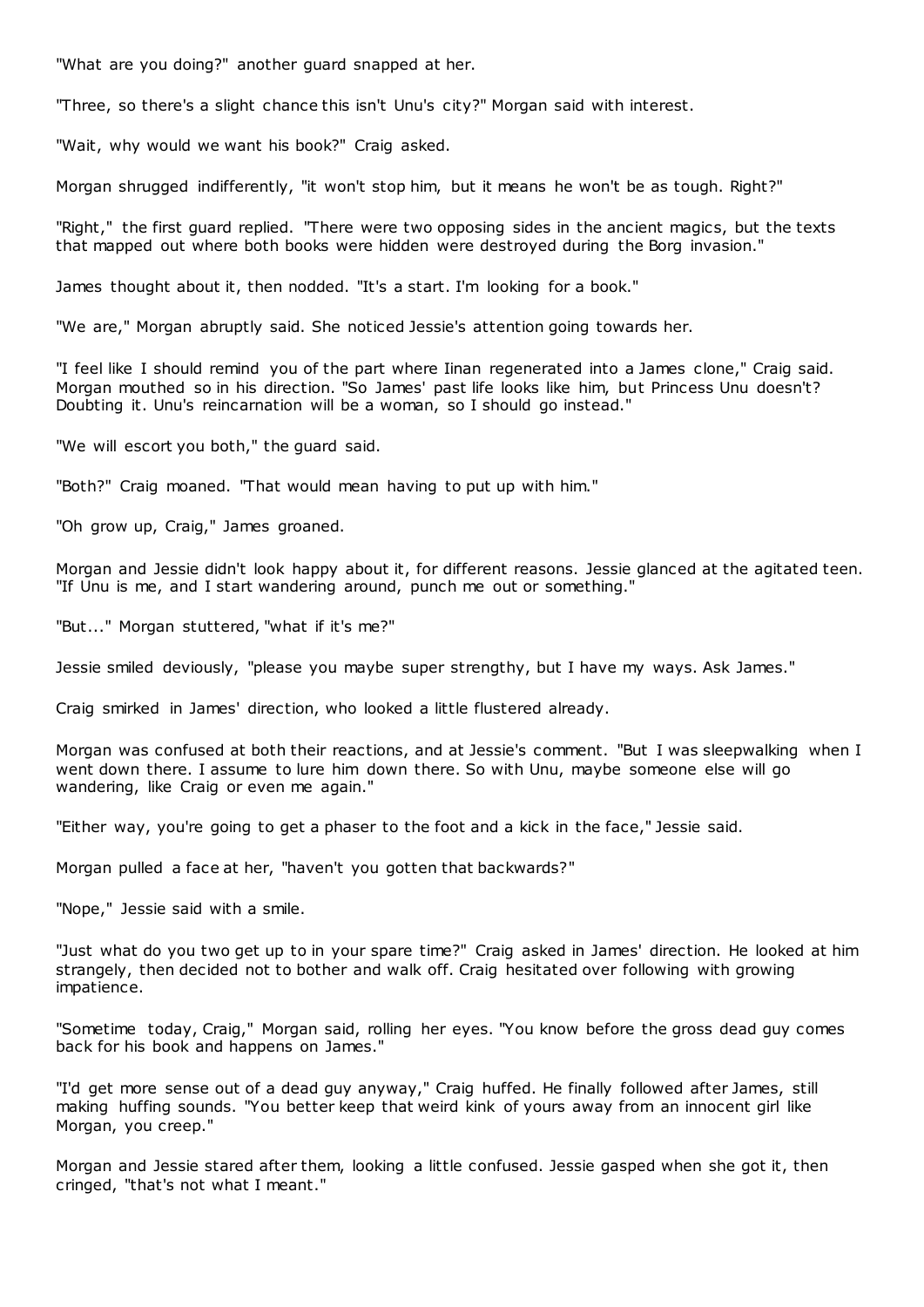"Oh, I thought you meant you like to kick James's ass from time to time, and can't say I blame you," Morgan said.

"No, he meant... actually yes, that's less embarrassing," Jessie stuttered, blushing furiously. She turned her attention away from the teen, leaving her even more confused.

The team of James, Craig and three guards entered a large structure that reminded the two humans of an ancient church. The first room they came to was a massive, mostly empty hall with rubble covering most of the floor. The only thing still intact was a podium at the opposite end. The team split in half to look around.

"So what is it?" Craig asked suddenly.

James glanced over his shoulder briefly. "Dust, and over here more dust."

Craig's little growl amused James more than he liked. "No. Jessie, Tani, that future girl, now Morgan. What's it about you that gets girls all drooly over you..." He didn't wait for an answer he knew he wasn't getting. "Morgan's not going to be as impressed with your Slayer thing so it's not that."

"Craig, there's a skin melting zombie sporting my face who wants to destroy a planet, likely on his way here to do just that. Maybe save your needy, creepy entitlement for a sixteen year old girl for later, or the more appropriate time of never," James said in a dreary, uninterested tone.

Craig hmphed in response. "Oh, so it's a huge insult when it's said to you, but with me..."

"With you it's accurate," James cut him off before walking away.

Craig stared at him, jaw agape. It took him a while to recover. When he did, something black, metallic resting on the podium caught his eye. He hurried over to claim it, only to be blocked by a shield closely surrounding it. Everyone heard the buzz. "Er guys?"

The sinister chuckle from a woman he could not see echoed all around him. "Okay, creepy factor reached," he stuttered as James approached him, staring curiously at the object. "Not you, that's..."

"Don't care," James muttered. He reached for it and got the same forcefield buzz back in response.

"You've found it," a guard said on approach. "But it's the dark, this is troubling."

Craig glanced between them all, the laughter he heard continued to echo around him. Judging by the others reactions they couldn't hear her. He turned towards the altar behind him. A movement in the shadows caught his eye. He got the attention of a female guard, gesturing for her to follow him. James and the other guard were discussing the book and didn't notice.

A stretch of corridor lay ahead of them behind the altar. Neither of them could see anything unusual, but Craig could still hear the woman's laugher from the end of the corridor. "Do you hear that?" he asked the guard.

"Hear what?" she said.

Craig walked a few steps ahead to peer around the corner. To his surprise he found Jessie standing around casually. She spotted him. "Shh," she pressed a finger by her lips.

"What are you doing here?" he whispered.

Jessie stepped closer, eyeing him up and down. "Same as you. Looking for a book."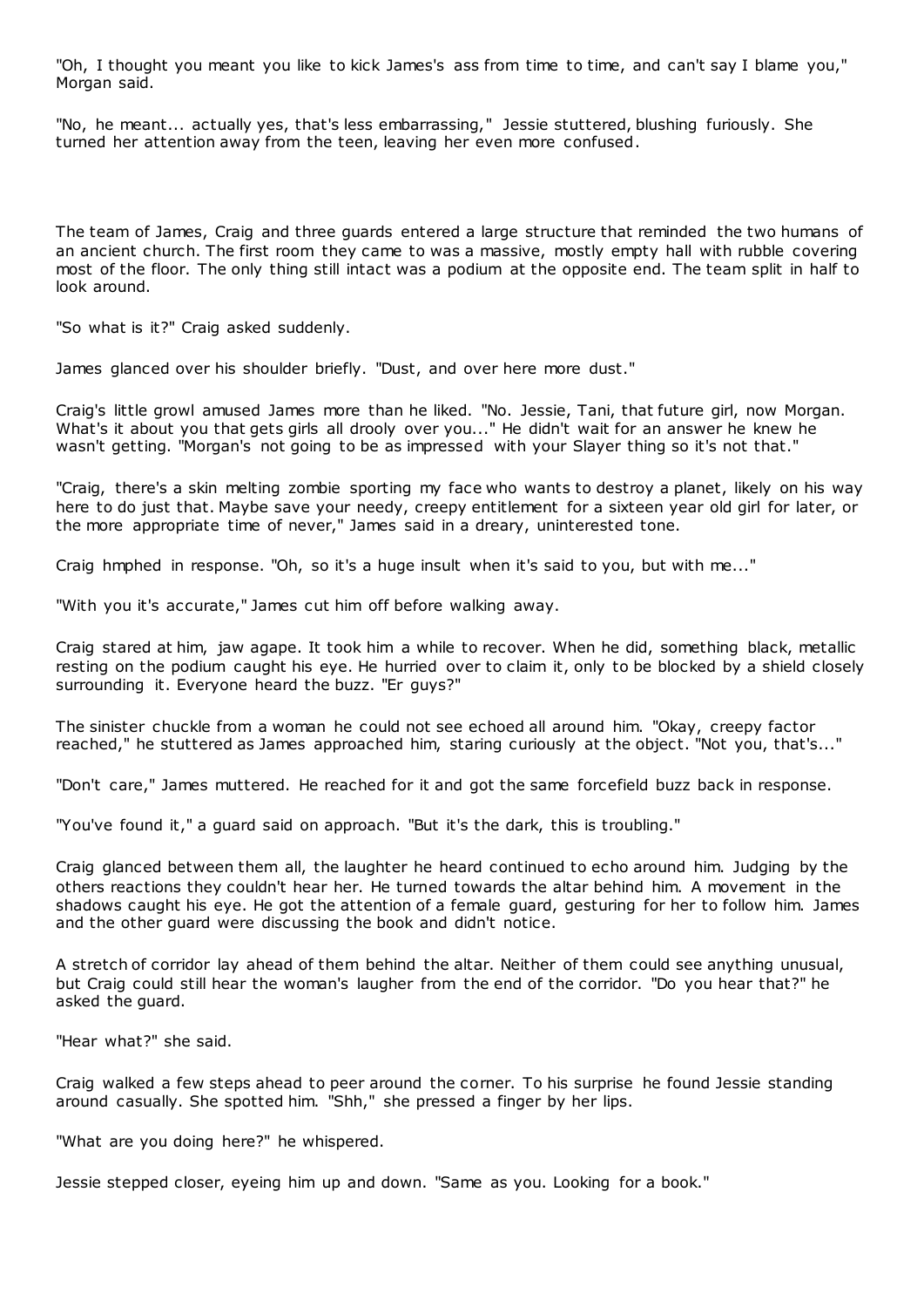Her voice sounded breathier, almost sultry to him. He couldn't help but wonder if the same thing happened between Morgan and James earlier. It pressed on his nerves a little, he didn't notice her step into his space and peer up at him with her dark, almost black eyes.

"Look, I'm mad at James too but I'm not that mad, or suicidal," Craig stuttered, his whole body started to shake. She had his neck in a claw grip, leaving him genuinely fearing for his life and tried to back away.

The Maji guard looked on, worried, she wordlessly ran back the way she came. Jessie's eyes followed her, freezing the woman in her tracks.

*"We've lost contact with the team."*

Jessie and Morgan looked on at the couple of Maji's at the nearby console, both worried. Jessie turned her back on them all to tap her commbadge. She was the only one to see Arden enter the room.

"What team?" he asked.

His crew nervously eyed him. "A recon team of no consequence," one answered.

"You mean the alien men, one of which is Iinan's reincarnation, is of no consequence?" Arden said calmly with a straight face. He turned on his heel to hurry back, yelling, "assemble security teams, bring back the aliens, whatever it takes!"

Morgan ran over to the doorway to block him. "Don't get your pants in a twist. We're just sorting your mess. Iinan won't be here yet, chill out."

"My what?" Arden said. He signalled for the people approaching behind her to continue, he moved out of the way towards the two who were inside already. "My mess? Y ou shouldn't have been in our space." Several security got stuck trying to get by Morgan, while some knew better and slipped under or around her.

Morgan grabbed one of the pushers behind her by the arm to push him backwards into some of the others, bowling them over. "And you thought the best way was to shoot at our engines while we were still near the orbit of your cursed planet?"

"I already said, it wasn't..." Arden's eyes flickered fearfully. "Your friend, where is she?"

Morgan glanced around to where Jessie had been earlier to find she was no longer there, or anywhere in the room. "She's hurt, she couldn't have gone far."

The man she'd grabbed struggled a bit, then piped up, "she seemed fine to me."

Morgan groaned, letting him go as she ran out. Arden shouted at her to stop.

James followed the same path Craig did through the church, on guard long before a whistling cool breeze brushed by and through him. He heard whispering ahead, so hurried to the end of the corridor. When he turned the corner he couldn't believe his eyes.

"Oooh," Jessie squealed, her eyes bugging. She shoved Craig harshly into the wall. "There he is. At least you made this easier."

"Unu," James said.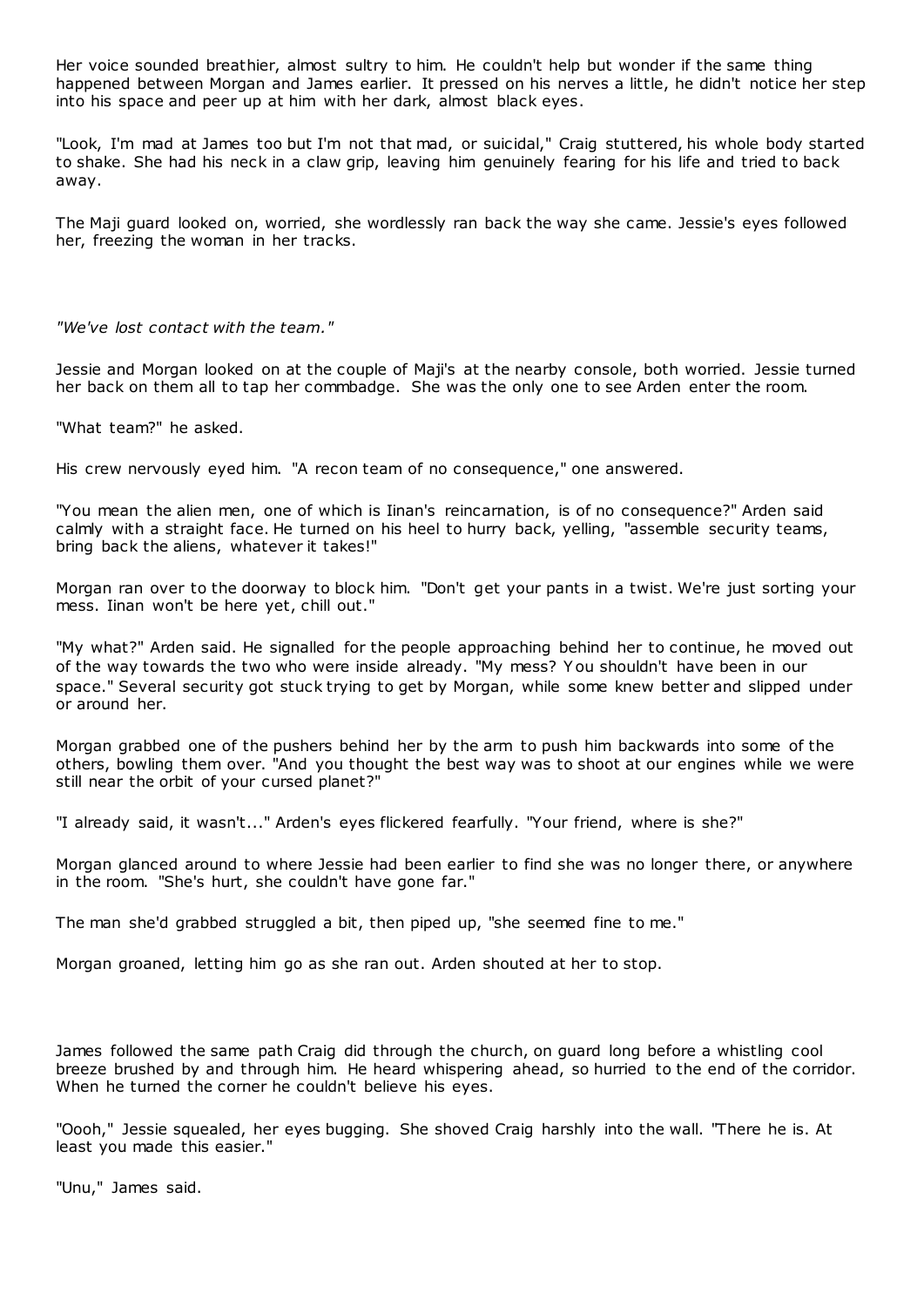Craig panicked, he scrambled over to him making all sorts of whimpering sounds. "How, how?" he asked. His face turned red, so he tried to avoid eye contact with either of them. "Oh, I see it now."

James frowned at him, "you thought she was Jessie?" Craig instinctively yelped a no and shook his head. He tried backing off, and away only to be blocked by a warm energy shield like the one around the book.

"My, don't you look..." Unu purred while thinking of the word she wanted, "better. You think he'll mind if I took those before my shmookum devours you?" James or Craig had no clue what she meant until she pointed at her own eyes, then at James.

"Why?" Craig blurted out.

James briefly looked at him in contempt, "look, neither of us have what you want."

"Wrong," Unu sang mischievously.

James shook that off, "and you can't hold us here forever. We..." Craig meanwhile chewed his fingernails to the bone. "I won't make this easy for you."

"Ooph," Unu pretended to sound scared, but her eyes were flirtatious. "You're no pretender, are you handsome? You're right. Maybe I should take you, him for a refresher and grab my soul mate, then live magically ever after."

Craig stopped to look annoyed, "how the hell do you do it? It's not just Iinan that's the witch, right?"

James resisted glaring, or even looking at him for the moment. "There's nothing here for you, this planet's a wasteland."

Unu clicked her tongue as she wagged her finger, "oh, what a bad puppy. Stop trying to get it, you don't. Now sit still while I seek the most beautiful one among you." She pretended to look apologetic, "yes even you, Iinan Junior." She gave the two a wink, then disappeared within a whirl of blue smoke.

Craig gingerly felt in front of him, as he expected there was a shield there as well. He turned to James, catching him eyeing the ceiling. "What?" he wondered.

"No," James sighed, turning his head to fixate on the stony, uneven ground. He gave one of the rocks there a little nudge, dislodging it which flickered the shield. It rolled away to the other side. Craig groaned impatiently.

Morgan ran into the chapel, nearly slamming into a frozen on the spot Maji. Wigged at that, she moved around them, spotting Jessie standing at the altar, staring at the book.

"Jess? What are you doing?" Morgan stammered as she ran across.

Jessie meanwhile tried to pick up the book. No shield stopped her, the weight of it shocked her and did the job instead, dropping it back where it was. Doing so opened it a page. She looked around in a daze, eventually focusing on Morgan. "What, Morgan?" She tried to shake off the remaining fog, "I was going to contact James or Craig, then..."

Morgan stepped up to join her, eyeing the book. She glanced back at the frozen aliens. "This must be Iinan's book. These guys messed with it, maybe?"

"Then, where are our people?" Jessie questioned.

Screams, yelling and some phaser shots outside got their full attention. Morgan grabbed the book from the alter. "You think that's...?"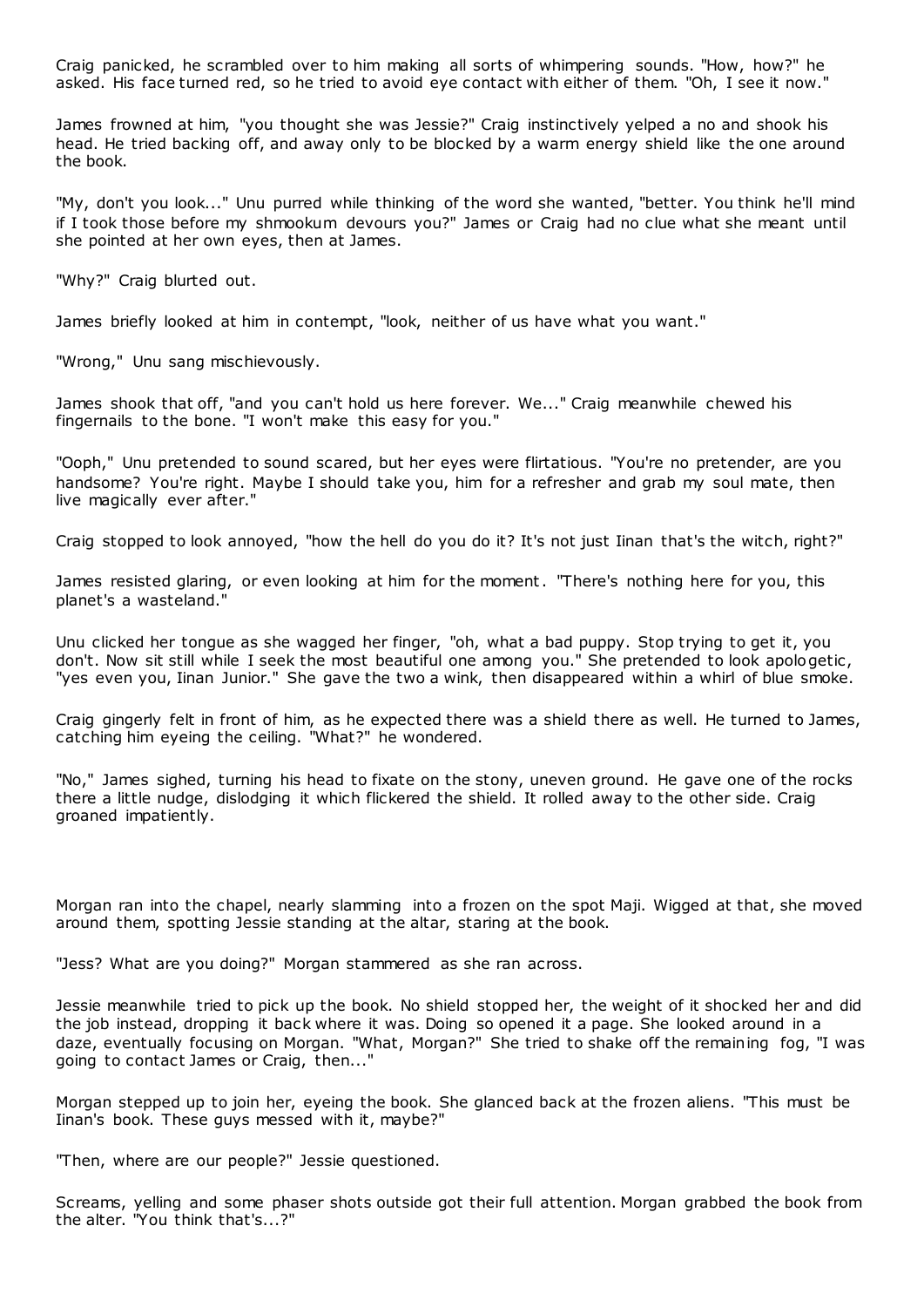"Iinan," Jessie said with worry.

They hurried outside to find the ground littered with corpses, some rotted like previous victims but some looked eviscerated instead. Morgan yelped and scurried back a few steps, while Jessie looked a little sick and tried to avert her eyes.

The blue mist formed a few feet in front of them, revealing Unu looking displeased with her hands huffily on her hips. "Men these days, so rude! I only asked..." her eyes flickered to Jessie, they brightened up. "Ah ha, so she did come like I thought."

"You did this?" Jessie said, immediately uncomfortable at the strange mirror image.

Unu smiled while stepping over one of the bodies. "This, that, bit of it all. I had hoped my soulmate would have the same connection with Iinan's better half that we do." She pursued her lips, bending over to stare mockingly at her, "you felt he was in trouble, that's all I needed."

Her eyes slipped to the side, landing on Morgan. Her mood switched just as quickly as Kathryn's would when the coffee buzz wore off. "You!"

"Me," Morgan said in a bored tone.

Unu marched over, pointing a finger at her face. "You get your filthy claws of my belongings, you harlot." Morgan took a step back to give her enough room to aim her left fist, even with a conflicting glint in her eye. Still she swung, knocking Unu stumbling backwards. Despite that the witch howled with laughter. "Oh I see, it's like poetry and all. Nothing to worry about then."

"What?" Morgan hissed.

Unu stared directly into her eyes. Morgan and Jessie noticed her near black eyes, the irises glowing in the dark. "No matter, it's just a little..." One hand wave and the book vanished from Morgan, instantly reappearing in Unu's, "non inconvenience."

"Damn it, that's cheating," Morgan grumbled as she ran toward her. Unfazed, Unu created another shield with a mere blink which Morgan struck at full speed. The force of it threw her flying back at twice the strength, slamming into a nearby wall.

"That was cathartic ," Unu chuckled, her eyes gleaming further on slow approach toward Jessie. "Now my little beauty, time to give me back what's mine."

The pair heard a lot of commotion approaching, they both glanced over to another building nearby in time to see James and Craig arrive on the scene.

"Jessie?" James said, stalling for a moment.

"No!" Jessie snapped to warn him, then pointed at Morgan's listless body. Craig almost leapt forward to get to her, but he got James' arm to the gut for his trouble.

"Tsk, men huh?" Unu said playfully to Jessie. She began to circle her, staring at her almost intimately. "Underestimating us, always their greatest mistake."

"Enough," Jessie groaned in disgust. "I thought you wanted to regenerate. What's stopping you?"

Unu cackled viciously, "call me hypocritical but we're a player missing." Her gaze darted to one side, "oh, were." Then the awayteam heard what she did, footsteps against stone from above and behind them. They all looked around to see Iinan peering down at them from a balcony, sneering.

"How... oh right, he teleports too," Craig stuttered.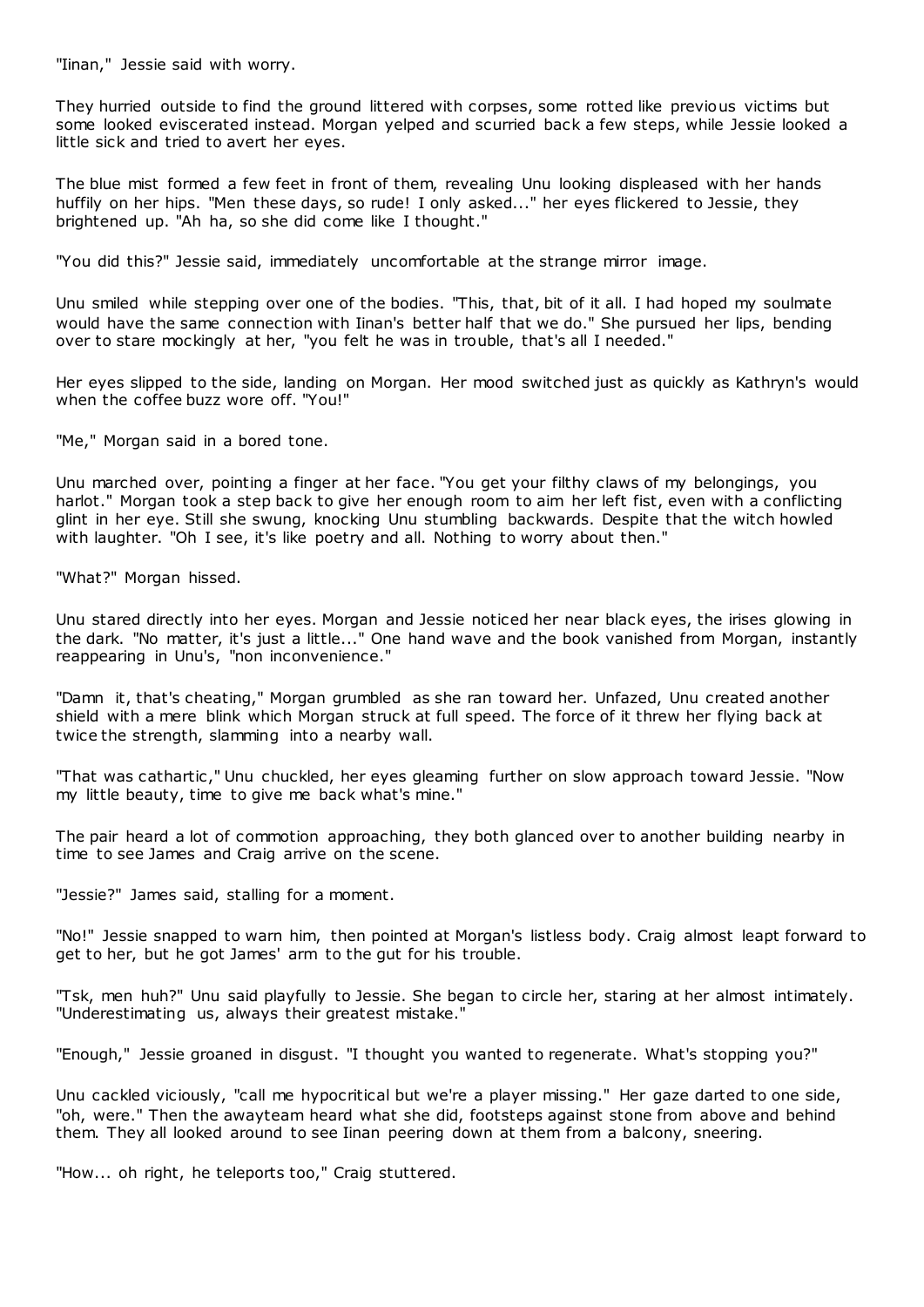Iinan chuckled darkly. "I have no need or interest for showmanship, boy." He locked eyes on James, he glared back. "I'm sensing a fight. A mere waste of all our time. I'll allow the boy and what's left of these bugs go unharmed, if you two come with us."

"Oh Niny, you know that wouldn't work on you," Unu teased him.

Iinan chuckled, "of course not. Beneath me they are. I feel that's still true. You're worth more than the kid and these vultures."

"What the hell are you droning on about?" James snapped.

"I see," Iinan said with a flinch. He shook his head in disappointment. "I see, no loss then. You give or we take. Those are your choices."

"Fine," James said to his amusement and the others horror, "you can take me."

"James," Jessie hissed in panic.

Iinan and Unu both laughed derisively together. Unu finished hers with a little oooh. "I don't think you understand, my blueness." She gestured to Morgan, "brains over brawn, any day."

"Oh I'm way ahead of you," James said, discreetly snatching the phaser Craig had. Iinan nor Unu still didn't react when they saw it, not until he pointed it at his own forehead, then they widened their eyes.

Jessie did as well, she pushed by Unu to try to get to him. "No, stop doing this!"

Iinan leapt down, landing between James and Jessie, stopping her in her tracks. He quickly grabbed her by the arm. Unu giggled as she transported besides James and grabbed the phaser.

Craig took that opportunity to hurry over to Morgan's side.

"Ooph, you're a tough one. I like a little roughness," Unu said with a twinkle in her eye.

James shuddered, yet kept his grip on the phaser. In the struggle it had felt like he was thwarting off Jessie until her comment, that helped him remind him she wasn't. In that split second he tossed her over his shoulder and got ready to fire again. Only Iinan had already countered by pressing a dagger to Jessie's throat.

"You've forfeited your right to choose," he snarled.

Unu peered up from the ground, gasping as if he insulted her. "Hey, hands off my goods."

"Don't worry, my love," Iinan sneered. "We'll each get our fair share."

Morgan groaned into consciousness. Relieved, Craig tried to help her sit up. "What's happening now?" she tiredly asked.

Craig squeaked back, "bad's happening."

Jessie struggled, the dagger pressed in deeper. Iinan then turned to her, speaking closely into her ear. "If you know what's good for him, you'll do as I say."

The stench of his breath was a horrible reminder that he was nothing but a corpse 24 hours ago. She recoiled from it, but had little room to turn away. "If you know what's good for you, you'll never breathe on me again." Iinan seemed dumbfounded, giving her the chance to stomp hard on his foot.

James took that as a cue to head over. Unu followed and tried to pull him back, it was as useless as keeping Neelix from chucking Leola Root in a pan. She tsked, stomping her foot. Another shield sprang up between James and Jessie.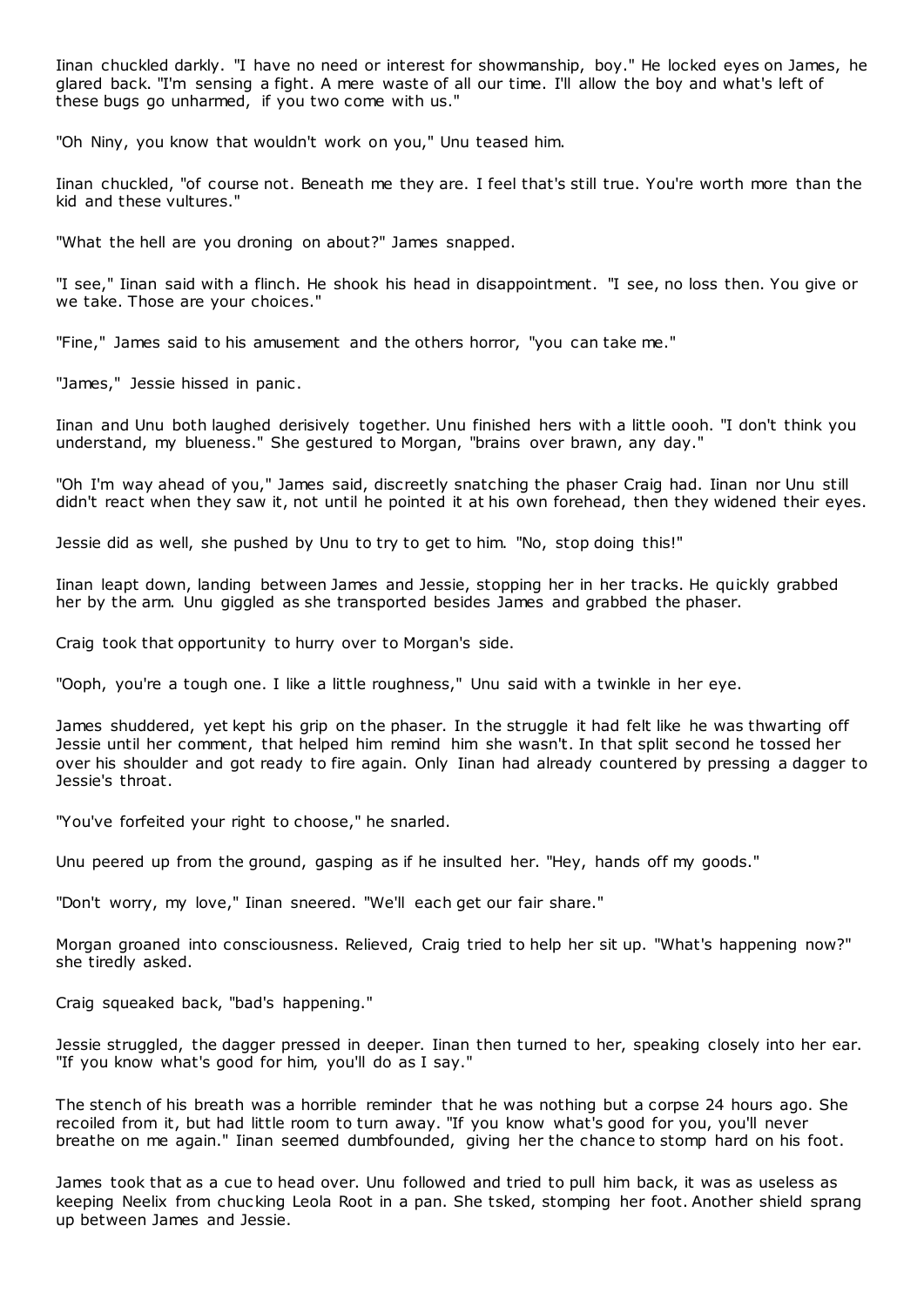Morgan was put off from going to their aid as well, what with her being stuck on James' side. Unu giggled like a little girl, passing through it like it wasn't there. Jessie glanced between her and Iinan, blocking her way no matter which way she went.

"He's heavy," Unu said in a childlike voice, "and mean."

Iinan smiled at her, "so we're not that dissimilar after all. Good, the self sacrifice routine w as making me feel sick." He roughly took Jessie's arm again, the long nails clawed into her skin. "My soul's been tainted. How retched. I'll need time to recover."

"It's kinda hot," Unu said, cuing Iinan to glare at her, "in a totally change of pace kind of way."

"Enough," Iinan gagged. "Don't think you're free from us. Though I have a feeling you'll be volunteering to see us soon enough." He roughly jerked Jessie closer to him as a point.

James changed the setting on the phaser. Morgan snatched it from him before he could do anything else, then chuckled it over her shoulder.

"Let's go, we may as well get you prepared first," Iinan said directly to Jessie. She grimaced from his breath again.

Unu looked bemused for a moment. "Oh yes, lets. But you know me, I can't leave a scene without a flourish."

"Really? Fine, make it quick," Iinan groaned.

Unu walked around to face her reincarnation, staring into her eyes, transfixed. Jessie looked away in disgust. "Oh, don't flatter myself, silly. I was just going to give you a decent send off before we become one."

"What?" Jessie hissed.

Unu smiled over her shoulder towards the others, clicking her fingers a couple of times. "Got any last words for anyone?" She smirked back at Jessie, "it's a bit sad, I know, but who cares? You're gonna be bone and some leftovers in a few minutes either way."

Craig scoffed with quite a bit of offense, "what's so sad about last..." Iinan gestured at him, he instantly passed out.

"Well now, what if she had to say something to the boy?" Unu scolded.

Morgan rushed to check if Craig was still breathing. To her it looked like he'd only just fallen asleep.

"I doubt it, he's probably already heard it a million times," Iinan said in deadpan.

Jessie shook her head, firmly biting her lip. Unu watched her until her eyes accidentally drifted over to James for a second.

"Fine, don't jump to my strings. I'll just have to play with him instead, and oh, I have some ideas," Unu cackled.

"Morgan," Jessie abruptly said, surprising Morgan into looking up at her. "I'm sorry for snapping at you. You've been a good friend to him, and me. So I hope you keep doing so."

"Jess," Morgan stuttered, guilt bringing a lump to her throat.

When Jessie looked at James directly, he stood at the shield with a hand pressed very near it as if he were touching it. "You don't have to do this," he said.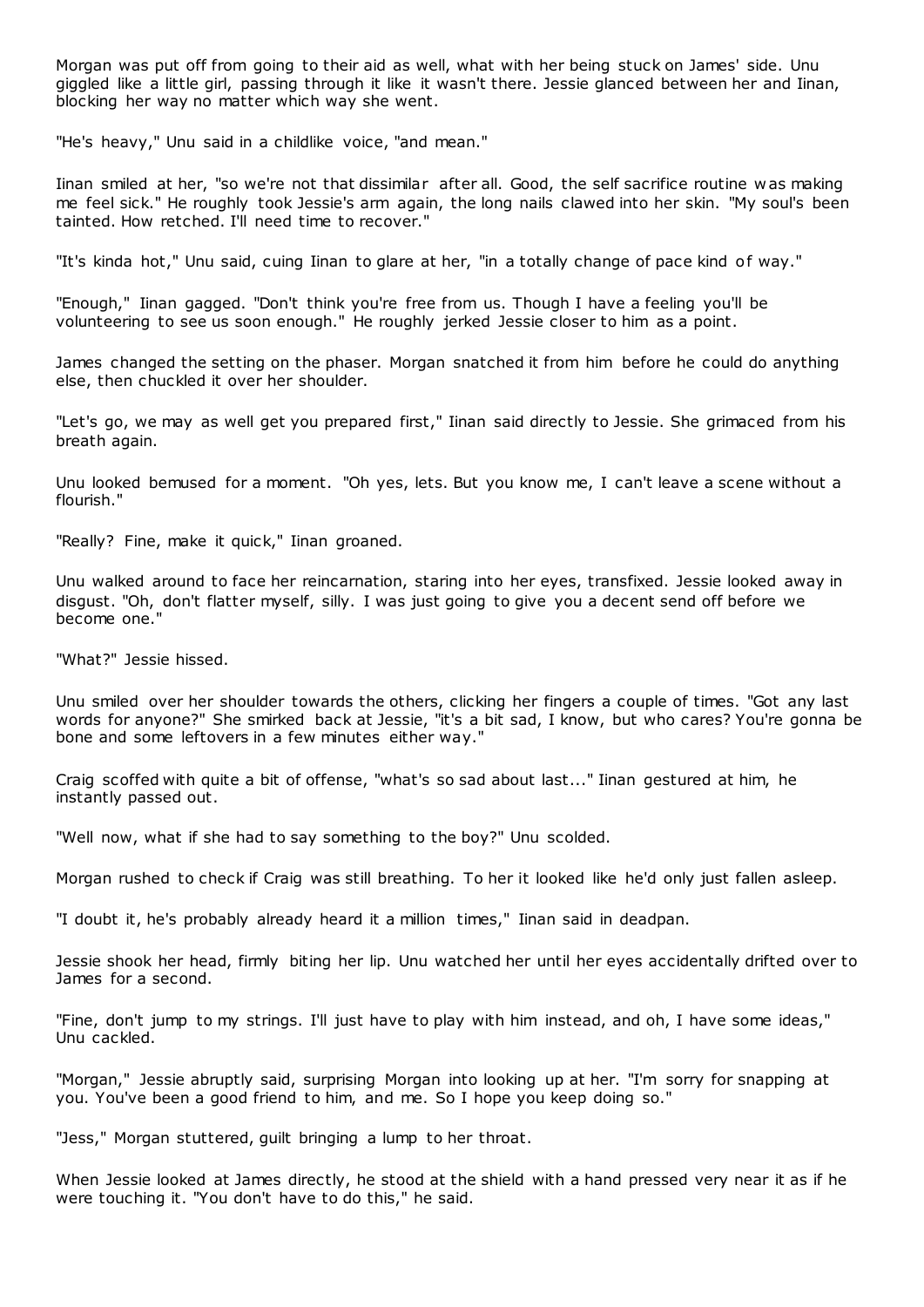Jessie smiled at him, "what would you do in my place?" James wavered a little, she saw his head briefly shake. "See. I'm sorry I was too much of an idiot, a coward for avoiding this but er..." she hesitated since everyone conscious was watching. "I've loved you since... forever, as long as I can remember. Please don't do anything rash, for me."

James looked on in shock as Unu laughed like a hyena would, Iinan merely smirked. "Oh perfect, just what I was after," Unu said before she spirited her, Iinan and Jessie away.

The shield vanished as well, making James stumble forward and keep going to where they all were standing before.

Morgan hurried ahead to make sure he didn't go any further. He stared in a daze, clenching his fist over and over. She eyed that, then him, "it's okay, keep calm."

"How? We don't know where they went," James mumbled.

"True but I think you realised the same thing I did with that phaser bit," Morgan said. James barely turned his head to look in her general direction. "They can't do anything without you. Unu said before, one less player. She had the chance to regenerate but didn't."

"Hmm," James didn't sound convinced.

Craig's groans and one last snore diverted Morgan's attention. He sat up in a hurry, "what did I miss?"

The inside of the Maji ship was eerily silent. The first room they entered from the airlock had been the scene of a slaughter, so the trio moved into another, finding only Arden tampering with a computer.

"Where is everyone?" Craig asked very quietly.

Arden dipped his chin and closed his eyes. "Dead, or frozen in time. I should've been with them, but..." he continued working.

"But?" Morgan said.

"I was trying to send a message to my colleagues to warn them. The sand storm is blocking all communications. I'll need to tell them in person," Arden said, getting up. That was when he noticed there were only three of them. "You didn't find her?"

Morgan winced, while James walked away, turning his back on everyone.

"That is strange. Why didn't they take him as well?" Arden asked.

"They couldn't," Morgan replied. "Look, I'd avoid bringing in more fodder. It's up to us four to stop them."

"How? We don't have any of the books, we still have something they want," Arden stuttered.

Morgan scoffed at him, "god, someone's glass is empty."

Craig allowed a discreet smile, "are we so sure we're in a stalemate? Jessie and all."

"Sure," Morgan sounded confident.

"But how? Their spells gave them many edges against even you," Craig felt bad for saying. "Why did they give up when they did?"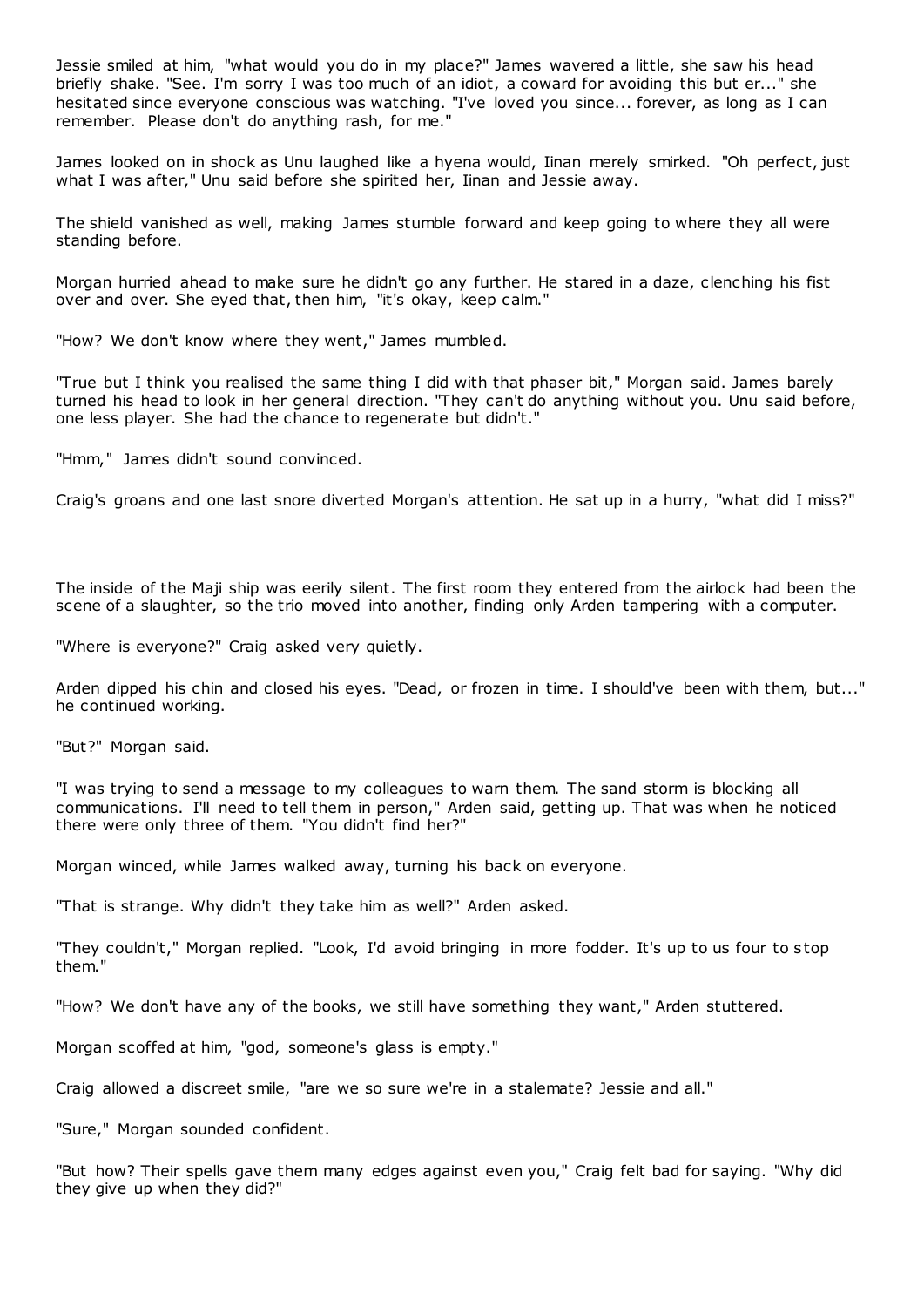Morgan fidgeted slightly, her eyes kept drifting back towards where James paced. "They can't hurt him, we saw that already."

James kicked what looked like a crate, breaking it in to many pieces. "I could've done something, why didn't I?"

"No, you couldn't," Morgan sighed as she walked over to his side. "It's not your fault."

"Right," James said sarcastically, "so they need us both to regenerate, but they gave up and left. Where do they need to go to do it?"

Arden felt like that question was aimed at him. "I'm not sure. Their ritual requires more than a transfer of energy, skin, organs. They'll repair their broken souls, rendering them invincible."

"That's not helpful at all," James snipped back.

Craig looked on a little surprised, "isn't it? They'll expect you to follow Jessie to the grave, and literally. You're too obvious." James stared firmly at him. "They'll be somewhere easy for us to find."

"He's right," Morgan said. "And we can't fall for it."

"Excuse me?" James sounded offended.

The smile Morgan gave him looked more like a warning than anything else. "You go in there and they'll kill both of you. So you're out."

James' eyebrows flickered, his jaw dropped. "You're joking, right? I'm not staying here." Craig shook his head with his nose shrivelled up. "Just being in the vicinity won't kill us, or it would've already. I'm not going to do nothing."

"Oh give it a rest," Craig snapped to Morgan's surprise. "Jessie dies or gets hurt, captured and you get all mad, kill things when it's too late. We know your routine by now. Try a new tune for once and work with us."

Morgan winced as James moved around her to go to face Craig. "I assume you've got a plan then, or are you flapping around thinking anyone cares what you think?"

Craig's lips quivered but he was determined to stand his ground. "At least I'm not some suicidal moron who thinks he's the hero of the hour."

"Oh spare me," James groaned.

"News flash, you're not even close," Craig quickly said to cut him off. "Everything you do makes things worse, so if you really care about Jessie, you'll stay here and wait."

"Craig," Morgan pleaded and yet commanded at the same time.

James' eyes had narrowed, and even though Craig had watched him the whole time, it felt like he had moved in dangerously close. "Don't pretend you know me, or that I haven't heard a variation of that speech before..."

"Maybe take the hint then," Craig snapped.

James' jaw clenched. Morgan quickly stepped in between them before he did anything else.

"You know, you just don't want to admit it. You're only a burden to her. The sooner she sees that the better," Craig said.

Morgan guided him to one side and back, but James followed. She pushed her hand out in front of her to stop him. "This isn't helping Jessie, is it? We're wasting time," she scolded the both of them.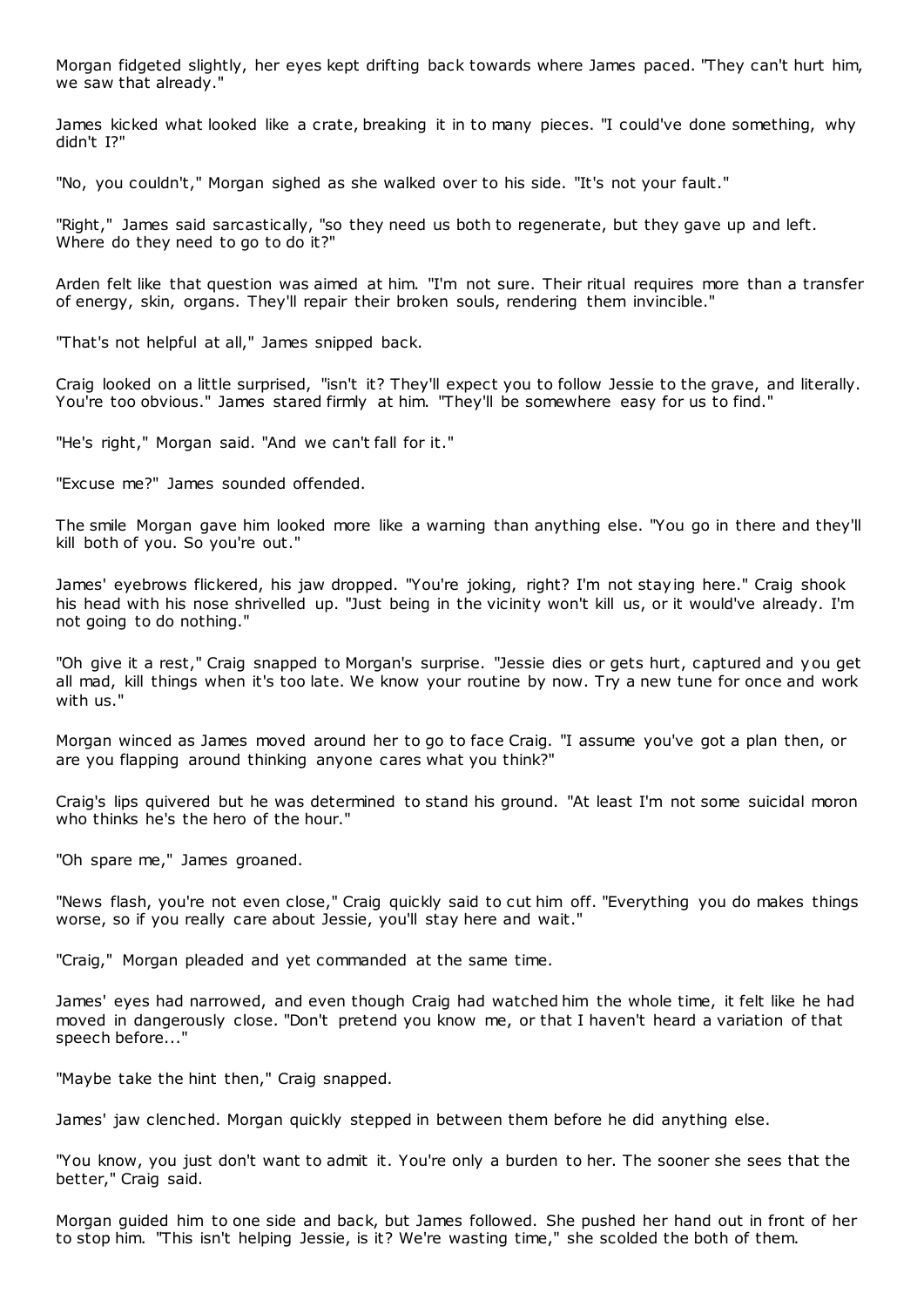James nodded, "you're right."

Morgan didn't look so sure, she stayed on her guard until he turned his back on them again. Satisfied he was leaving things be, she turned slightly to address Craig. As if he sensed it, James swung back around to back hand Craig to the floor anyway.

"Oh for..." Morgan whined.

"Suddenly my headache's gone," James said, finally walking off.

Arden hung back, wondering if that was the time to interrupt. An *um* slipped out, making Morgan look at him. "If the younger one is correct, Iinan and Unu will have taken their sacrifice and lure to a place you've been, but not in an immediate vicinity."

"Why the latter?" Morgan asked.

"It'd be too obvious as a trap," James replied. Arden nodded.

"Right, so they expect us to barge in, so they can grab James and do the ritual. We can't do that, but..." Morgan said.

"Why not?" James looked on in annoyance. Morgan returned the favour. "They can't hurt me remember, they need me."

"They also know your general whereabouts," Morgan said.

James looked puzzled but still annoyed, "how do you figure? Iinan forced the ship to crash here. Unu was likely buried around here somewhere."

"No. We found the book here. Sure Iinan I'll give you, but Unu had us sussed," Morgan said. "She's been awake, probably as long as he has."

"Oh," James said with a flinch, "so she's the powerhouse of the two."

Morgan smiled as if it were obvious, "she'll also be distracted."

"Um might I interrupt?" Arden stammered. "You have no idea how you'll stop them for good. It's fine to leave Iinan's reincarnation here, but that's a stall at best. What we do need is a weapon we can wield against them."

Confused glances were exchanged, James' was more impatient than Morgan's.

"Not many know this, but it was necessary to protect the book of light," Arden said, hesitantly glancing in James' direction. "I know where it truly is hidden, and it's not here."

"Oh of course," Morgan complained.

Arden inhaled through his teeth, suddenly very nervous. "There's another problem."

Voyager entered orbit of the same planet under tight guard, sporting a couple of phaser burns to its hull, joining other damaged Maji ships in a higher orbit.

"Captain, might I remind you..." Tuvok said. Kathryn said no. Nevertheless he continued, "the Maji will take this move as an aggressive stance. They out number us..."

"They fired first, and second," Kathryn said grumpily, pointing over her shoulder at an unfortunate ensign sporting a bump on his head. Tuvok glanced across, eyeing another crewmember next to him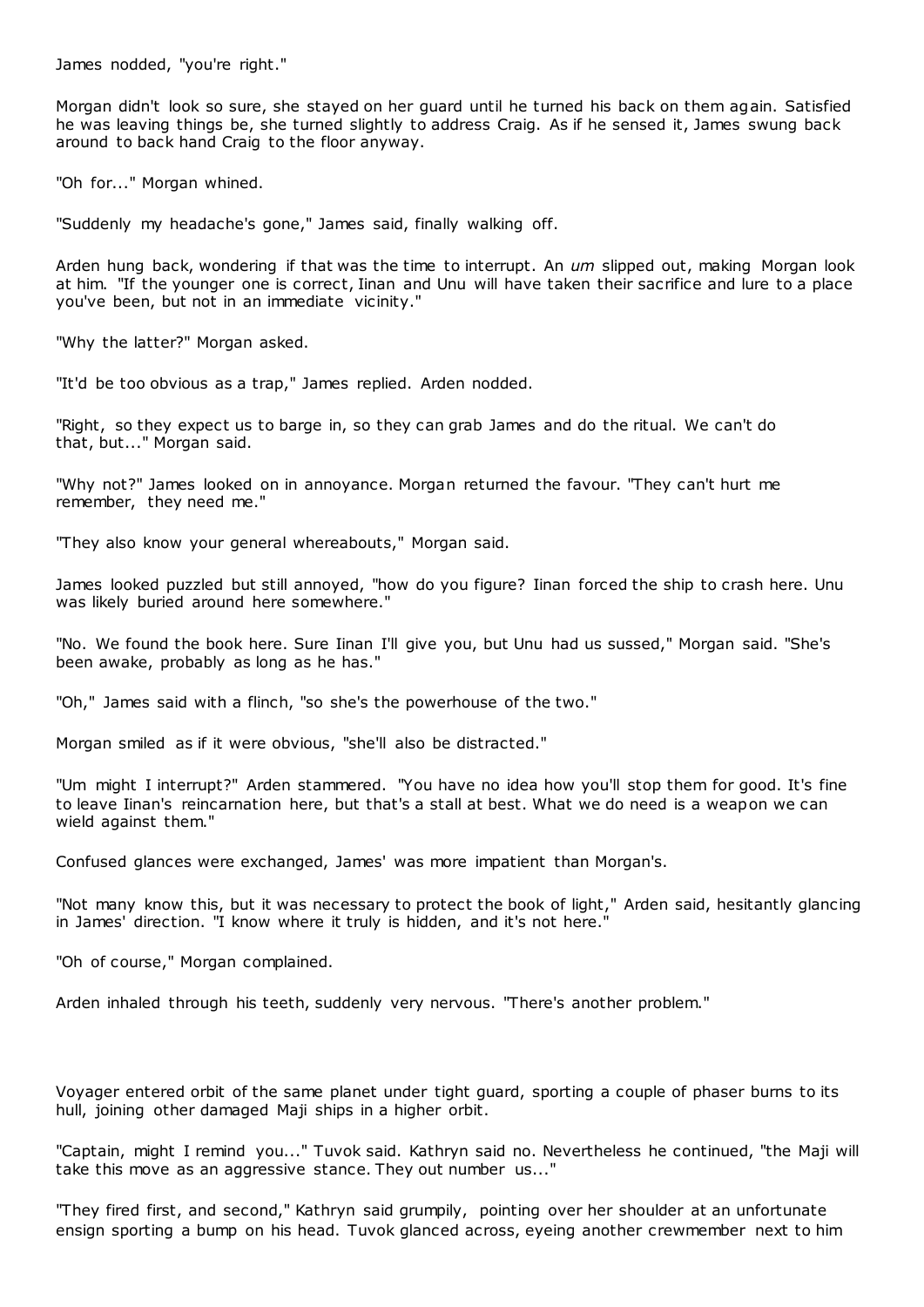attempting to fix a circular crack in one of the computers. "They're lucky they haven't killed anyone yet."

Chakotay laughed quietly, catching it in his throat. "They did."

Kathryn rolled her eyes, "anyone I give a crap about."

Meanwhile in one of the Holodecks, or what was left of it, a team of crewmembers were busy cleaning up the mess of charred wires and metal. One swept in a straight line without paying attention, until their brush snagged on something bigger. She glanced down to instantly be horrified at the sight of her brush tangled in a glittering heeled shoe with jagged catsuit edges coated in blood.

"Well she owed us two, I don't see the big deal," Kathryn said absentmindedly.

The Doctor hurried out of the turbolift next to Tuvok. He directed the hologram to the bumpy ensign. He groaned impatiently on his way over.

"Are we picking up our awayteam yet?" Chakotay asked.

Harry worked while pulling a few unsure faces. "I'm picking up human lifesigns."

"And that's bad?" Kathryn snapped.

"Yea...no," Harry cringed. "I've never seen anything like this. The entire planet is covered in storm clouds. It's blocking pretty much everything else. I can't even pinpoint their location, let alone beam them back."

Kathryn quickly got lost in thought. Chakotay watched on, worried. "Hmm, if only we had someway of tracking one of our people. Hmmmmm?" She eyed the Doctor accusingly.

It took him a minute to notice. When he did he scowled across, "I hardly think so. I've severed the connection and she's sleeping off her screaming, panic attacks."

Tom uneasily chuckled, "yeah that was weird. Emma's not easy to scare, but I thought that about Morgan too. I wonder what freaked her out that badly down there."

The Doctor rolled his eyes, "and I'm still uncertain how so few stray nanoprobes created the c onnection between them in the first place. Morgan does not have a functioning cortical node. I'd rather not."

"She does claim to hear thoughts, so..." Harry suggested. Tom's eyes bugged out fearfully.

Chakotay irritably sighed, "enough, it doesn't matter. Even if we could locate Morgan, the transporters won't work through that storm."

"Um er, I wouldn't recommend sending another shuttle down either," Tom stammered. "Morgan wouldn't read my thoughts, that's so silly."

"Yes it is, we hear your thoughts 24/7," Kathryn sniped.

Harry brightened up. "Oh, you may be onto something." Tom didn't look too impressed with him. "Not that. We might be able to use Emma's connection to Morgan without Emma having to suffer what she is."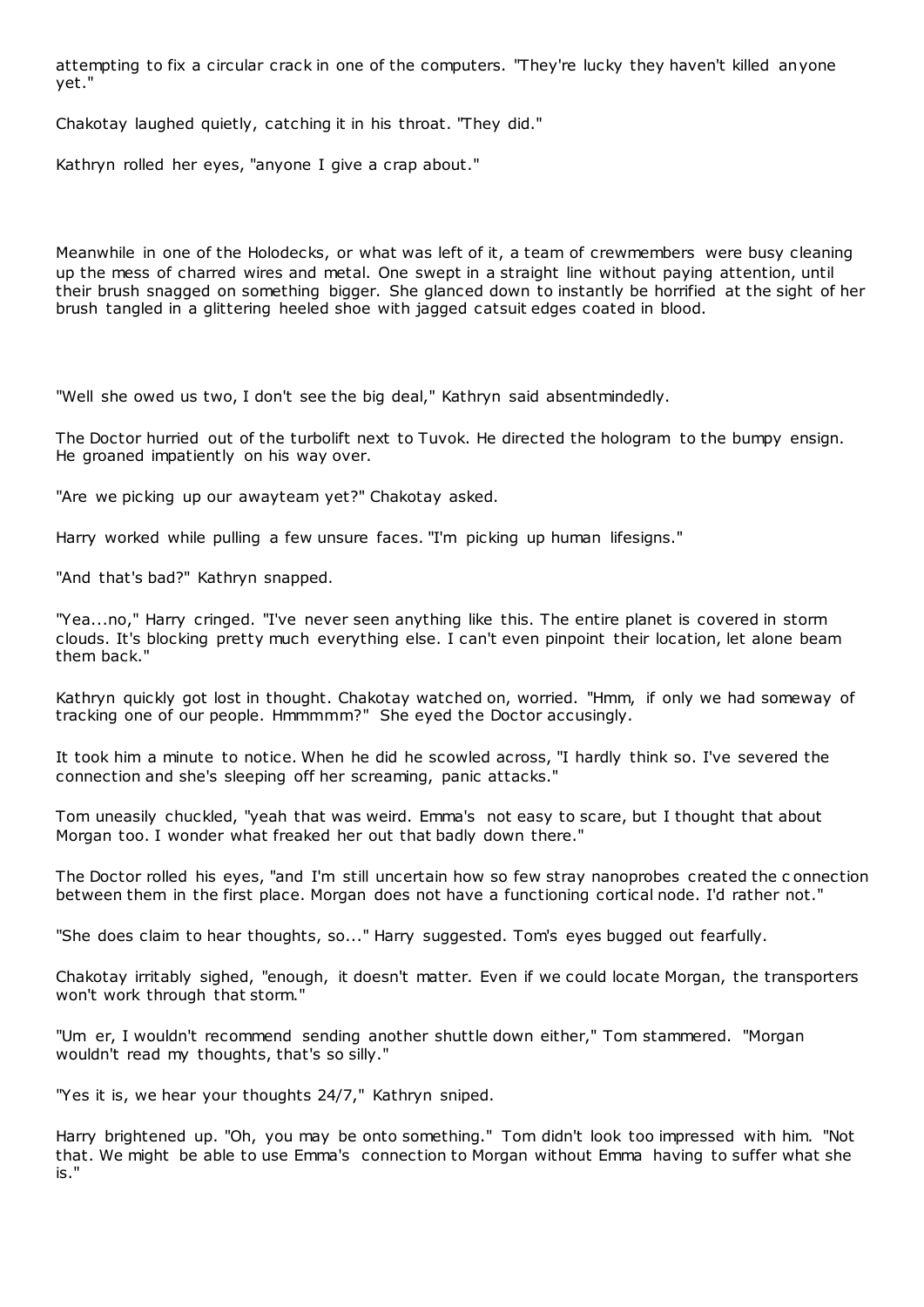The Doctor scoffed in disbelief. "Right. Their connection appears to be purely sensory. Next you'll be telling us you can cure Janeway's coffee addiction by giving her a coffee shop to run." Kathryn's eyes darted side to side.

Harry smiled far too smugly.

Inside the vast underground room decorated with stone artifacts, walled by dozens of ledges leading to higher floors, Jessie had been chained to a slab, while her kidnappers argued in whispers next to the lit torches.

"I could've taken him, easily. Wench made me sick," Iinan said.

Unu smiled coyly, "aaw, you mad he hurt your precious princess?"

"That isn't funny," Iinan grumbled. He strode over to where Jessie lay, leaving Unu to sulk. He leaned over her far too closely, folding his arms across the slab beside her arm. "Tell me something, is he all talk and no fight?"

Jessie turned her head away.

"I see you're as interesting as she is sane," Iinan said, gesturing his head towards Unu. "I hope my impression was off. He came from me, so he can't be so hopelessly naive and *ohno, must save the damsel*." He groaned in disgust. "Though it'll help me greatly. I'd much rather face myself in a showdown than some mongrel lapdog like your lover boy."

Jessie remained still, only clenching her eyes shut, determined not to give him the reaction he wanted.

"I think you'll find my power, confidence and my intellect much more appealing than him, don't you?" Iinan whispered near her ear. His hand crawled across her chin, cupping it, pulling her to face him.

"Oh leave her alone," Unu hissed.

Iinan stared at her with much amusement until he noticed her straight face. "Come now Unu, you know how much I need you."

"Need not want, huh?" Jessie muttered.

Iinan and Unu stared down at her, him furiously. "What?" he barked.

Jessie turned her head away again. "He doesn't care about you. Anyone can see that. Once this is done, he'll leave."

"Oh I see, playing a game are we?" Iinan teased through the anger. Unu meanwhile chewed the inside of her mouth, her head fallen sullenly. "It won't help you. I have no reason to part with her, just as you have no reason to think you're getting out alive."

"No, what was I thinking? You need her," Jessie said overdramatically. "Without her you're a blowhard, no talent wannabe. The only thing you're right about is you and James have nothing in common. You won't beat him, unlike you he has a soul."

Iinan trembled with rage, his hand raised as if to slap her. Unu grabbed his wrist long before it reached her. Instead he used his other hand to fire a blue energy blast at a nearby wall, destroying it.

"Don't let her get under you skin, Inny. That's my job," Unu purred.

"You and everyone," Iinan growled, pulling his arm back to walk away from them.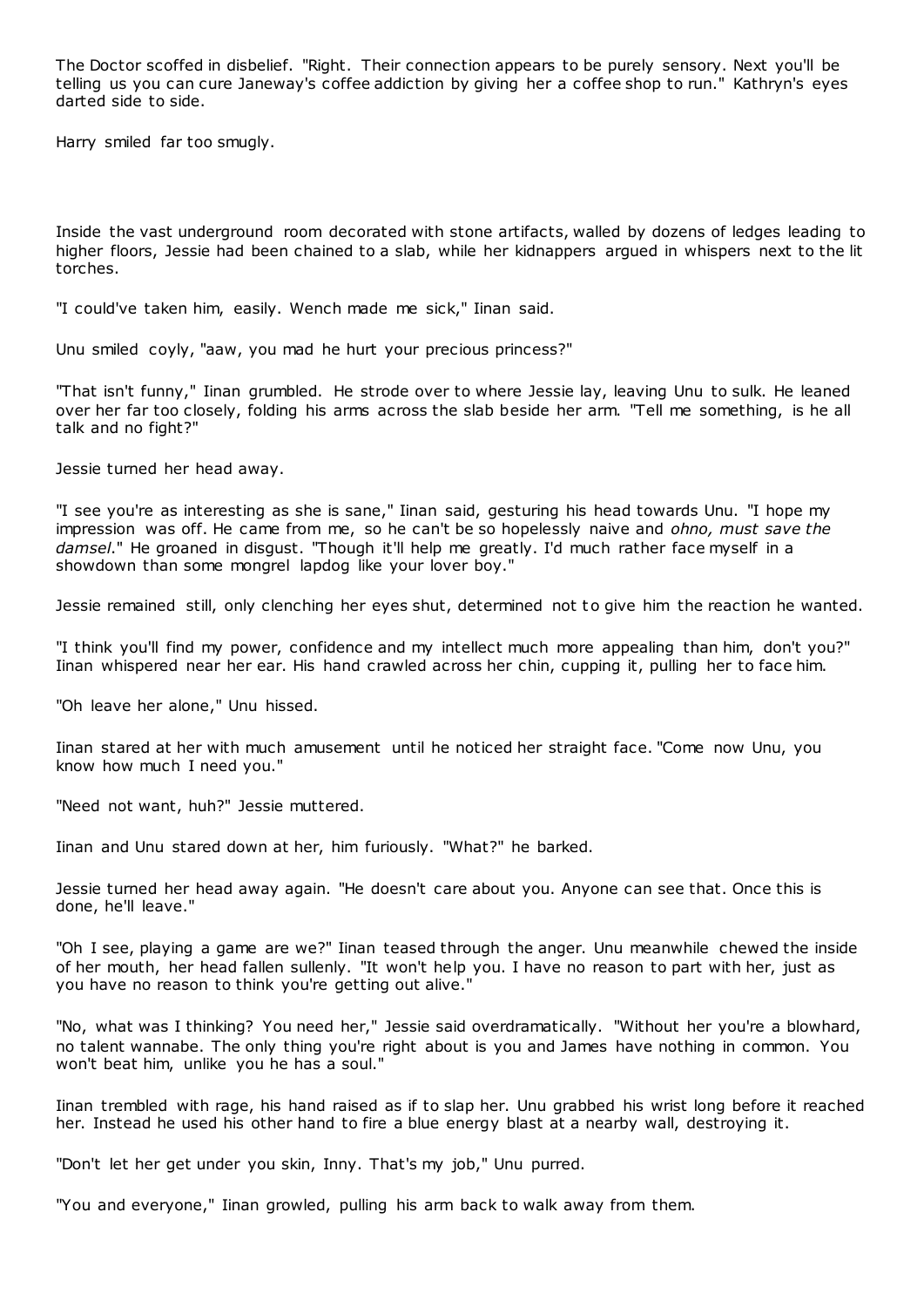Craig nursed his swollen cheek with a cool flannel rolled up.

"You got a death wish or something?" Morgan grumbled from the other side of the room.

"Ah ha," Craig laughed, but his cheek hurt, so he winced instead. "So you admit he is a killer?"

"No, but I know you're full of crap and take it out on him," Morgan said.

"Huh?" Craig stammered.

Morgan rolled her eyes, "remember when we first met? You tried to bring him down but instead you made yourself look bad, so you doubled downer. You whine that he's not a good friend to you, when you've been the biggest prick since, ever."

"I wouldn't say biggest," Craig mumbled, fidgeting slightly.

"Accept it, he's like me and so it makes sense; the leap into action instinct," Morgan said. "Something I learned from him though is you can't always win like that. He's forgotten, clearly."

Craig nodded lightly to avoid making the pain worse, "yeah."

"And you, you're not like me and so you've got to stop trying to save me," Morgan scolded. "You think you're better, more rational than he is? Prove it."

"I..." Craig stuttered, "I don't get it."

"Yeah I know," Morgan sighed. "Now get up, we gotta go through with our plan."

Craig's eyes darted from side to side, "we have one?"

"Yes, that's why James is in a huff on the top deck," Morgan laughed. "He can't go, he knows it. He goes, she dies. He doesn't go, it betrays who he is. Poor boy's all confused."

"Good," Craig smiled through the painful reminder, "so what's the plan?"

"I don't like it," Craig said.

Morgan and Arden groaned. "Tough, it's better than his idea of destroying the whole town from orbit," Morgan said.

Arden looked more than a little sheepish, even guilty. "I wasn't entirely serious... more or a last resort, yes."

"Yeah yeah," Morgan chuckled.

The ship gently rocked, which relieved Arden for more reasons than one. "We're here," he said while scampering out of the room.

"We can't trust him," Craig whispered.

Morgan clicked her tongue on approach, "speak for yourself."

Arden returned with his arms full of rifles and his hand clenched. Morgan and Craig each got a rifle, then he revealed the small pins in his clenched hand. "They will light the way at a touch. If you need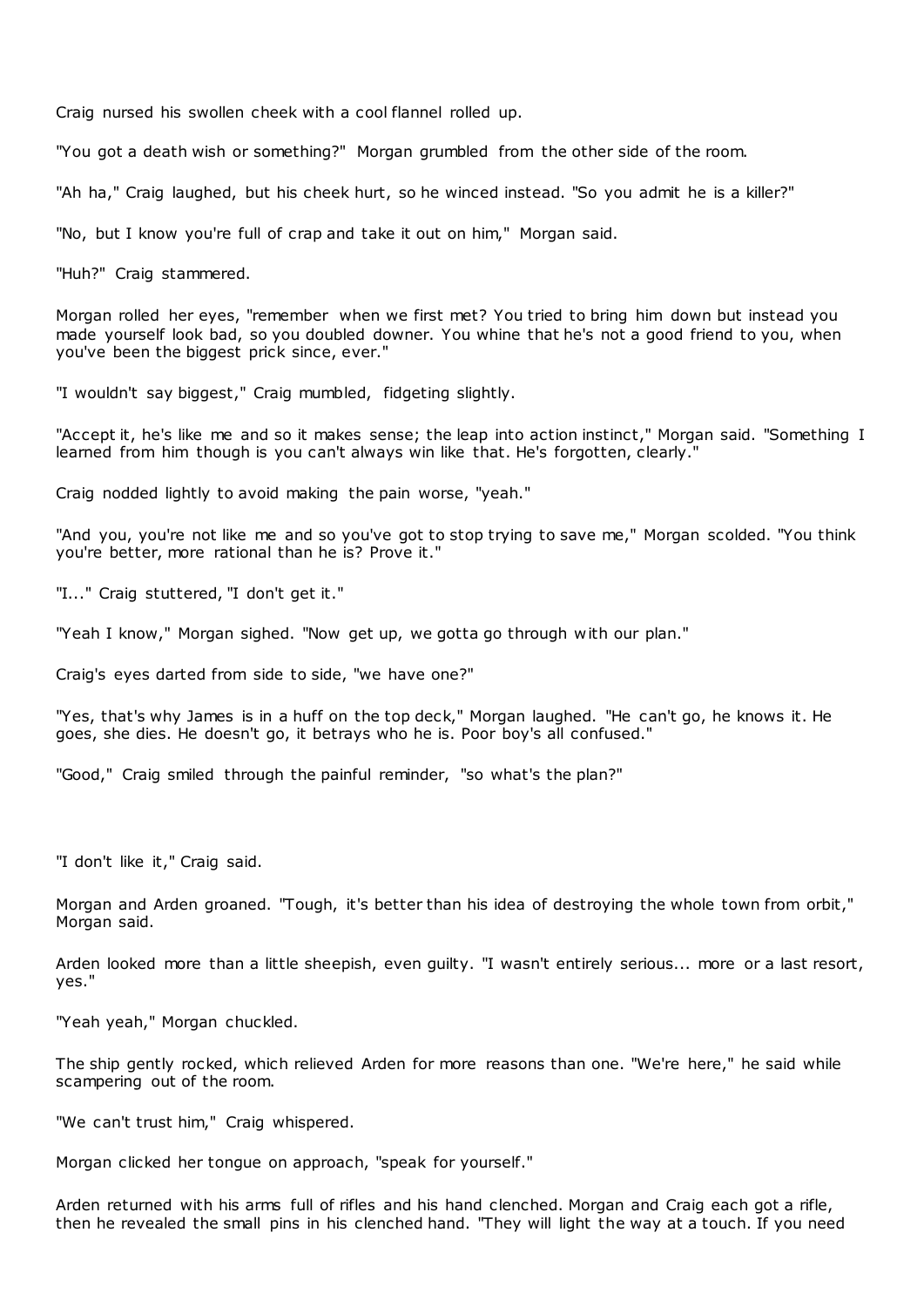stealth, which we will, a tap will turn it off. We have no idea how far down we're going, so we must be prepared."

They each attached one of the pins on their chest.

"Lets do this," Morgan said, already running out.

Craig and Arden followed looking less than confident.

On opening the Delta Flyer even in the dead of night, James was hit by a heatwave on opening the door. He had to pull back first and wait a bit before chucking in a few bags. As soon as he walked inside he immediately started to unpack them, one of which contained a rectangular device an arm's length, which he attached to one of the consoles to his right.

While that was clicking away, a cable went into one of the panels. Lights weakly flickered on around the console the device was plugged into. He hurried over, rerouting the system to bring up the sensors. His target was the largest of the stone buildings in the city, only below it. It took a few minutes to map out the narrow corridor of stairs down. Once it got to a floor with many paths, it crashed and he had to start again.

The further down he had to scan, the longer it took.

Morgan snuck a peek at her tricorder right as it bleeped. At a much quicker speed, a map of the underground structure started to appear. A few taps brought it down to the third subterranean floor, three dots flickered in the middle of a long corridor. "Nice one, we're mapped. We must hurry. Arden?"

Arden peered over while Craig anxiously fidgeted.

"There appears to be two similarly sized altars here," he pointed at a far away room, then below where they were. The path to it seemed to stop just outside it. "It looks like we're going to have to dig our way through to that one."

"Lets try that first one then," Morgan said.

Deeper down Iinan inched his chin to the left and gazed up. A smile crept onto his face. "We have guests."

"Ooh," Unu laughed, brushing her hair back. "I was right Nany. What do you say?"

"I say we let them suffer a bit," Iinan sneered. His attention turned to the metal book sitting open on top of a stone slab.

Unu pursued her lips and narrowed her eyes. "Alright, I'll let you play this time. Next time though."

"Of course my dear," Iinan sneered. Without looking at it, he turned the pages. Once he stopped he looked down. Its contents made him chuckle. "A little unimaginative, but we got to start somewhere."

A musty damp smell intensified with every step as the team squeezed through a narrow tunnel. Craig ducked his head slightly to avoid scraping it on the ceiling.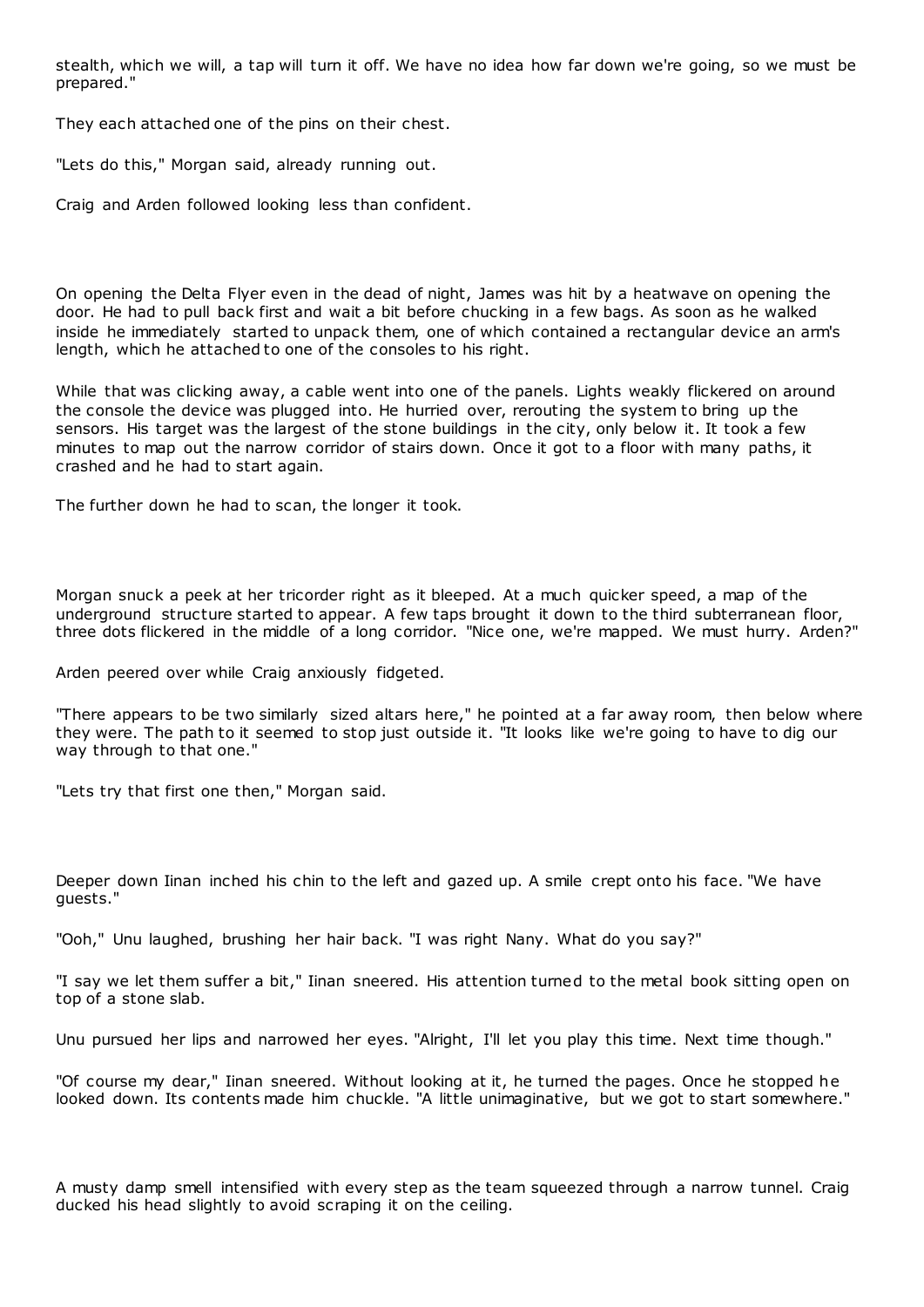The sound of water gushing in the distance brought Morgan's attention back to the tricorder. They weren't very far from their target, she could see the opening in the wall even with the limited light. She picked up the pace to enter a stuffy, damp chamber not much wider than the corridor. Craig was relieved he was able to walk straight again.

Morgan looked around, pointing the light wherever she faced. She assumed the room was a one they hadn't been to until she noticed one of the statues. A groggy memory of its beedy little eyes staring down at her came back to her, even though when she approached it the statue was shorter than her.

"No Iinan," Craig said, bringing her out of her head. He looked around. "No book yet. Is this the right place?"

Arden approached to have a look at the tricorder in Morgan's hand, then he peered slowly around at the numerous statues lined almost uniformly throughout the chamber. "This could be it. An assembly, a memorial to passed monarchs. The white book will be in the murdered king's shrine."

Morgan's skin crawled for a moment. Craig saw her shake it off. "You didn't mention the shrine part."

They all heard the sound of the water streaming getting louder, almost as if it was coming right for them, getting louder by the second. They all braced, thinking the worst until it seemingly passed by them. A sludge of water dropped into Craig's eye, quickly followed by a few more drips.

"Oh god, worst nightmare," Craig squeaked.

The ground beneath their feet trembled fiercely, they could barely stand still let alone walk. Instead they stopped to clutch the walls until it stopped. A few seconds later it did as if nothing happened.

Morgan sighed in relief. She took the first step onward only for the sand in front of her to burst upward. Only when it settled she saw bony, rotting fingers curl out of the new hole and grip the ground.

"What?" Craig stammered. The same thing happened all around them, Morgan jumped out of her skin everytime.

"My worst nightmare," she whimpered.

"He's awoken the dead," Arden said, astonished and disgusted. He raised his weapon at the closest hand which had turned into an arm and head. "They are his servants. Do not hesitant, they are not the people they were."

One of the corpses grabbed Morgan by the ankle. She screamed and kicked wildly in front. Its head went flying down the chamber until it smashed into the wall. The hand still kept a good hold of her.

"No problem," Craig tried to say lightly.

He and Morgan aimed their weapons to try and clear the path ahead of them while Arden focused on behind them. No matter how many they shot down or into pieces, another would quickly take its place.

Morgan ran forward away from the only door, shooting or simply pushing any in her way. Each time she had to touch one, her whole body shuddered in revulsion.

"Where are you going? That's a dead end!" Arden yelled after her.

"No it's not, I remember," Morgan mumbled when she reached the end of the chamber. She started pushing on different parts of the wall. Craig shrugged, and went to follow her, grabbing and pulling Arden with him. They arrived just in time for one push to trigger part of the wall to slide forward, revealing a steep sloped path down. "I came this way."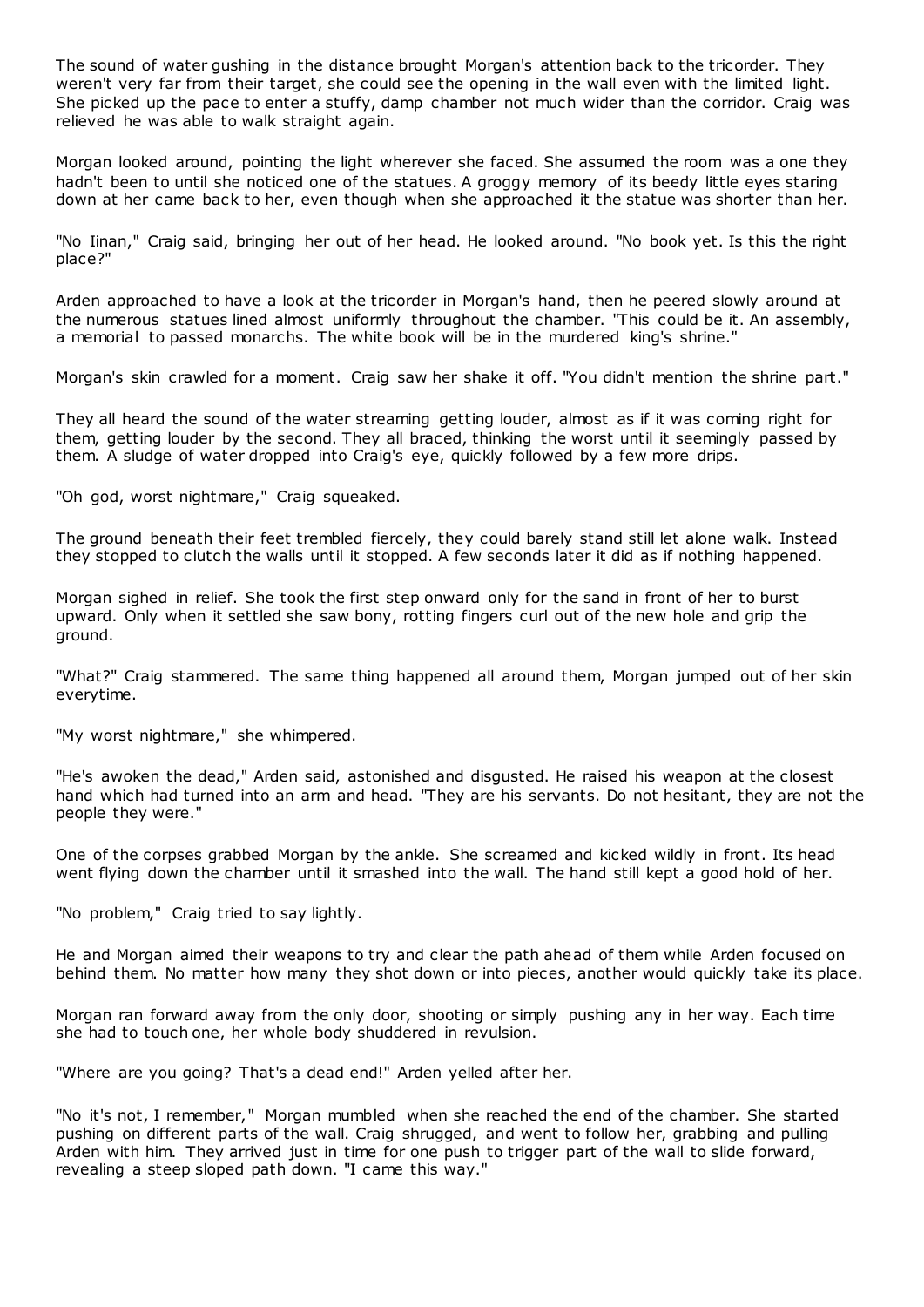"When..." Craig started to ask when one of the corpses grabbed his arm. Morgan in turn grabbed his, taking the thing's arm out of the socket and pulling Craig through the new door. The slope being so steep knocked her out of balance, they slid down instead.

Arden readied to fire, until he noticed the door returning to normal. He slid through right before it closed. His foot slipped so he ended up on his backside all the way down.

Despite landing in a crumpled heap at the bottom, Craig laughed it off. "We have to do that again later," he said to a very unimpressed Morgan.

She was about to reply when Arden made his landing on top of him. A smirk spread across her face, "you first."

"Well maybe we should get started, pass the time," Iinan cackled. He turned, spotting Unu sitting on the slab next to Jessie's, talking away to their uninterested prisoner. "Unu, darling."

Unu huffed, "don't you know when you interrupt girl talk, there's a price to pay?"

"Only if you want to rot for eternity," Iinan hissed, eyes hardening. "Stop testing me, woman."

Jessie turned her head to stare across at him, her eyes wide with disbelief. It threw her to hear someone that looked like James to talk to someone he claimed to care about that way. The disbelief turned to anger when she noticed Unu act like she was used to and even enjoying it.

"Someone's forgotten his place, tut tut," Unu playfully scolded him. The next she directed toward Jessie, but kept her eye on Iinan, "how do we put up with these ego monsters?" Iinan ground his teeth. "Help me out, woman to woman. Or rather me to me, why do you love yours?"

Jessie stared up at the ceiling instead, determined to ignore her.

Unu clicked her tongue, hiding her annoyance. "And what about that other girl? Manipulative, boyish little shrew. He's too weak to handle both, hmm?"

"Unu," Iinan coldly said.

"Iinan," Unu mimicked him, then smiled mockingly. "Oh we're so similar, two of a kind. They forget who has the real power."

Iinan marched across to grab her arm and pull her off the slab. She responded by giving him a little static like shock from her fingertips. "See," she giggled. He growled and stomped back over to the book.

Jessie rolled her eyes. "Stop assuming James and I are the same as you two," she grumbled. Her fists clenched, the chains rattled lightly. "And I don't know why you're bringing Morgan into this, so just stop it."

"Ooooh," Unu pretended to sound hurt. "You still don't get it. I am you, it's me that is not you."

Jessie frowned, "what?"

"My soul is inside you, waiting to return home. You... well, you were barely your great grandparents twinkle when I lived. If anyone knows you better, it's me," Unu said, sporting a sly smile.

"Then what are you wasting time for?" Jessie snapped. "If you think James is Iinan as well, and look at that piece of shit..." Iinan's eyes drifted over to her, "then you'll both rot before anything happens."

Unu eyed her lover with sparkling eyes. He smiled back almost smugly.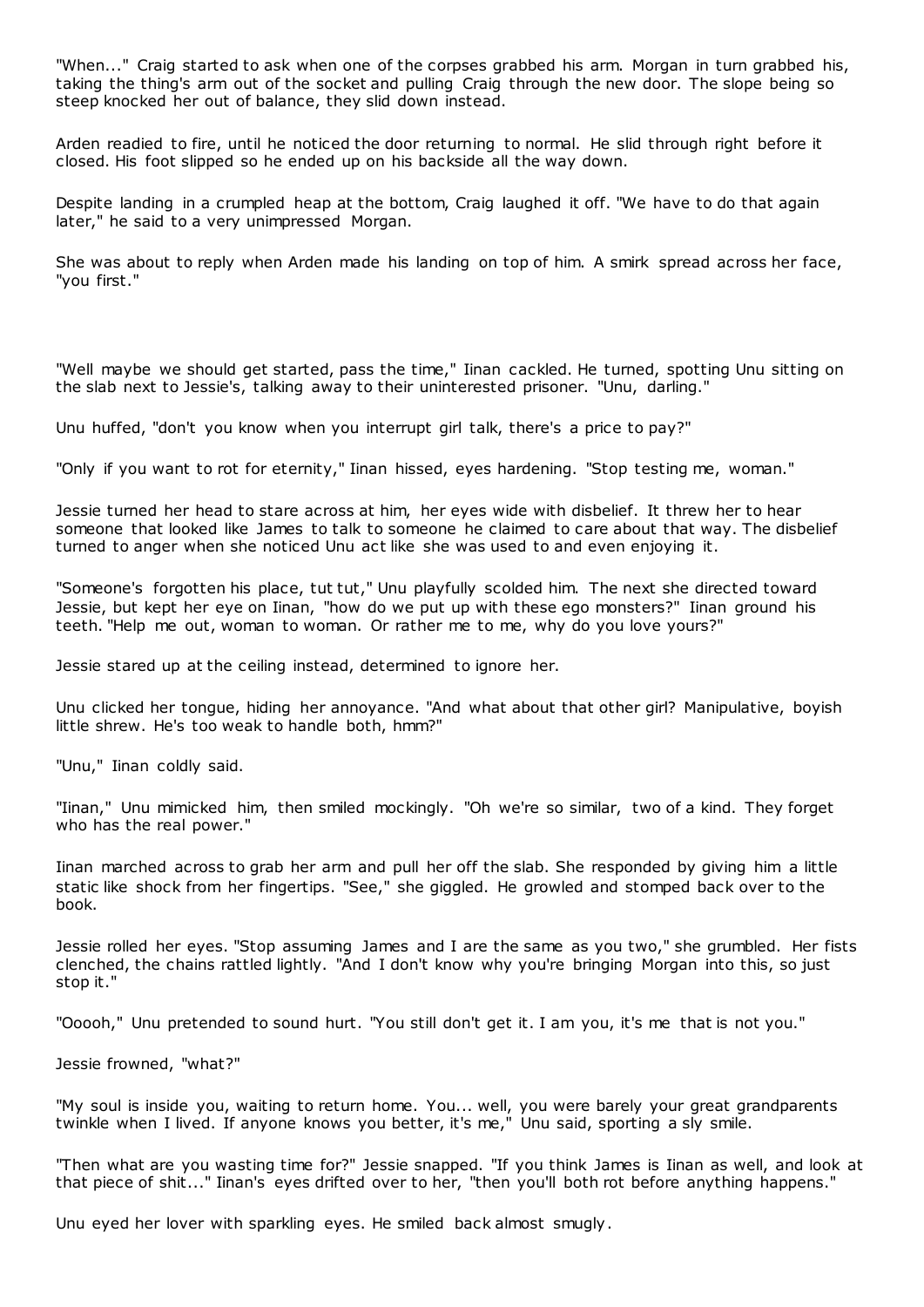"He'll come," he said. "My ambition, my power lingered behind to keep me here. Something as strong had to take its place for my reincarnations. I've counted stupidity, nauseating heroism, recklessness. Putting him out of his misery will give him the death he seeks."

His gaze drifted up towards one of the balconies overhead. There he, then Unu saw a figure pointing something at him. He was about to duck or repel with magic when a knife pierced its way through his cheek and to the floor. The figure then disappeared. Unu smiled as she followed the wall to the left, keeping her eyes locked upwards.

Iinan staggered up from the blow to check his face. Jessie could see already and had pulled away in disgust. Skin and muscle had been torn from his cheek, exposing the bone. The edges of the wound looked rotted and dry, with no sign of any blood.

"Perhaps I underestimated him," Iinan said. If anyone was looking at him, they'd see him grinding his jaw.

Jessie meanwhile discreetly shimmied one of her sweating, red raw wrists through the chain until it got stuck part of the way through her hand. "You have no idea," she muttered.

Iinan chuckled, "good, I love a challenge." He grabbed the book to take it to a different podium, all while flicking through the pages for something specific.

Unu reached underneath another balcony. Within a blink of an eye she was standing on it. She turned to peek around the entrance. As she expected James had his back behind the wall, grasping a rifle to his chest.

"Hi sweetness. Fancy a ride?" she purred.

James thought better of confronting her and ran off, only to be flung into and through the same wall, then over the balcony. Unu rematerialised on the ground level, a few inches from where he landed along with the rubble he'd brought with him.

"Good girl, lets get started," Iinan chuckled. He began to read aloud from the page he'd chosen.

"Here," Craig said as he stopped. Their path blocked by moist rocks and moss. He winced while doing another scan.

Morgan checked over her shoulder, then approached the blockade. "Is it?

Craig noticed Arden stare at him accusingly. He tripled checked his scans, "no, it's dry." He focused on Arden. "What, she's stronger than both of us together."

"No," Arden said bluntly as if Craig stated the obvious. Despite that he had to look twice at Morgan picking up one of the bigger rocks. "Why aren't they following us? I'm starting to worry that they only attacked us to chase us out of the correct room."

Morgan rolled her eyes. "Will you make up your mind?" she hissed over her shoulder. "Why else would they..." her face fell, "oh."

Craig nodded a little too much, "what did I tell you?"

James dodged out of the way of an electric bolt and retreated outside, leaving Unu growling w ith her hands on her hips.

Iinan noticed and groaned. "Would you stop it. You're not the one doing all the toying around."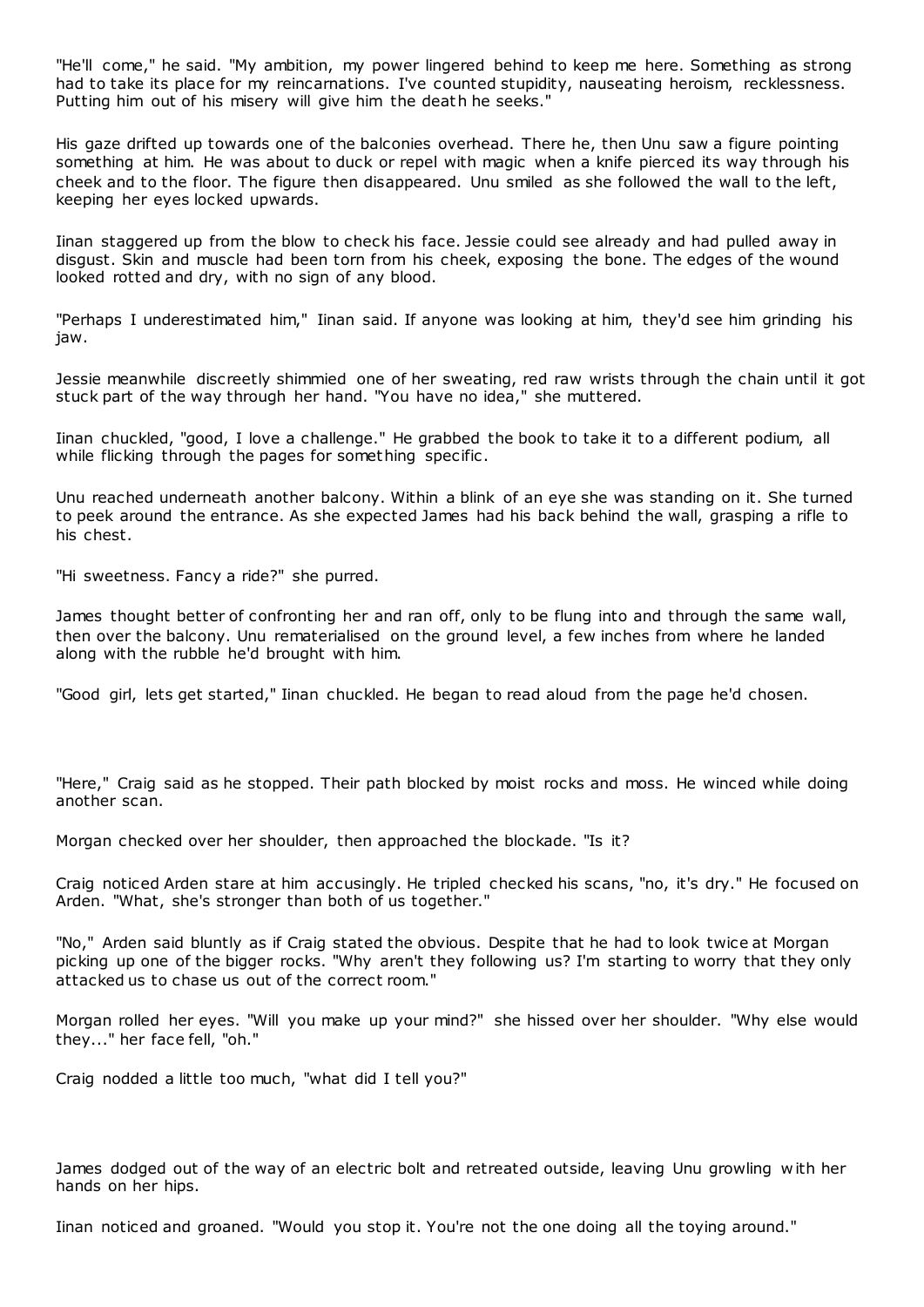"Hmph, you boys can be so cruel," Unu said, puffing her cheeks. Iinan pointed at the book so she reluctantly took his place.

"As usual I'll be the one to do the real work. You read your part," Iinan snarled as he exited.

Outside James clambered up some huge steps, all while readjusting the rifle. A sense of dread hit him from above. He heard them first, the horde of walking corpses straggling down toward him.

"Of course," James muttered as he double backed to take aim. Some were shot down, many were punched into pieces, but they kept coming and surrounded him.

Several ahead of him parted to let Iinan through while four held James back. Iinan sneered, "you took your time, fool. All of you. How hard is it?"

James' struggling inadvertently led him to elbowing one. Its shock at falling in half allowed him to shake off the other corpse on the same side and try to get away. Iinan literally shielded his escape route.

"Unu said you were different. Stating the obvious I suppose," he said on approach. He didn't stop until they were nose to nose, James averted his eyes from the rotten jaw wound. "Foolhardy. I knew that already, all I needed."

"We're not that different," James said.

Iinan's eyes flickered in surprise, "oh? Enlighten me, you seem to be the worst mirror im..." James used his minions hold on him to kick Iinan back with both legs, knocking him and some of his backup to the ground. The recoil from that bowled over the ones still holding onto him, one even lost his arm.

"We both talk way too much." James ran forward, through and around them, only to run right into Unu. So close she could wrap an arm straight around his neck.

"Can't we keep him?" she purred. Her other hand nestled his chin, "I always wanted a pet."

Iinan grumbled while he got up and headed over to them. "No, this is good. He's strong, that's far too useful to ignore."

Unu giggled as she transported James and her back to the chamber to join Jessie. She had been busy trying to pull her hand out of the restraints while no one was around, so froze at their appearance.

The transport had left James feeling disoriented, the room span. Unu took that chance to grab the metal book from the alter and smack him in the face. Jessie winced and tugged on her chains as he went down.

Ian approached with a malicious sneer, "double chain him, just in case."

The rest of the team entered a similar chamber to the last. Inside it housed a small room guarded by a vulture like statue which had Arden all excited. He ran over to open it, failing miserably.

Morgan and Craig caught up with him. "What's the matter?" Craig asked.

"The mechanism's jammed. Hasn't been in opened in thousands of years," Arden mumbled.

Morgan pointed to one side, "let me."

Arden did move but not to let her through. "We're five levels underground. This is already unstable. We must be careful."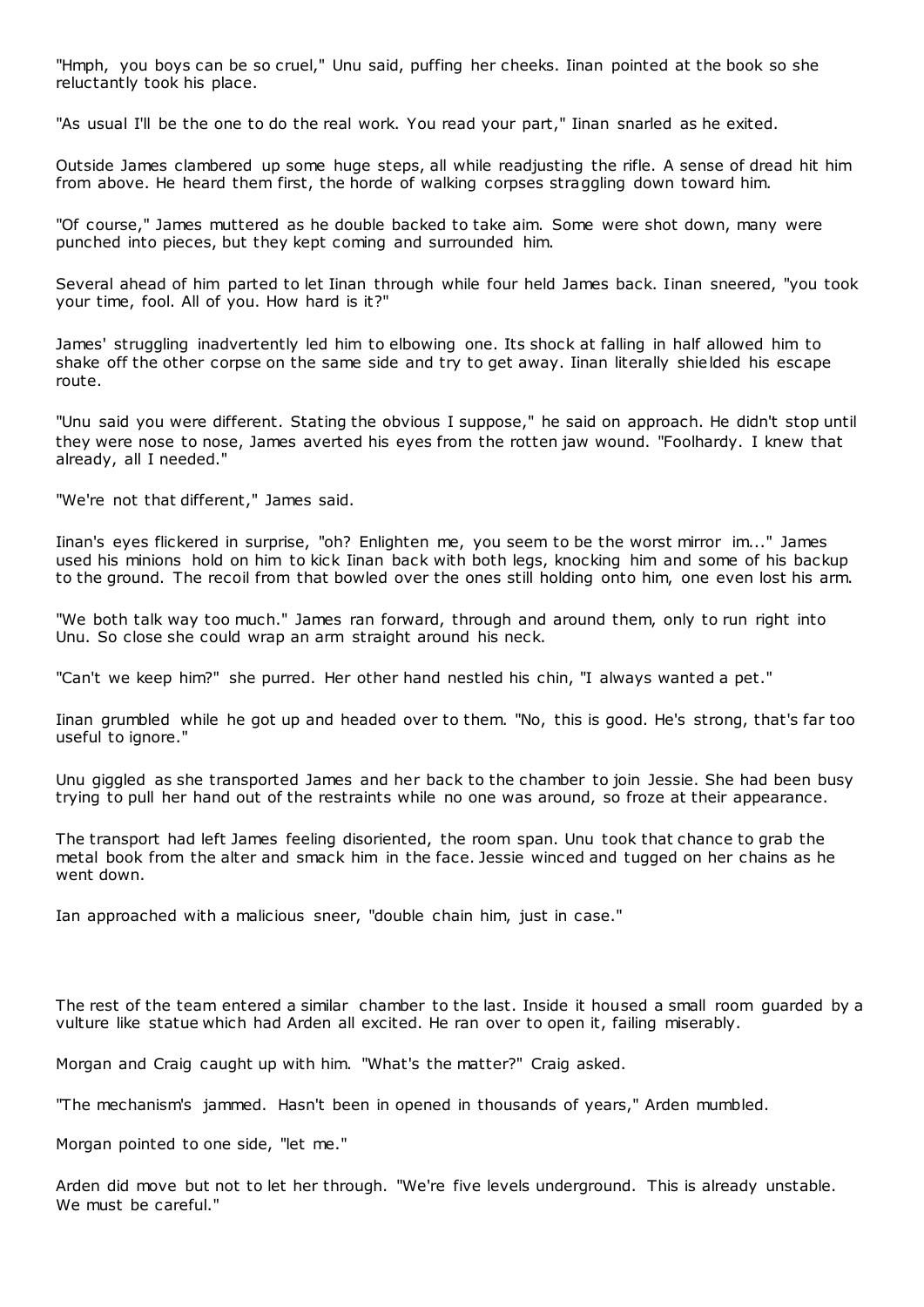Craig smirked briefly. "So no to the bomb?"

Arden stared in quiet dismay, at least at first. "Yes, at least until..."

Morgan meanwhile pushed the stone door, cracking it horizontally in two. It still remained standing in their way to her annoyance. She instead changed to pushing the top half.

"Wait!" Arden panicked, "ok fine, a bomb will do."

Craig blinked rapidly. "Really?"

Arden pointed to the crumbling ceiling above Morgan's head. "Without her, we can't use the book. We all die, agreed?"

"Oh thanks," Morgan grumbled whilst stepping out of the danger zone. She and Craig focused on a small bag he had brought hanging off his shoulder.

With the undead standing in a circular guard formation around the alter, Iinan and Unu stood at the podium with the book, uttering what sounded to Jessie like nonsense.

She watched James on the parallel slab, unmoving with his head turned away from her. She tried to call him awake, while at the same time continuing to fight against the metal cuffs around her wrist.

"To transfer the souls a connection has been made, a one we must unravel," Iinan said, eyeing Unu. She smiled coyly while he moved away towards their sacrifices.

"Untangle, dechain. Be free to rule for all eternity." He stroked the slab Jessie lay on, circling it, leering at her.

Meanwhile on a larger balcony a few stories high a large slab lifted slightly, then gingerly moved to one side. Morgan stuck her head out from the hole it left behind. Her body shook, she cringed in disgust. "Yup this is it. Gimme," she whispered downward.

The rest of her team made some strained, painful grunts while she reached down. With little effort she snatched the item they struggled to lift to her; another large metal book, this one a dirty white stained with sand.

Iinan crouched down, staring at Jessie's face, eyeing her like a piece of meat. The rotten jaw, the dark eyes would've been enough to distinguish him from James. But his aura, the sneering expression, everything about him repulsed her. She turned her head away as far as she could. He in turn grasped her skull and forced her to turn back.

Unu turned her own head away to not watch as he pressed his lips against Jessie's. She struggled with her eyes tightly shut. The dry, rough lips deteriorated as his chin and jaw did, she squealed in horror and disgust.

No one noticed the shifting on the slab beside her.

"Eeew, what the hell?" Morgan whispered with a massive grimace.

Only Arden had climbed out so far, Craig had managed to get stuck halfway. Arden abandoned him to hurry to Morgan's side, crouched behind the wall of the balc ony, peering over it. "We must hurry. That was the Kiss of Death. Lets hope that was the first one."

"First?" Morgan recoiled.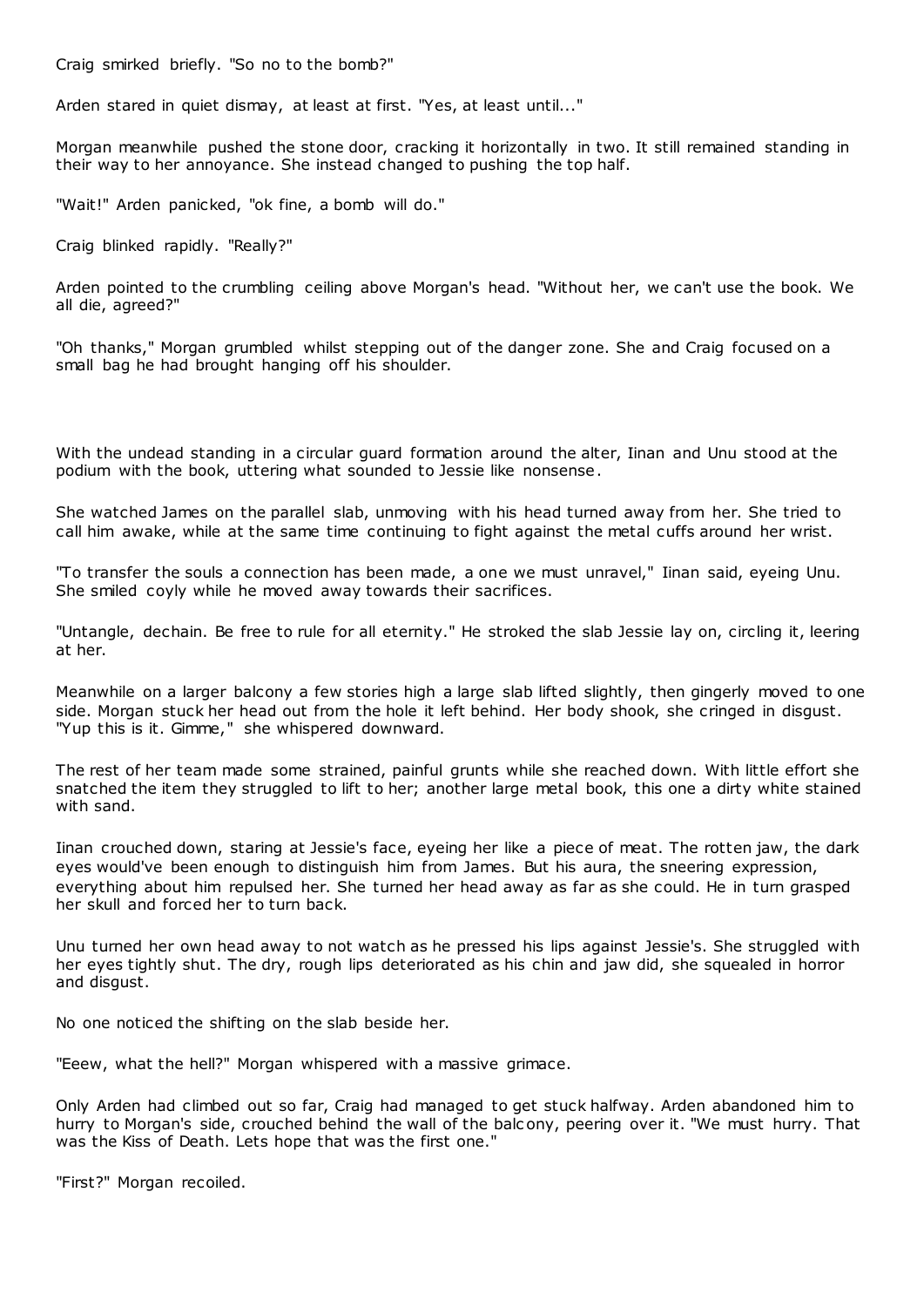Iinan retreated, leaving Jessie coughing, spluttering, unable to breathe properly. He chuckled darkly, "reminds me of our first kiss."

Unu blushed, "oh you." They walked up to one another, passing by to take each other's place. Only Unu went over to James to likely do the same thing to him.

Morgan turned away to grab the item she left on the ground. Arden watched her with some concern. At the same time Craig squeezed out at last, clinking his phaser against one of the rocks. They all winced.

Iinan glanced up in their general direction. His eyed narrowed, the skin left on his face tightened. He directed some of his minions to go.

Unu either didn't hear it, or didn't care to, as she leaned over towards James' face. His arm slipped out of the metal with ease, swiping her to one side away from him. Iinan swirled around, catching him ripping the ankle restraints off.

"Now?" Craig asked. Arden nodded while aiming his own weapon over the edge of the balcony. "Now." They started firing down towards the alter, hitting the minions and blocking Iinan from getting to James. Unfortunately it blocked him from getting to Jessie. He made a little annoyed grunt before targeting the walking dead first.

Jessie managed to slide her bruised, scraped hand out from one of the restraints. Unu noticed her, but was more interested in the balcony. She grabbed the knife Iinan had been struck with earlier and willed herself up there, appearing in front of Morgan. She slammed her foot down on the book to get her full attention.

"Damn," Morgan muttered, grabbing it and rolling to one side to avoid a stabbing. Craig and Arden looked back over their shoulders. Arden continued, but Craig hesitated. "Go, out of here," Morgan snapped mid scrambling to her feet.

Unu took a few swings at her, forcing her to duck. Craig then realised Unu was in the way of their only escape route. "How?" he stuttered.

Arden nudged him, pointing down at a lower balcony a few feet away.

"You kidding?" Craig stammered as the Maji leader started to climb down.

"Cover me," Arden ordered.

Iinan had a similar idea, only he grabbed any minion closest to him to take a phaser blast instead of him, all to get to James. He saw him coming though and turned to *greet* him.

"I'm about done with you," Iinan snarled, his voice distorted from the rot around his mouth. "You..."

James swung a fist at him while was still talking, destroying more of his face and forcing him to stumble back. Still he sneered. "You are strong. Not strong enough to beat me."

Morgan knocked Unu to the ground. The knife she held flew out of her hands. The teen quickly crouched to pick it up before Unu could recover. When she looked ahead to check on her, the witch was already rising to her feet with skin dripping off the bone.

"Oh... god..." Morgan shuddered and almost gagged at the same time. She backed off.

"Oh?" Unu sounded offended, she cocked her head to the side she was injured. The rotting skin peeling from her, Morgan had to avert her eye while c ontinuing to walk backwards. "Is there a problem, is there something on my face?"

"No," Morgan said in between gulps of sickly breath. "No problem at all."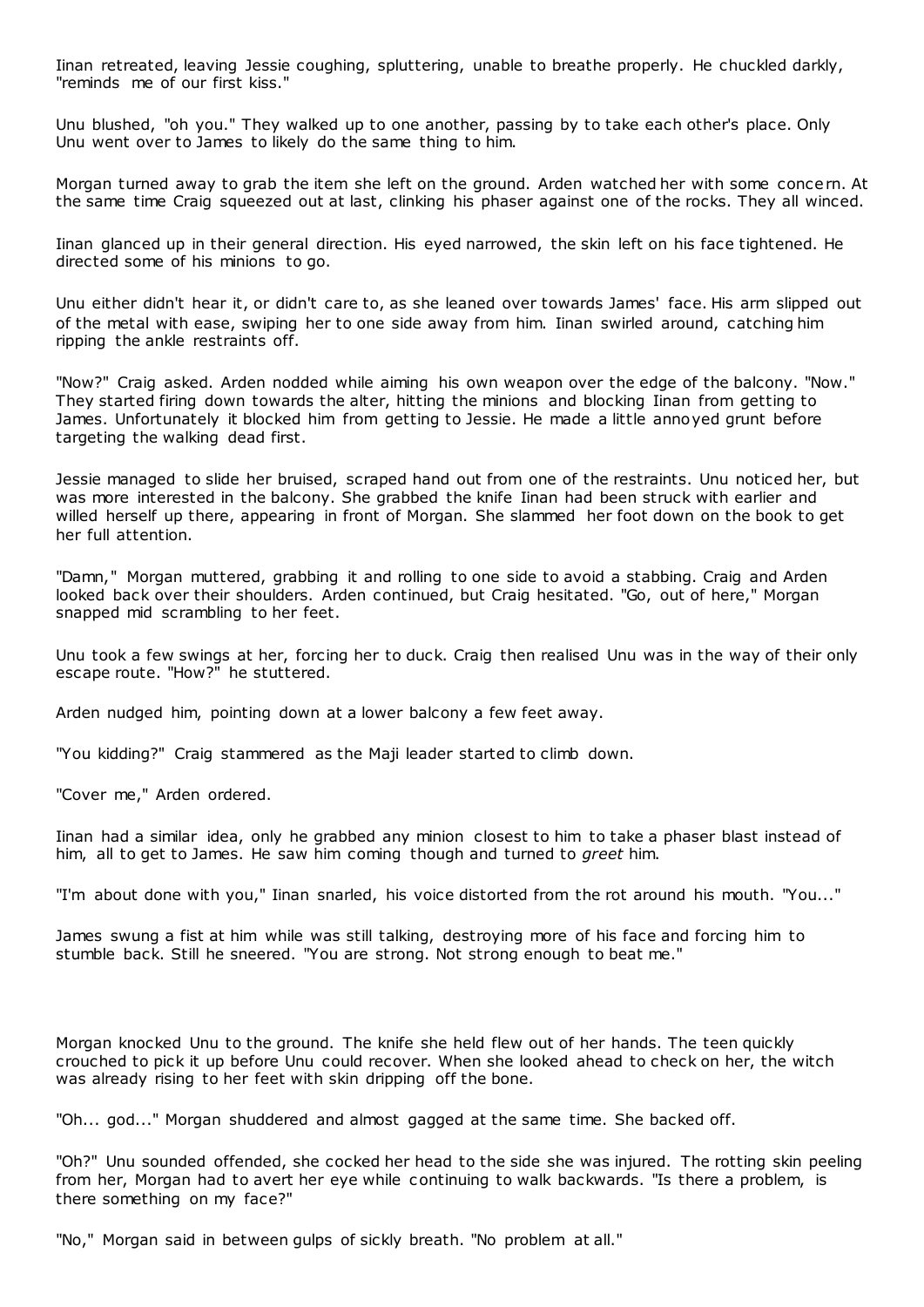Unu grinned widely, knowing that her gradually exposing jaw would show that off perfectly and creepily well. "Poor little girl, you're so out of your depth here. What did you think you were going to do, stroll in here, read that... thing," she said eyeballing the light book with disgust, "and kill poor, dead us. We only want to live. What do you have against dead people?"

Morgan laughed to cover her nerves, still avoiding eye contact with her. "Nothing, that's really dumb. You're just, very Jessie lookalike but creepy acting and..." She reached the entrance to the balcony, only to be jumped by another of the corpses. She screamed hysterically as she tossed it over her shoulder, almost into Unu's face who ducked to avoid it. The minion flew over the balcony, crashing into pieces in between Arden and another attacker.

"Cute," Unu mockingly said, tip toeing toward Morgan. Her hand uncurled and stretched out toward her, hinting. "You can't read that. You're too alien, too ordinary, too lecherous."

"Really," Morgan said through slightly gritted teeth, briefly glancing down at the book in her hand. She raised it, holding it by the spine. "Okay fine, read this." Then she swung her hand as if it were empty, delivering a brutal backslap to Unu.

As soon as she was done, Morgan bolted for the entrance and down wherever the corridor lead her.

Another hit knocked Iinan into the empty slab and over it. The snarl he made sounded almost demonic with his rotting throat. With little left on his face, he no longer bared any resemblance to his opponent.

"Play time's over, boy," Iinan snarled, his eyes turned completely black while his hands began to burn.

"James!" Morgan yelled from a different balcony.

James looked up as she threw the knife down towards him. He hoped to catch it and dive out of the way of any attack, but a nasty ball of flame charged right for him, forcing him to only dodge.

Iinan gestured his hand once more, guiding the flame after his victim, chuckling darkly to himself. A presence behind him distracted him for a moment, he groaned irritably. "Unu, where have you been, we need to finish..." he spoke as he turned barely in time to see a fist flying for him.

"Eew, that was weird in so many ways," Jessie cringed while flapping her right hand around.

James waited for the fireball to pass over his head and into the wall before he looked up at her, only to be briefly dazzled by a wave of light emanating from one of the balconies. Iinan screamed agonisingly as it struck him, melting the rest of his skin away.

Arden lowered his weapon and gazed around at the remaining undead soldiers dropping where they stood. "How," he mumbled, turning to where he remembered Craig was.

He gasped and ran towards one of the entrances to the chamber. Before he reached it, Morgan stumbled out from it looking a little woozy. "Morgan? What happened?"

Morgan shook her head but it only made her feel dizzier. "I read the book," she answered, getting Arden's shocked attention. "Must've got the right passage, huh?"

"I don't..." Arden tried to say, only to be drowned out when the ground shook violently beneath their feet.

"What now?" Jessie tiredly complained.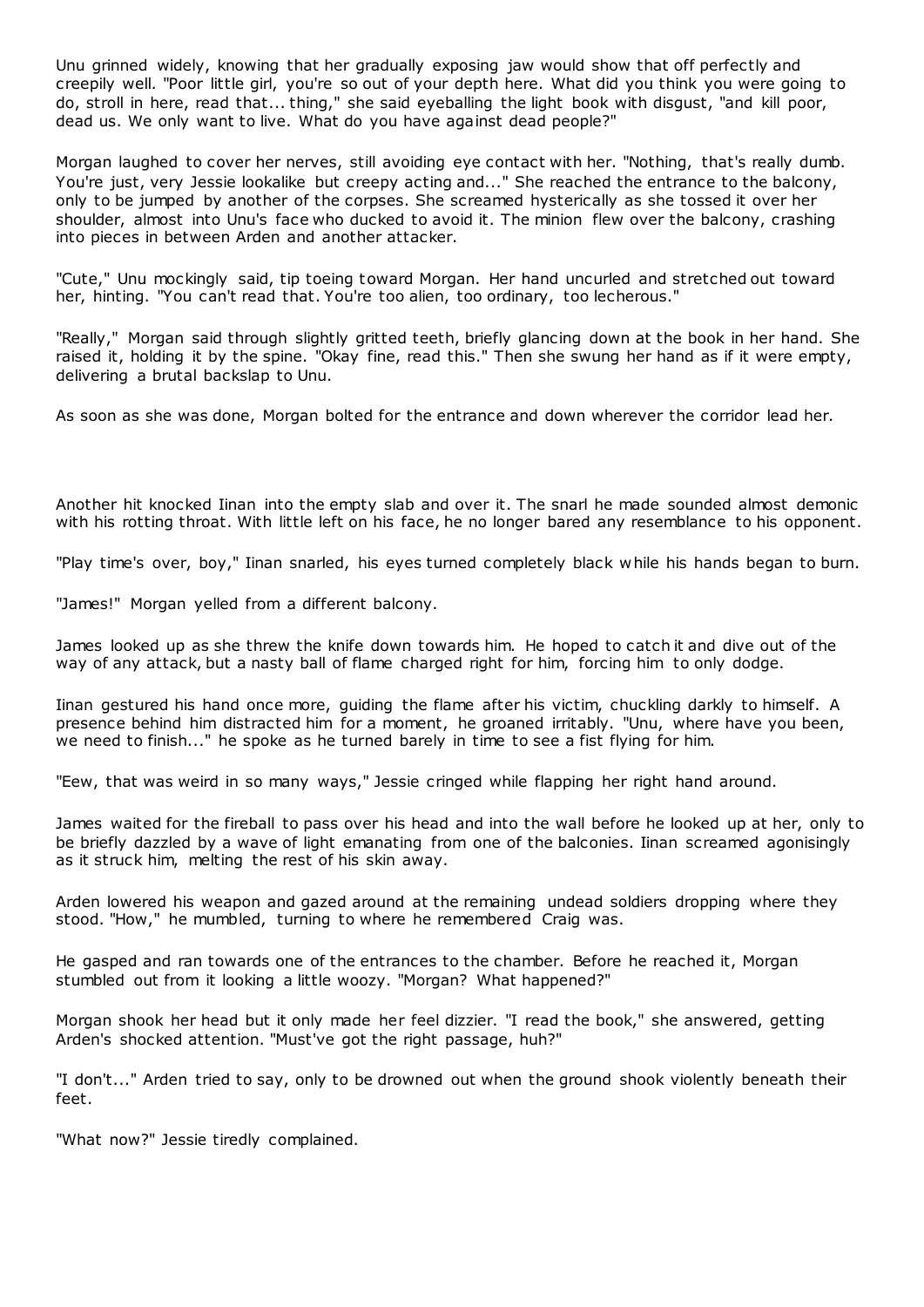Several hundred metres above their heads Voyager leveled off after a dive, grazing above the tallest building. Its shields fluctuating with a coating of dust resting over the majority of it, stirring up even more from the surface.

"Now?" Kathryn snarled through gritted teeth.

Harry wiped his brow, doing so he noticed something different. His sensors changed from a cloud of fuzz to a clear image of the underground with five lifesigns flashing clearly. "Um, sure? No problem," he stuttered and got to work.

At the other side of the bridge Tuvok saw something similar with the shields. With the smoke billowing from Kathryn, he chose not to say anything.

"They're..." Harry squeaked. He cleared his throat before continuing, "still too deep." Kathryn's shoulders twitched. "But they look like they're coming up, should be fine."

Everything *was* fine for a calm minute, at least until Tom saw something on his own station. "Hey, the storm's gone."

Tuvok and Harry cringed while Kathryn started to growl.

## **Sickbay:**

*"Bridge to the Doctor."*

The Doctor groaned, "why is it always when I'm busy?"

*"Prepare for incoming possible patients, and an attitude readjustment,"* Kathryn's voice hissed.

Strangely the Doctor didn't look intimidated one bit. It might have had something to do with the bug eyed, unblinking Annika staring he assumed at him. Little did he know she was actually staring at the other occupied biobed.

"I might have a... clash if I do that," the Doctor said with some impatience. Annika's eyes pointed at him, he felt a little unnerved at that. "Perhaps you should tell the transporter room to do an exchange... to the H deck."

"Oh I see," Annika sniped. "What has the Janeway Brat done to get the royal treatment this time? Saving the galaxy?" her voice sounded smug and bitter at the same time.

"Shhh," the Doctor tried but it was too late, he could hear Kathryn's teeth grinding over the comm.

*"Fine. But you and I are overdue a little talk,"* Kathryn's voice said dangerously.

Voyager lifted up its nose to head back up into the sky. The tall building only a short distance underneath them cracked and started to fall into itself.

By the time Voyager had reached the clouds all that was left of the city was a flattened sea of broken stone.

"Oops," Tom whispered when he realised, his eyes darted side to side.

"Oops?" Chakotay asked, raising an eyebrow.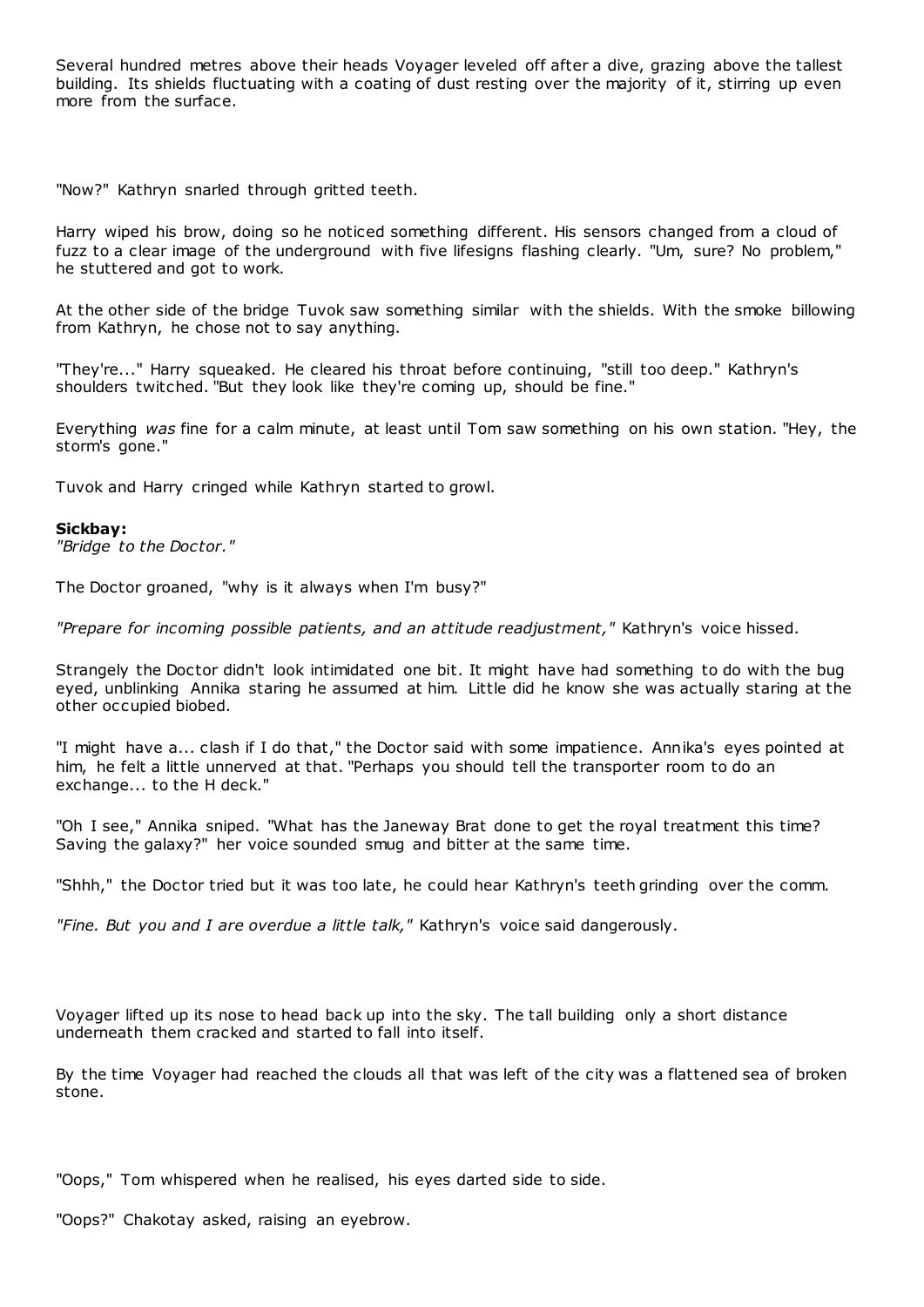Tom laughed very nervously, "loops. You know, it's so nice to be flying free, I'm gonna do some loops and..."

"Tom," Kathryn groaned, "if I wanted an overgrown toddler manning the helm, I'd have asked your son to drive. Though he'd probably be more mature. Just take us up in one piece."

"He'd probably be more mature," Tom mimicked her extremely quietly, hoping with his back to her she wouldn't notice.

She didn't, but Chakotay caught some of it so he smiled slyly.

## **Sickbay:**

Kathryn nodded more times than necessary while mumbling, "mmmhmm, yes. That's very nice, I look forward to your reports."

Morgan and Craig were confused, they eyed one another briefly then back at the Captain. "But we've just told you," Morgan said.

"Yes I know," Kathryn said with a friendly smile, "but I like to read horror novels before bed, and I didn't want to be spoilt. Excuse me." She walked off towards Arden waiting by the door, leaving her daughter speechless for once.

Craig chuckled to himself. "She either has the hugest amount of confidence in you so she wasn't worried. Or..."

"What or? I'm grounded for a month, she's never that overly nice. I'd get out before she decides to spank you," Morgan said.

Craig believed her and so hurried out of Sickbay the long, other way.

Morgan sighed as she glanced between her mother and the bemused Arden, then to her biobed neighbour currently engrossed in scratching an already sore-red hand. "So um," she said to stop her, "you're the one who was thinking about Harry's butt?"

"What? He's cute," Emma protested with her innocent smile. It didn't last, she cringed when she looked across at Morgan. "At least I don't kiss random guys, weirdo."

"Er what?" Morgan stuttered, "but you..."

A serious, almost annoyed look appeared on Emma's face as she shuffled off the biobed to her feet. "Nuh uh, don't blame that ick on me. I only wanted to pinch his butt. More importantly I didn't." She shrivelled up her nose in disgust, "Harry's not James."

Morgan could only watch silently at her walking around the two blocking the door, then out. "But," Morgan finally protested when she was gone. She hurried over to Kathryn. "Mum?"

"Oh you probably read my mind, good," Kathryn said with a beaming smile directed at her. "Mr Odour was just blabbing about something or another, a doohickey you took or something."

"The books," Arden muttered. "It's Arden."

Kathryn waved a hand near his face, "yes yes. Go get them and take him to the transporter room." Morgan nodded. "Then I want you straight home, understood."

Morgan sighed, "sure." Kathryn turned on her heel to leave. "Yeah, sorry about her."

"It's fine. I knew she wasn't listening when she said *too bad* to my apology about the damage my people did to her ship," Arden said.

"Really?" Morgan sounded surprised. "I figured she'd be a little pissed about that."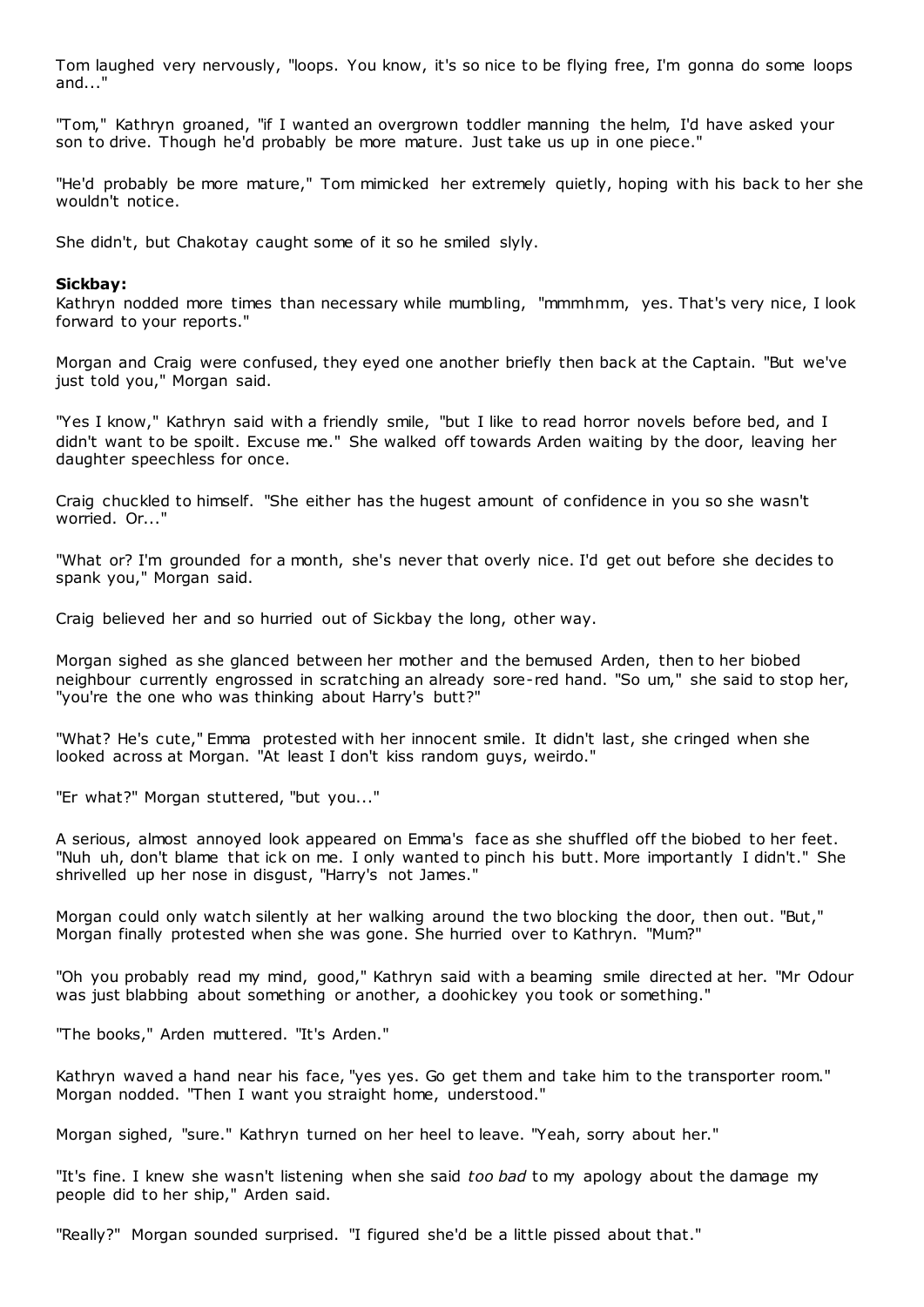Meanwhile in the still intact Holodeck, Annika paced in her fake hospital room. "Oh got to roll the red carpet for that little snot, who cares about Annika. I'll show them some day. I'll get my own show, or at least a guest spot on someone else's and everyone will be like, ooh look, Seven's back and still as beautiful and useful as ever. That'll teach them."

What she didn't notice during her rambling and pacing was that she was no longer the sole occupant in the room. Her new roommate squeaked, then squealed as she nearly stepped on them again. It decided after the tenth time that it had enough, clawing its way through her boot. That eventually got her to stop.

"Hmm, what's..." she said with her lips curling into uncontrollable giggles, "that tickles." The laughter turned into painful grunts as a massive lump underneath her catsuit crawled up her leg.

Back in Sickbay Morgan shrugged off her confusion. "There's a Security team outside, they'll show you the way. I got something I need to be alone about for a second."

"No problem," Arden said, bowing his head briefly. "And Miss Morgan, many thanks to you. You should be proud of yourself today."

Morgan winced, "yeah, not really."

"Why not?" Arden sounded concerned. "I had my doubts that you'd be able to read the book, but you did."

"Unu knew. She said I was meddlesome," Morgan said uneasily. "Or she just didn't like me."

Arden chuckled, "perhaps you reminded her of someone." The glint in his eye made him look serious, Morgan frowned. "Whether it was told or not, your fate is linked with theirs. Perhaps that is the reason."

"Why, what, huh?" Morgan stammered.

"Never mind now, it's done. Goodbye and good luck," Arden said, turning to leave.

Morgan glanced towards the Doctor working in his lab, then at the two remaining patients. She went into the empty office full of thought.

James walked over to Jessie's biobed just as she climbed off it. She tried to smile at him but ended up staring down at her feet.

"So er, did you mean what you said?" James asked quietly.

"When, or what do you mean?" Jessie pretended to sound confused.

"You know, when you said that you, were in love with me," James replied even quieter than before.

"Oh... that," Jessie whispered, her cheeks started to betray her. "Well er, yeah I think I did," she said to her own annoyance. "Yes."

James leaned down and he kissed her briefly.

"What was that for?" Jessie asked.

"I thought it would be obvious," James said sheepishly.